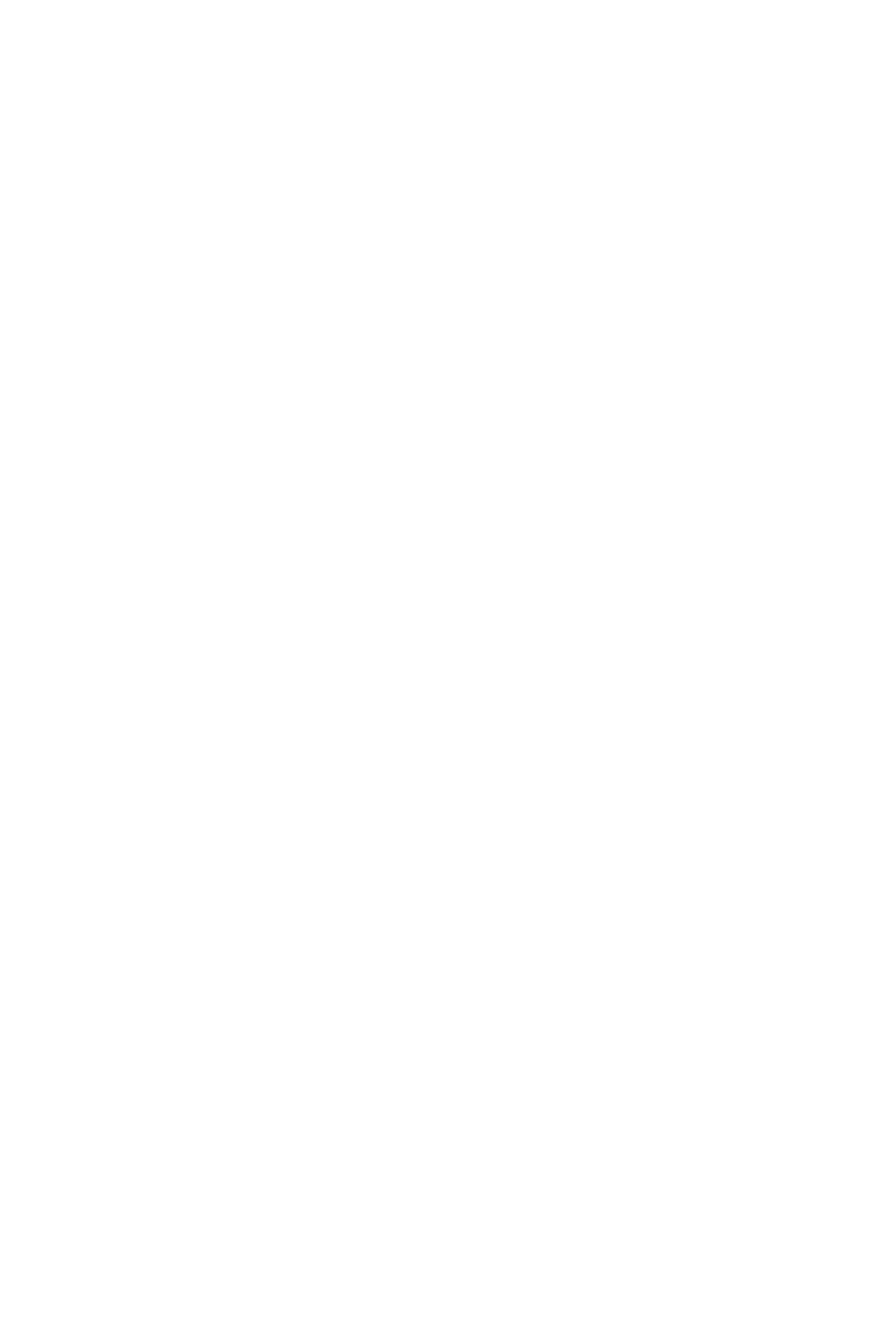# **Worship in THE Early Church**

# *An Anthology of Historical Sources* Volume One

Lawrence J. Johnson

**A PUEBLO BOOK**

**Liturgical Press** Collegeville, Minnesota www.litpress.org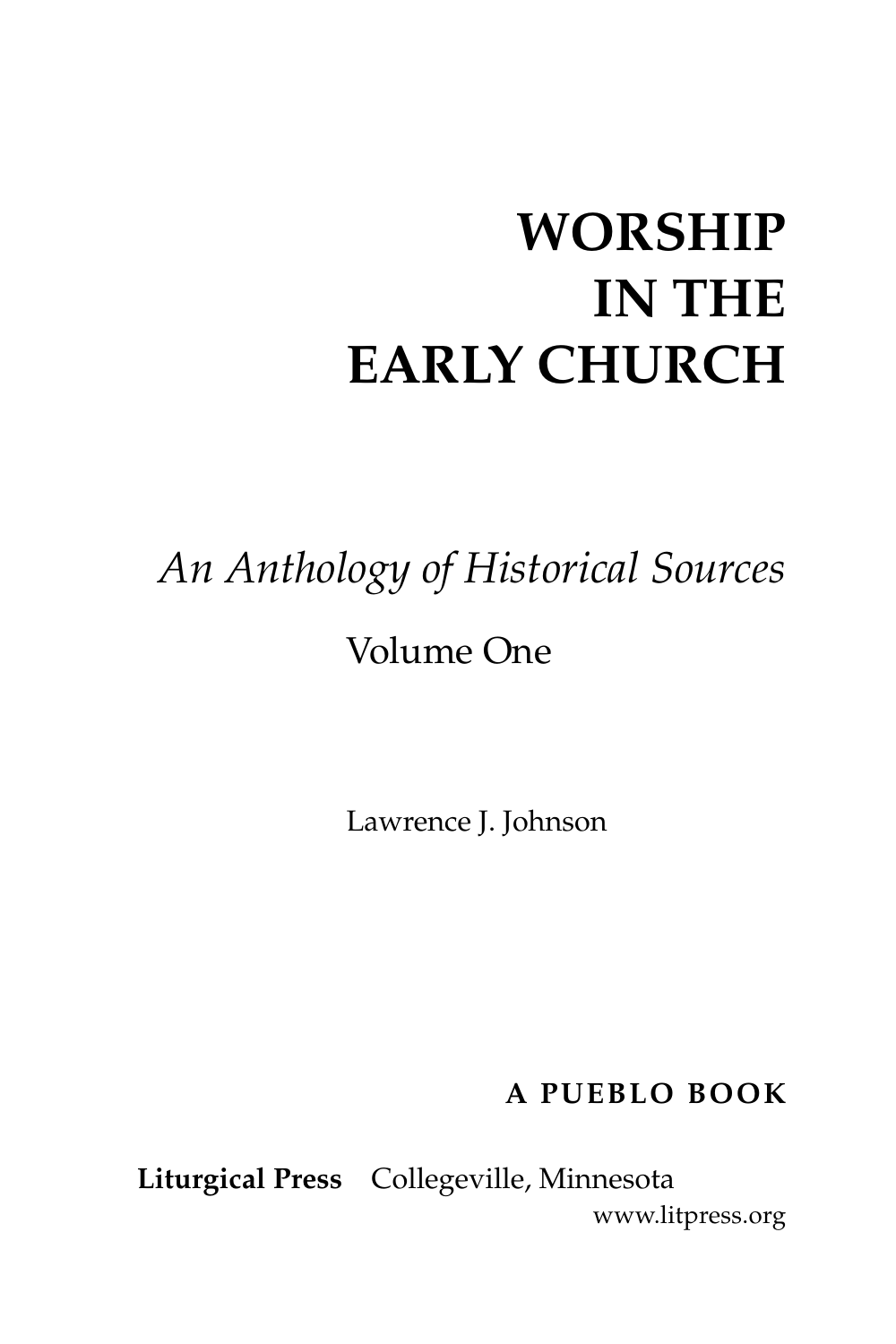A Pueblo Book published by Liturgical Press

Cover design by David Manahan, OSB

Excerpt (1), *Qaddish*: translated, with permission of the publisher, from *Enchiridion Euchologicum Fontium Liturgicorum*, ed. E. Lodi (Rome: Centro Liturgico Vincensian), p. 19. Copyright © 1979.

Excerpts (2, 3, 5, 6), *Qiddush for Sabbaths and Feasts*, *Birkat ha-mazon*, *Shema*<sup>2</sup> *Yiśra<sup><i>cel*</sup> *and Its Blessings*, *Shemoneh Esre*: translated, with permission of the publisher, from *Prex Eucharistica*, ed. A. Hänggi and I. Pahl, Spicilegium Friburgense 12 (Fribourg: Editions Universitaires), pp. 5–7, 9–12, 35–39, 41–54. Copyright © 1968.

Excerpt (4), *Passover Haggadah*: from *The Passover Haggadah*, ed. N.N. Glatzer (New York: Schocken Books), pp. 17–109. Copyright © 1953, 1969. Reprint permission requested.

Excerpt (33-A), Inscription of Pectorius: from *Infant Baptism in the First Four Centuries*, by J. Jeremias, trans. D. Cairns (Philadelphia: The Westminster Press), p. 42. Copyright © 1962. Reprinted by permission of SCM Press in London.

© 2009 by Order of Saint Benedict, Collegeville, Minnesota. All rights reserved. No part of this book may be reproduced in any form, by print, microfilm, microfiche, mechanical recording, photocopying, translation, or by any other means, known or yet unknown, for any purpose except brief quotations in reviews, without the previous written permission of Liturgical Press, Saint John's Abbey, PO Box 7500, Collegeville, Minnesota 56321-7500. Printed in the United States of America.

Library of Congress Cataloging-in-Publication Data

```
Johnson, Lawrence J., 1933–
     Worship in the early church : an anthology of historical sources / Lawrence J.
  Johnson.
         p. cm.
     "A Pueblo book."
      Includes index.
      ISBN 978-0-8146-6197-0 (v. 1) — ISBN 978-0-8146-6198-7 (v. 2) — 
   ISBN 978-0-8146-6199-4 (v. 3) — ISBN 978-0-8146-6226-7 (v. 4)
     1. Worship—History—Early church, ca. 30–600. 2. Church history—Primitive
  and early church, ca. 30–600. I. Title.
  BV6.J64 2009
  264.00937—dc22
```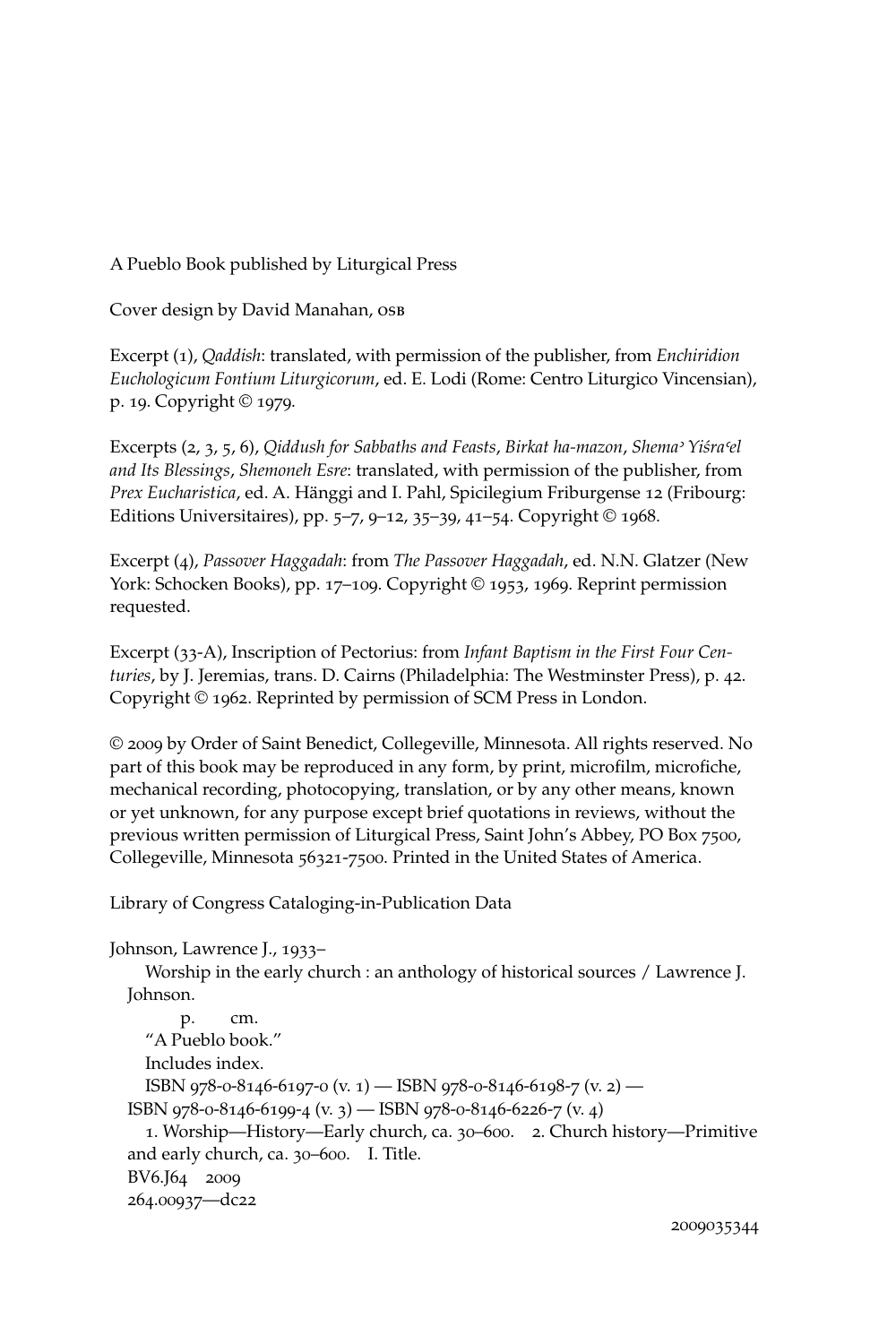# **Contents**

# **Abbreviations** ix **Introduction** xxi **Chapter I. Jewish Texts. Home and Synagogue** 1 1. *Qaddish* 1 2. *Qiddush for Sabbaths and Feasts* 2 3. *Birkat Ha-mazon* 3 4. *Passover Haggadah* 7 5. *Shema< Yi∞ra>el and Its Blessings* 23 6. *Shemoneh Esre* (The Eighteen Blessings) 26 **Chapter II. Subapostolic Texts** 31 7. The *Didache* or *The Teaching of the Twelve Apostles* 31 8. Clement of Rome 41 8-A. Letter to the Corinthians 42 9. Ignatius of Antioch. Letters 46 9-A. To the Ephesians 48 9-B. To the Magnesians 49 9-C. To the Trallians 50 9-D. To the Philadelphians 50 9-E. To the Smyrnians 51 9-F. To Polycarp of Smyrna 51 9-G. To the Romans 52 10. Pastor Hermas 52 10-A. *The "Shepherd" of Hermas* 53 11. *Odes of Solomon* 60 11-A. Ode 4 61 11-B. Ode 27 62 12. Polycarp of Smyrna 62 12-A. Letter to the Philippians 62 13. *Martyrdom of Polycarp* 63 **Chapter III. Second Century. West** 65

Italy 65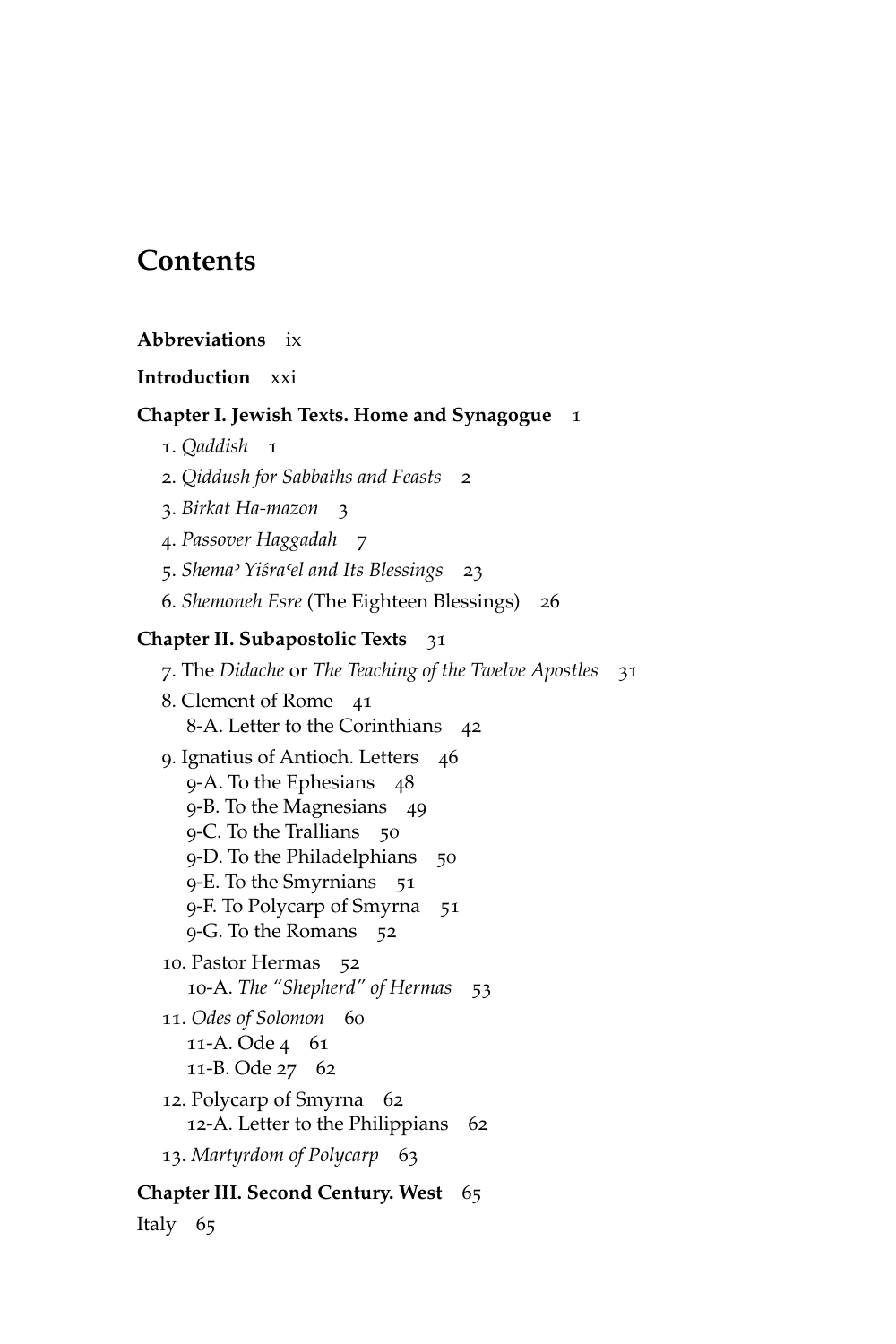14. Justin Martyr 65 14-A. *Apology I* 66 14-B. *Dialogue with Trypho the Jew* 69

# Gaul 70

15. Irenaeus of Lyons 70 15-A. *Against (All) Heresies* 72 15-B. *Demonstration of the Apostolic Teaching* 82

# **Chapter IV. Second Century. East** 83

```
Asia Minor 83
  16. Pliny the Younger and Trajan the Emperor 83
     16-A. Letter from Pliny the Younger to Trajan the Emperor 84
     16-B. Letter from Trajan to Pliny the Younger 85
  17. Epistle of the Apostles 85
  18. Acts of John 86
  19. Acts of Paul 88
  20. Acts of Peter 89
  21. Melito of Sardis 89
     21-A. Homily on the Passion 90
Greece 105
  22. Aristides of Athens. Apology 105
Syria 106
  23. Theophilus of Antioch 106
     23-A. Discourse to Autolychus 107
Egypt 107
  24. Letter of Barnabas 107
Chapter V. Third Century. West 111
Africa 111
  25. Minucius Felix 111
     25-A. The Octavius 111
  26. Tertullian 112
     26-A. To the Gentiles 116
     26-B. Apology 116
     26-C. On the Shows 117
     26-D. The Prescription of Heretics 118
     26-E. On Baptism 119
     26-F. On Prayer 132
     26-G. To My Wife 135
     26-H. On Penance 137
     26-I. On the Dress of Women 140
     26-J. Against Marcion 140
     26-K. On the Resurrection of the Dead 141
```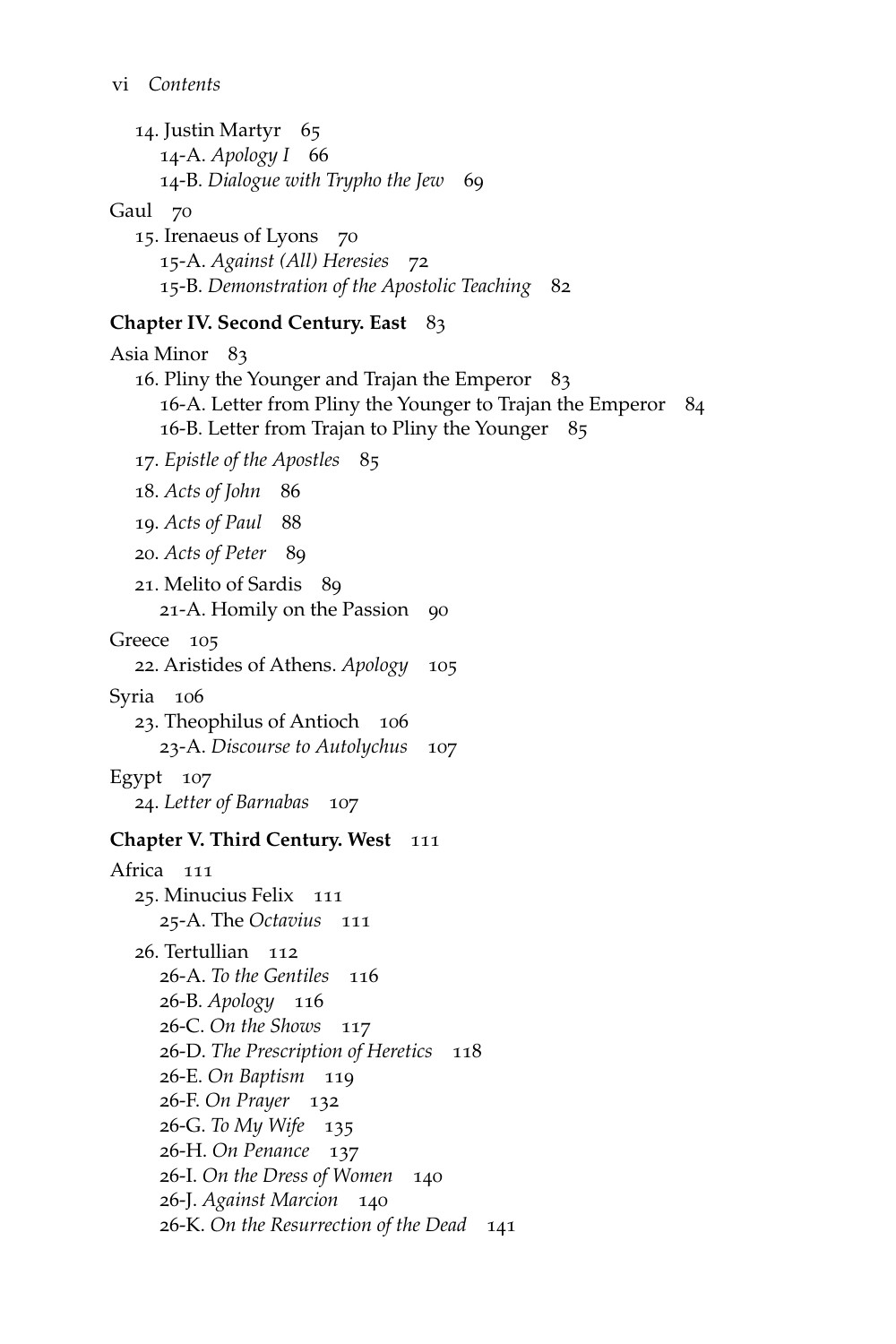26-L. *On the Soul* 141 26-M. *On the Crown* 141 26-N. *On Idolatry* 142 26-O. *On Fasting* 142 26-P. *On Flight in Persecution* 143 26-Q. *Against Praxeas* 143 26-R. *On Modesty* 143 27. Cyprian of Carthage 145 27-A. *To Donatus* 149 27-B. *On the Lapsed* 149 27-C. *On the Lord's Prayer* 152 27-D. *On Works and Almsgiving* 154 27-E. Letters. 1; 5; 12; 15; 16; 17; 18; 20; 29; 30; 55; 57; 63; 64; 67; 69; 70; 71; 72; 73; 74; 75 155 28. Pseudo-Cyprian. *To Novatian* 183 29. Pseudo-Cyprian. *On Rebaptism* 185 30. Commodian. 190 30-A. *Instructions against the Gods of the Pagans* 190 Italy 192 31. Hippolytus of Rome 192 31-A. *Apostolic Tradition* 193 31-B. *Commentary on Daniel* 214 31-C. *Refutation of All Heresies* 214 32. Novatian 215 32-A. *On the Shows* 216 33. Inscriptions (West) 216 33-A. Inscription of Pectorius 216 33-B. Inscription in the Catacomb of Priscilla 217 **Chapter VI. Third Century. East** 219 Asia Minor 219 34. Letter to Diognetus 219 35. Gregory Thaumaturgus 220 35-A. *Canonical Letter* 221 36. *Phos Hilaron* 222 37. Inscriptions 223 37-A. Inscription of Abercius 223 Syria 224 38. *Didascalia of the Apostles* 224 39. *Acts of Thomas* 240 40. *Confession of Cyprian* 243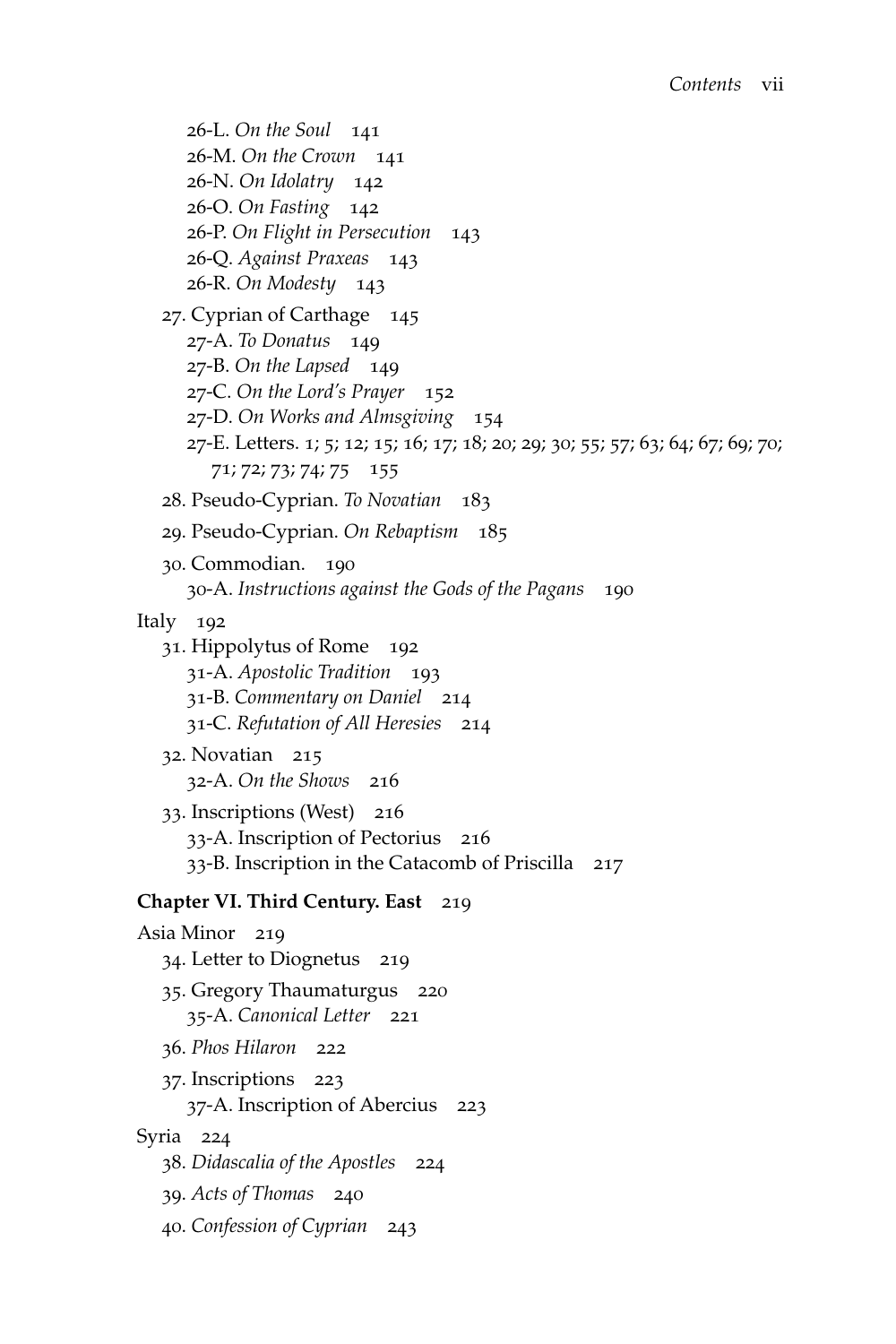41. Philip Bardesane 244 41-A. *Book of the Laws of Countries* 244 Palestine 245 42. Pseudo-Clement. Letter 2 to Virgins 245 43. Origen 246 43-A. Homilies 248 43-A-1. Homily 10 on Genesis 248 43-A-2. Homily 13 on Exodus 249 43-A-3. Homily 2 on Leviticus 249 43-A-4 . Homily 8 on Leviticus 250 43-A-5. Homily 15 on Leviticus 250 43-A-6. Homily 10 on Numbers 250 43-A-7. Homily 16 on Numbers 251 43-A-8. Homily 2 on Joshua 251 43-A-9. Homily 14 on Luke 251 43-B. *Commentary on Romans* 252 43-C. *Against Celsus* 252 43-D. *On Prayer* 254 Egypt 257 44. Clement of Alexandria 257 44-A. *The Tutor of Children (Paidagogos)* 259 44-B. *Carpets (Stromata)* 261 44-C. *Excerpts from Theodotus* 263 45. Dionysius the Great of Alexandria 264 45-A. Letter to Bishop Basilides 264 46. *Apostolic Church Order* 266 47. *Oxyrhynchus Hymn* 269 **Index to Volume One** 271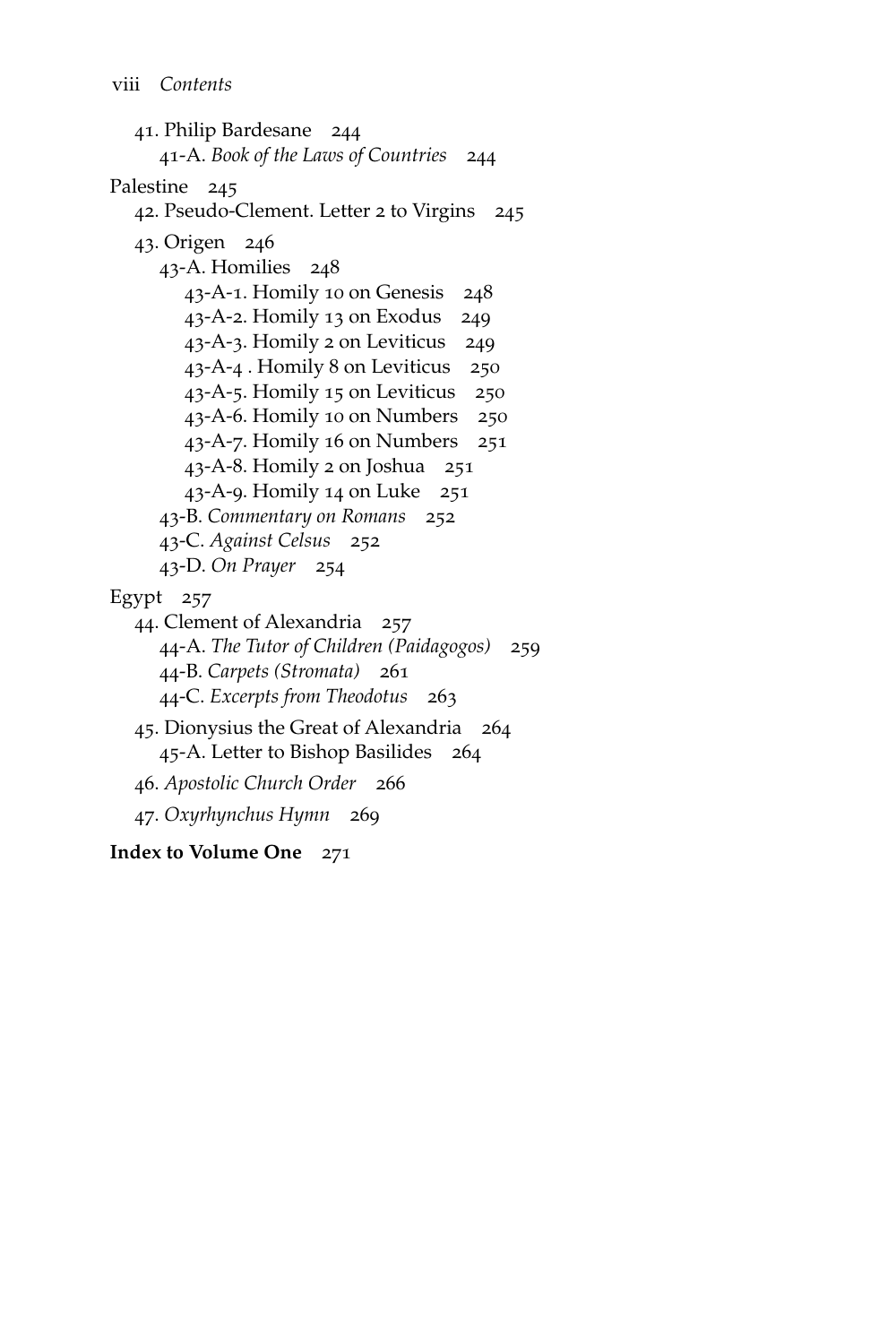# **Abbreviations**

# **Sc ripture**

| Acts  | Acts of the Apostles         | Joel   | Joel           |
|-------|------------------------------|--------|----------------|
| Amos  | Amos                         | John   | John           |
| Bar   | Baruch                       | 1 John | 1 John         |
| Cant  | <b>Canticle of Canticles</b> | 2 John | 2 John         |
| 1 Chr | 1 Chronicles                 | 3 John | 3 John         |
| 2 Chr | 2 Chronicles                 | Jonah  | Jonah          |
| Col   | Colossians                   | Josh   | Joshua         |
| 1 Cor | 1 Corinthians                | Jude   | Jude           |
| 2 Cor | 2 Corinthians                | Judg   | Judges         |
| Dan   | Daniel                       | 1 Kgs  | 1 Kings        |
| Deut  | Deuteronomy                  | 2 Kgs  | 2 Kings        |
| Eccl  | Ecclesiastes                 | Lam    | Lamentations   |
| Eph   | Ephesians                    | Lev    | Leviticus      |
| Esth  | Esther                       | Luke   | Luke           |
| Exod  | Exodus                       | 1 Macc | 1 Maccabees    |
| Ezek  | Ezekiel                      | 2 Macc | 2 Maccabees    |
| Ezra  | Ezra                         | Mal    | Malachi        |
| Gal   | Galatians                    | Mark   | Mark           |
| Gen   | Genesis                      | Matt   | Matthew        |
| Hab   | Habakkuk                     | Mic    | Micah          |
| Hag   | Haggai                       | Nah    | Nahum          |
| Heb   | <b>Hebrews</b>               | Neh    | Nehemiah       |
| Hos   | Hosea                        | Num    | <b>Numbers</b> |
| Isa   | Isaiah                       | Obad   | Obadiah        |
| Jas   | James                        | 1 Pet  | 1 Peter        |
| Jdt   | Judith                       | 2 Pet  | 2 Peter        |
| Jer   | Jeremiah                     | Phil   | Philippians    |
| Job   | Job                          | Phlm   | Philemon       |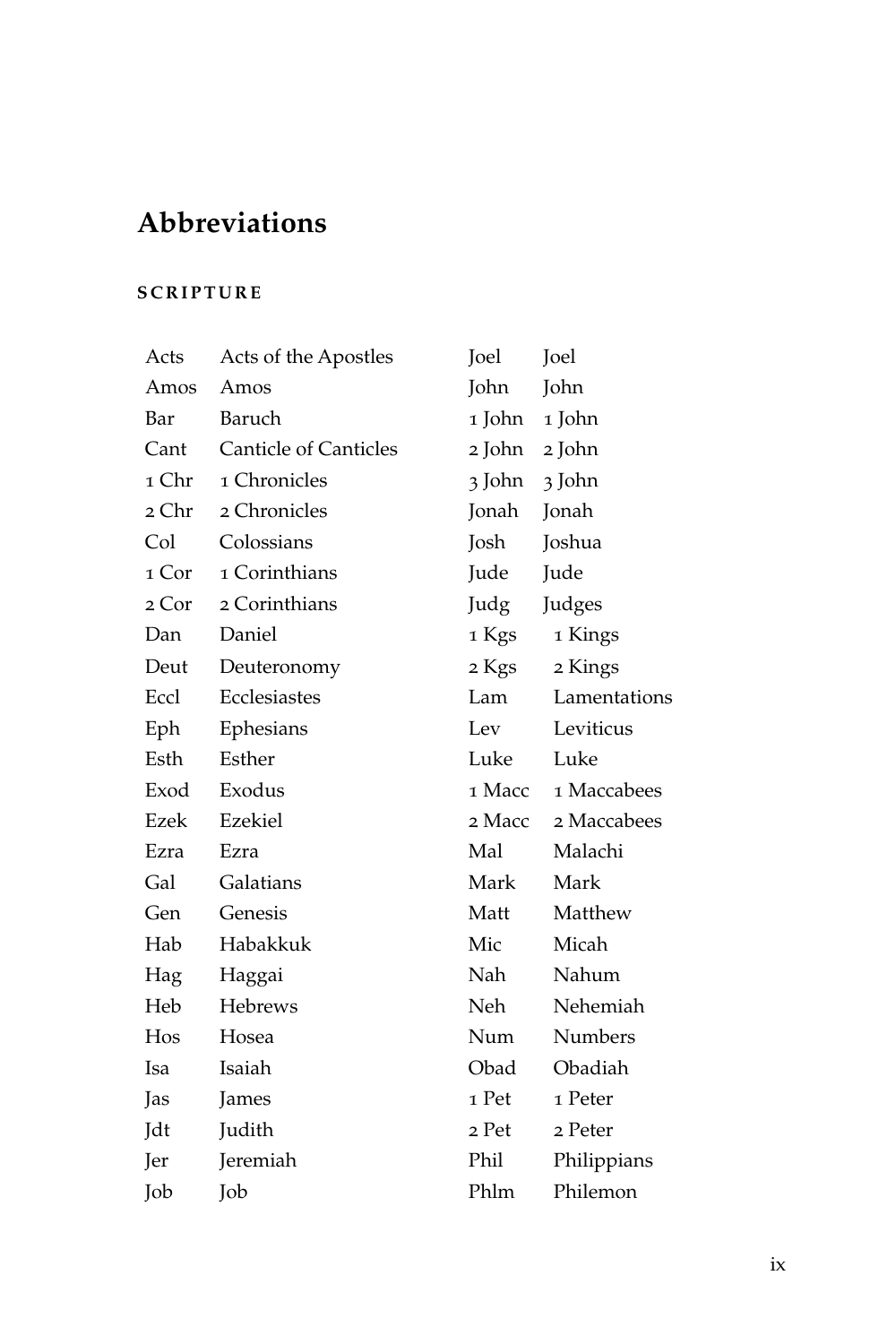| Prov    | Proverbs        |       | 2 Thess 2 Thessalonians |
|---------|-----------------|-------|-------------------------|
| Ps/Pss  | Psalms          | 1 Tim | 1 Timothy               |
| Rev     | Revelation      | 2 Tim | 2 Timothy               |
| Rom     | Romans          | Titus | Titus                   |
| Ruth    | Ruth            | Tob   | Tobit                   |
| 1 Sam   | 1 Samuel        | Wis   | Wisdom                  |
| 2 Sam   | 2 Samuel        | Zech  | Zechariah               |
| Sir     | Sirach          | Zeph  | Zephaniah               |
| 1 Thess | 1 Thessalonians |       |                         |

# **PERIODICALS AND BOOKS MOST FREQUENTLY CITED**

| AB           | Analecta Bollandiana (Brussels, 1882ff.).                    |
|--------------|--------------------------------------------------------------|
| <b>ABR</b>   | American Benedictine Review (Atchison, KS, 1950ff.).         |
| AC           | Antike und Christentum (Münster, 1929-50).                   |
| <b>AER</b>   | American Ecclesiastical Review (Washington, D.C.,            |
|              | $1889 - 1975$ ).                                             |
| Altaner      | B. Altaner, Patrology, trans. H.C. Graef, 2nd ed. (New       |
| (1961)       | York, 1961).                                                 |
| Altaner      | B. Altaner, Patrologie. Leben, Schriften und Lehre der       |
| (1966)       | Kirchenväter, 6th ed., rev. A. Stüber (Freiburg/Basel/       |
|              | Vienna, 1966).                                               |
| Altaner      | B. Altaner, Patrologie. Leben, Schriften und Lehre der       |
| (1978)       | Kirchenväter, 8th ed., rev. A. Stüber (Freiburg/Basel/       |
|              | Vienna, 1978).                                               |
| <b>ALW</b>   | Archiv für Liturgiewissenschaft (Regensburg, 1950ff.).       |
| Amb          | Ambrosius (Milan, 1925-60).                                  |
| <b>ANF</b>   | A. Roberts and J. Donaldson, eds., The Ante-Nicene           |
|              | Fathers: Translations of the Writings of the Fathers down to |
|              | A.D. 325 (New York, 1885, 1926).                             |
| Ant          | Antonianum (Rome, 1926ff.).                                  |
| APB          | Acta Patristica et Byzantina (Praetoria, 1990ff.).           |
| ApT          | Apostolic Tradition.                                         |
| Assem        | Assembly (Notre Dame, 1974ff.).                              |
| AThR         | Anglican Theological Review (New York, 1918ff.).             |
| Aug          | Augustinianum (Rome, 1961ff.).                               |
| AugMag       | Augustus Magister, Congrès international augustinien         |
|              | (Paris, Sept. 21-24, 1954). Vols. I and II: Communications;  |
|              | vol. III: Acts.                                              |
| <b>BALAC</b> | Bulletin d'ancienne litérature et d'archéologie chrétienne   |
|              | (Paris, 1911-14).                                            |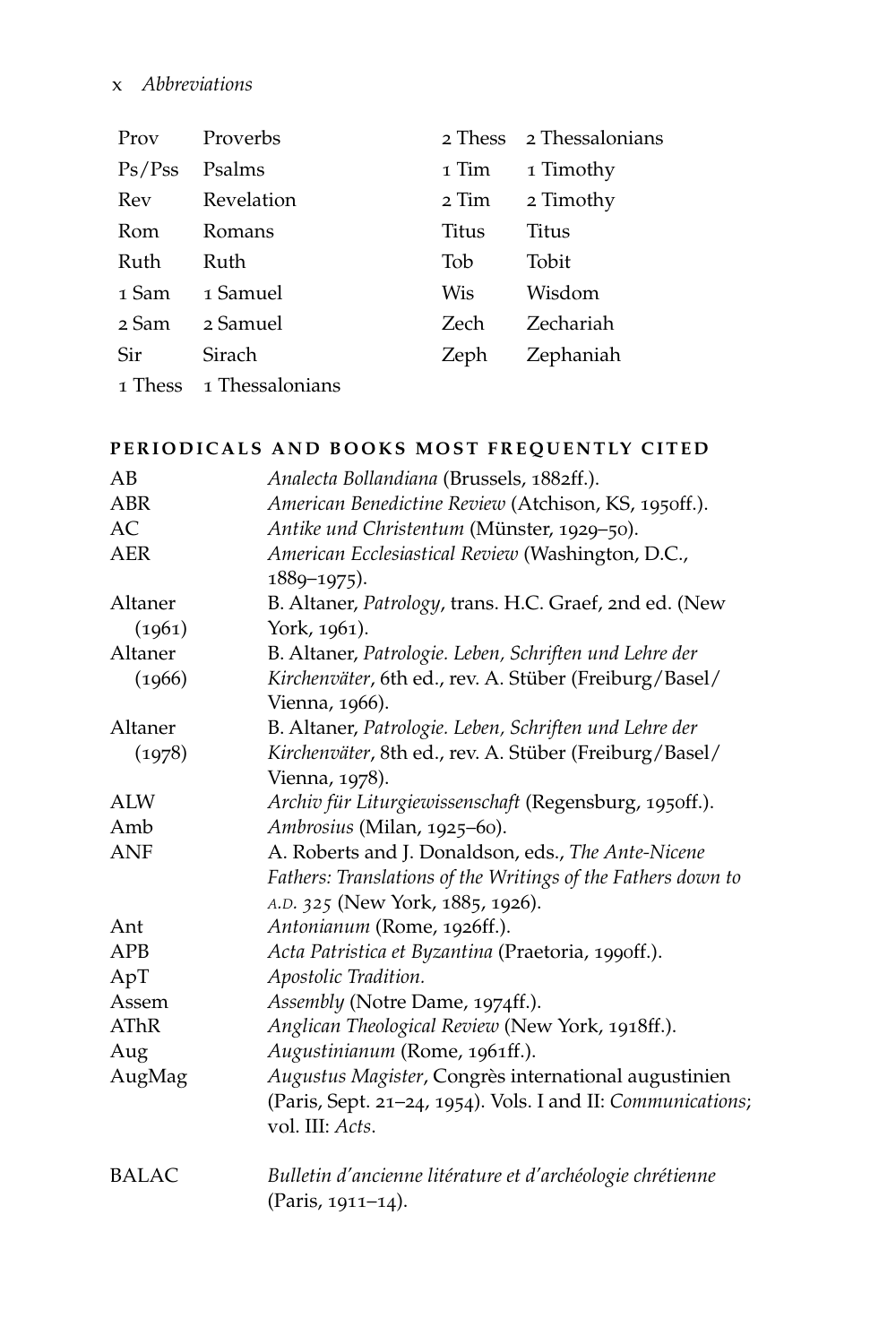| Bardenhewer<br>(1908)           | O. Bardenhewer, Patrology: The Lives and Works of the<br>Fathers of the Church, trans. T.J. Shahan (Freiburg i. B./                                                   |
|---------------------------------|-----------------------------------------------------------------------------------------------------------------------------------------------------------------------|
| Bardenhewer                     | St. Louis, 1908).<br>O. Bardenhewer, Patrologie (Freiburg i. B., 1910).                                                                                               |
| (1910)<br>Bardenhewer<br>(1913) | O. Bardenhewer, Geschichte der altkirchlichen Literatur,<br>5 vols. (Freiburg i. B./St. Louis, 1913-32).                                                              |
| Bardy (1929)                    | G. Bardy, The Greek Literature of the Early Christian<br>Church, trans. Mother Mary Reginald, Catholic Library<br>of Religious Knowledge 2 (St. Louis, 1929).         |
| Bardy (1930)                    | G. Bardy, The Christian Latin Literature of the First Six<br>Centuries, trans. Mother Mary Reginald, Catholic<br>Library of Religious Knowledge 12 (St. Louis, 1930). |
| Bautz                           | F.W. Bautz, ed., Biographisch-bibliographisches<br>Kirchenlexikon (Hamm Westf., 1970ff.).                                                                             |
| BCE                             | Bulletin du comité des études (Paris, 1953-70).                                                                                                                       |
| Bib                             | Biblica (Rome, 1920ff.).                                                                                                                                              |
| <b>BLE</b>                      | Bulletin de littérature ecclésiastique (Toulouse, 1899ff.).                                                                                                           |
| Bouyer                          | L. Bouyer, Eucharist: Theology and Spirituality of the<br>Eucharistic Prayer (Notre Dame, 1968).                                                                      |
| BТ                              | The Bible Today (Collegeville, 1962ff.).                                                                                                                              |
| <b>BVC</b>                      | Bible et vie chrétienne (Brussels/Paris, 1953-68).                                                                                                                    |
| СA                              | Cahiers archéologiques (Paris, 1945ff.).                                                                                                                              |
| Campbell                        | J.M. Campbell, The Greek Fathers, Our Debt to Greece<br>and Rome series (New York, 1929).                                                                             |
| <b>CATH</b>                     | G. Jacquemet, ed., Catholicisme, 9 vols. (Paris, 1947ff.).                                                                                                            |
| CB                              | Collationes Brugenses (Bruges, 1896-1954).                                                                                                                            |
| CC                              | La Civiltà Cattolica (Rome, 1850ff.).                                                                                                                                 |
| <b>CCL</b>                      | Corpus Christianorum, Series Latina (Turnhout, 1954ff.).                                                                                                              |
| CE                              | Catholic Encyclopedia, 13 vols. + index (New York,<br>$1907 - 14$ ).                                                                                                  |
| СH                              | Church History (Chicago and Tallahassee, 1932ff.).                                                                                                                    |
| <b>CHECL</b>                    | F. Young, L. Ayres, and A. Louth, eds., The Cambridge                                                                                                                 |
|                                 | History of Early Christian Literature (Cambridge, 2004).                                                                                                              |
| ChQ                             | Church Quarterly Review (London, 1875-1968).                                                                                                                          |
| Chr                             | Christus (Paris, 1954ff.).                                                                                                                                            |
| CollMech                        | Collectanea Mechliniensia (Mechlin, 1927-70).                                                                                                                         |
| ComL                            | Communautés et liturgies (Ottignies, 1975ff.).                                                                                                                        |
| Con                             | Concilium (Glen Rock, NJ, etc., 1965ff.).                                                                                                                             |
| Courtonne                       | Y. Courtonne, ed., Saint Basile: Lettres, 3 vols. (Paris,                                                                                                             |
| <b>CPG</b>                      | 1957, 1961, 1966).<br>M. Geerard and F. Glorie, eds., Clavis Patrum Graecorum,                                                                                        |
|                                 | 5 vols. (Turnhout, 1974-87).                                                                                                                                          |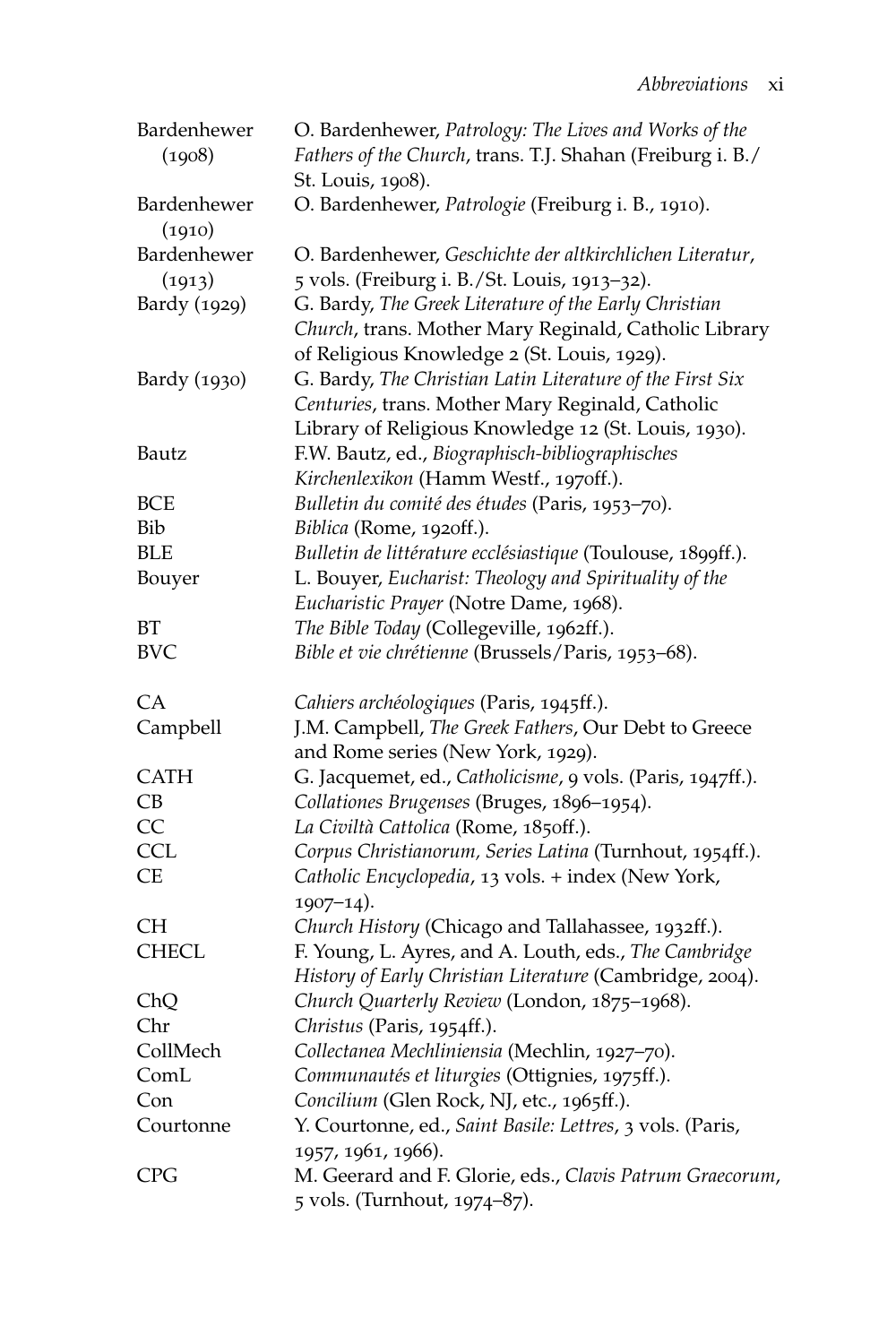| <b>CPGS</b>  | M. Geerard and others, eds., Clavis Patrum Graecorum                                                                            |
|--------------|---------------------------------------------------------------------------------------------------------------------------------|
|              | Supplementum (Turnhout, 1998).                                                                                                  |
| Cph          | Classical Philology (Chicago, 1906ff.).                                                                                         |
| CPL          | E. Dekkers and A. Gaar, eds., Clavis Patrum Latinorum, 3rd ed.                                                                  |
|              | (Turnhout/Steebrugge, 1995).                                                                                                    |
| CR           | The Clergy Review (London, 1931-87).                                                                                            |
| CRI          | Comptes-rendus de l'Académie des Inscriptions et Belles Lettres<br>(Paris, 1857ff.).                                            |
| Cross        | F.L. Cross, The Early Christian Fathers (London, 1960).                                                                         |
| <b>CS</b>    | Chicago Studies (Mundelein, IL, 1962ff.).                                                                                       |
| <b>CSEL</b>  | Corpus Scriptorum Ecclesiasticorum Latinorum (Vienna,<br>1866ff.).                                                              |
| <b>CV</b>    | G.M. Diez, Concilios visigóticos e hispano-romanos (Barcelona/<br>Madrid, 1963).                                                |
| DACL         | F. Cabrol and H. Leclercq, eds., Dictionnaire d'archéologie<br>chrétienne et de liturgie, 15 vols. (Paris, 1913-53).            |
| <b>DCA</b>   | W. Smith, ed., A Dictionary of Christian Antiquities, 2 vols.<br>(London, 1876–80).                                             |
| <b>DCB</b>   | W. Smith and H. Wace, eds., A Dictionary of Christian Biography,<br>Literature, Sects and Doctrines, 4 vols. (London, 1877-87). |
| DDC          | R. Naz and others, eds., Dictionnaire de droit canonique, 7 vols.<br>(Paris, 1935-65).                                          |
| <b>DDCon</b> | P. Palazzini, ed., Dizionario dei Concili, 6 vols. (Rome, 1963-67).                                                             |
| DEC          | N.P. Tanner, ed., Decrees of the Ecumenical Councils (London/<br>Washington, D.C., 1990).                                       |
| Deiss        | L. Deiss, Springtime of the Liturgy: Liturgical Texts of the First<br>Four Centuries (Collegeville, 1979).                      |
| DGA          | P.-P. Joannou, ed., Disciplina Generale Antique (Rome, 1962).                                                                   |
| DHGE         | A. Baudrillart, ed., Dictionnaire d'histoire et de géographie<br>ecclésiastiques (Paris, 1912ff.).                              |
| DictSp       | M. Viller and others, eds., Dictionnaire de spiritualité ascétique<br>et mystique (Paris, 1937ff.).                             |
| Did          | Didache                                                                                                                         |
| Didas        | Didascalia Apostolorum                                                                                                          |
| Di Sante     | C. di Sante, Jewish Prayer: The Origins of the Christian Liturgy,                                                               |
|              | trans. M.J. O'Connell (New York, 1991).                                                                                         |
| Div          | Divinitas (Vatican City, 1957ff.).                                                                                              |
| Dix          | G. Dix, The Shape of the Liturgy, 4th ed. (Westminster, 1949).                                                                  |
| <b>DLW</b>   | J.G. Davies, ed., A Dictionary of Liturgy and Worship (New<br>York, 1972).                                                      |
| Dolbeau      | F. Dolbeau, ed., Vingt-six sermons au peuple d'Afrique /                                                                        |
|              | Augustin d'Hippone; retrouvés à Mayence, Collection des études                                                                  |
|              | augustiniennes, Série Antiquité 147 (Paris, 1996).                                                                              |
| <b>DPAC</b>  | A. di Berardino, ed., Dizionario Patristico e di Antichità                                                                      |
|              | Cristiane, 3 vols. (Marietti, 1983-88).                                                                                         |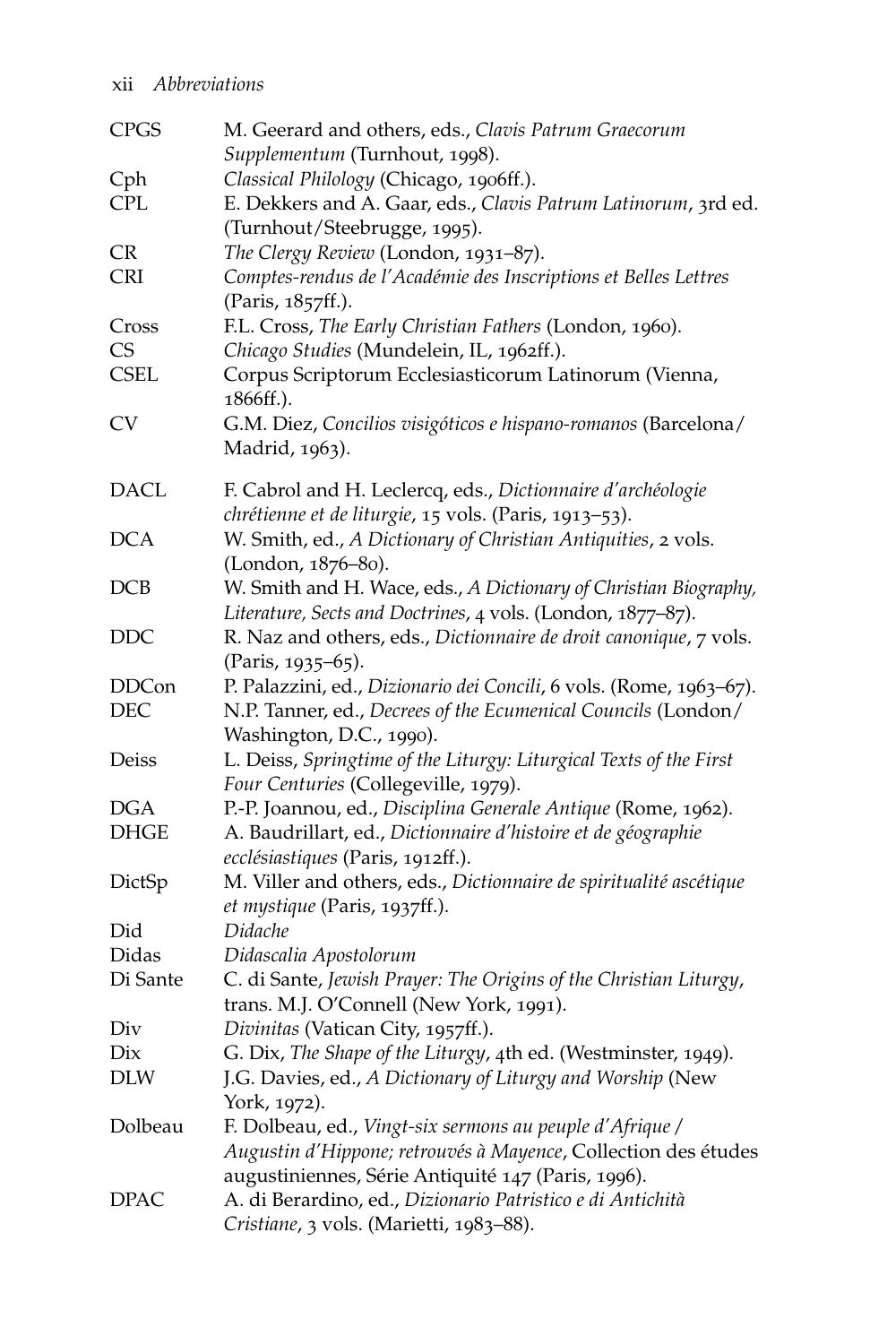| DR          | Downside Review (Bath, England, 188off.).                                                                                                                                |
|-------------|--------------------------------------------------------------------------------------------------------------------------------------------------------------------------|
| DT          | Divus Thomas (Fribourg i. S., 1871-1953).                                                                                                                                |
| <b>DTC</b>  | A. Vacant, E. Mangenot, and E. Amann, eds., Dictionnaire                                                                                                                 |
|             | de théologie catholique, 15 vols. (Paris, 1903-50).                                                                                                                      |
| DV          | Dieu vivant (Paris, 1945-55).                                                                                                                                            |
| EC          | P. Paschini and others, eds., Enciclopedia Cattolica, 12 vols.                                                                                                           |
|             | (Vatican City, 1949-54).                                                                                                                                                 |
| ED          | Euntes Docete (Rome, 1948ff.).                                                                                                                                           |
| EEC         | A. di Berardino, ed., Encyclopedia of the Early Church, trans.<br>A. Walford, with a foreword and bibliographic amendments<br>by W.H.C. Frend, 2 vols. (New York, 1992). |
| EEChr       | E. Ferguson, ed., Encyclopedia of Early Christianity, 2 vols.,<br>2nd ed. (New York, 1997).                                                                              |
| EgT         | Eglise et théologie (Ottawa, 1970-99).                                                                                                                                   |
| Elbogen     | I. Elbogen, Der jüdische Gottesdienst in seiner geschichtlichen                                                                                                          |
| (1962)      | Entwicklung, 4th ed. (Hildesheim, 1962).                                                                                                                                 |
| Elbogen     | I. Elbogen, Jewish Liturgy: A Comprehensive History, trans.                                                                                                              |
| (1993)      | R.P. Scheindlin (Philadelphia/New York, 1993).                                                                                                                           |
| EO          | Echos d'Orient (Paris, 1897-1942).                                                                                                                                       |
| EOr         | Ecclesia Orans (Rome, 1984ff.).                                                                                                                                          |
| EphL        | Ephemerides Liturgicae (Rome, 1887ff.).                                                                                                                                  |
| <b>ERP</b>  | Etudes religieuses, philosophiques, historiques, et litteraires<br>(Paris, 1888-1940).                                                                                   |
| EstAg       | Estudio Teologico Augustiniano (Valladolid, Spain, 1973ff.).                                                                                                             |
| Et          | Etudes (Paris, 1897ff.).                                                                                                                                                 |
| ETL         | Ephemerides Theologicae Lovanienses (Louvain, 1924ff.).                                                                                                                  |
| ETR         | Etudes théologiques et religieuses (Montpellier, 1926ff.).                                                                                                               |
| ExpT        | The Expository Times (Edinburgh, 1889ff.).                                                                                                                               |
| FF          | France franciscaine (Lille, 1912-29).                                                                                                                                    |
| FLDG        | Forschungen zur christliche Literatur- und                                                                                                                               |
|             | Dogmengeschichte (Mainz/Paderborn, 1910-38).                                                                                                                             |
| Folia       | Folia. Studies in the Christian Perpetuation of the Classics                                                                                                             |
|             | (Worcester, MA, 1959-79).                                                                                                                                                |
| FThSt       | Freiburger theologische Studien (Freiburg i. B., 1910ff.).                                                                                                               |
| <b>FZPT</b> | Freiburger Zeitschrift für Philosophie und Theologie (Fribourg<br>i. S., 1954ff.).                                                                                       |
| GCS         | Die griechischen christlichen Schriftsteller der ersten<br>(drei) Jahrhunderte (Berlin, 1897ff.).                                                                        |
| Goodspeed   | E. J. Goodspeed, A History of Early Christian Literature, rev.<br>and enl. R. Grant (Chicago, 1966).                                                                     |
| <b>GOTR</b> | Greek Orthodox Theological Review (Brookline, MA, 1954ff.).                                                                                                              |
| Greg        | Gregorianum (Rome, 1920ff.).                                                                                                                                             |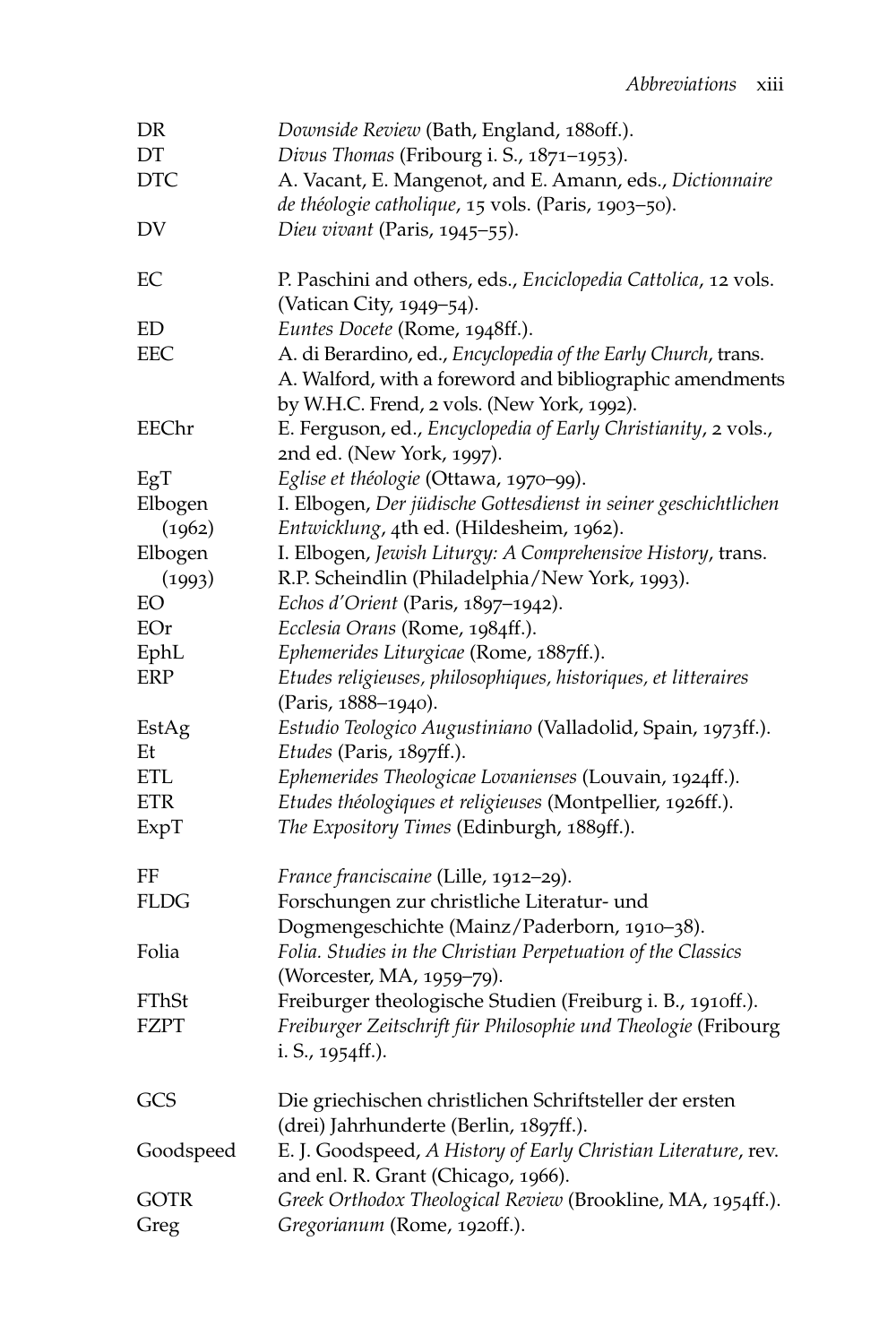| Hamell       | P.J. Hamell, Handbook of Patrology (New York, 1968).                                                             |
|--------------|------------------------------------------------------------------------------------------------------------------|
| Hänggi       | A. Hänggi and I. Pahl, Prex Eucharistica: Textus e Variis                                                        |
|              | Liturgicis Antiquioribus Selecti (Fribourg i. S., 1968).                                                         |
| Harp         | Harp: A Review of Syriac and Oriental Studies (Kerala, India,<br>1987-2000).                                     |
| Hefele       | C.J. Hefele, Histoire des conciles d'après les documents originaux,                                              |
| (1905)       | trans. H. Leclercq, 11 vols. (Paris, 1905-52).                                                                   |
| Hefele       | C.J. Hefele, A History of the Councils of the Church: From the                                                   |
| (1871)       | Original Documents, trans. W.R. Clark and H.N. Oxenham,<br>5 vols. (Edinburgh, 1871-96).                         |
| HS           | Hispania sacra (Madrid, 1948ff.).                                                                                |
| <b>HThR</b>  | Harvard Theological Review (New York, 1908-9; Cambridge,<br>MA, 1910ff.).                                        |
| Idelsohn     | A.Z. Idelsohn, Jewish Liturgy and Its Development (New York,<br>1967).                                           |
| <b>IER</b>   | Irish Ecclesiastical Record (Dublin, 1864-1968).                                                                 |
| Imp          | Impacts: Revue de l'Université catholique de l'Ouest (Angers,<br>1967ff.).                                       |
| Ire          | Irénikon (Amay, 1926ff.).                                                                                        |
| Ist          | Istina (Paris, 1954ff.).                                                                                         |
| <b>ITQ</b>   | Irish Theological Quarterly (Dublin, 1906-22; Maynooth, 1951ff.).                                                |
| Jasper       | R.C.D. Jasper and G.J. Cuming, Prayers of the Eucharist: Early                                                   |
|              | and Reformed, 3rd rev. ed. (Collegeville, 1992).                                                                 |
| JBL          | Journal of Biblical Literature (Boston/New Haven, 1890ff.).                                                      |
| <b>JECS</b>  | Journal of Early Christian Studies (Baltimore, 1993ff.).                                                         |
| JEH          | The Journal of Ecclesiastical History (London, 1950ff.).                                                         |
| Jeremias     | J. Jeremias, Die Abendmahlsworte Jesu, 3rd. ed. (Göttingen,                                                      |
| (1960)       | 1960).                                                                                                           |
| Jeremias     | J. Jeremias, The Eucharistic Words of Jesus, trans. N. Perrin                                                    |
| (1966)<br>JL | (London, 1966).                                                                                                  |
| JLH          | Jahrbuch für Liturgiewissenschaft (Münster, 1921-41).<br>Jahrbuch für Liturgie und Hymnologie (Kassel, 1955ff.). |
| JQR          | The Jewish Quarterly Review (London, 1889-94; New York,                                                          |
|              | 1896-1908).                                                                                                      |
| JR           | The Journal of Religion (Chicago, 1921ff.).                                                                      |
| <b>JThSt</b> | The Journal of Theological Studies (London, 1900-1905; Oxford,                                                   |
|              | 1906–49; n.s. 1950ff.).                                                                                          |
| JucL         | Jucunda Laudatio (Milan, 1963ff.).                                                                               |
| Jurgens      | W.A. Jurgens, The Faith of the Early Fathers, 3 vols. (Collegeville,                                             |
|              | 1970-79).                                                                                                        |
| Kat          | Katholik: Zeitschrift für katholische Wissenschaft und kirchliches<br>Leben (Mainz, 1821-89).                    |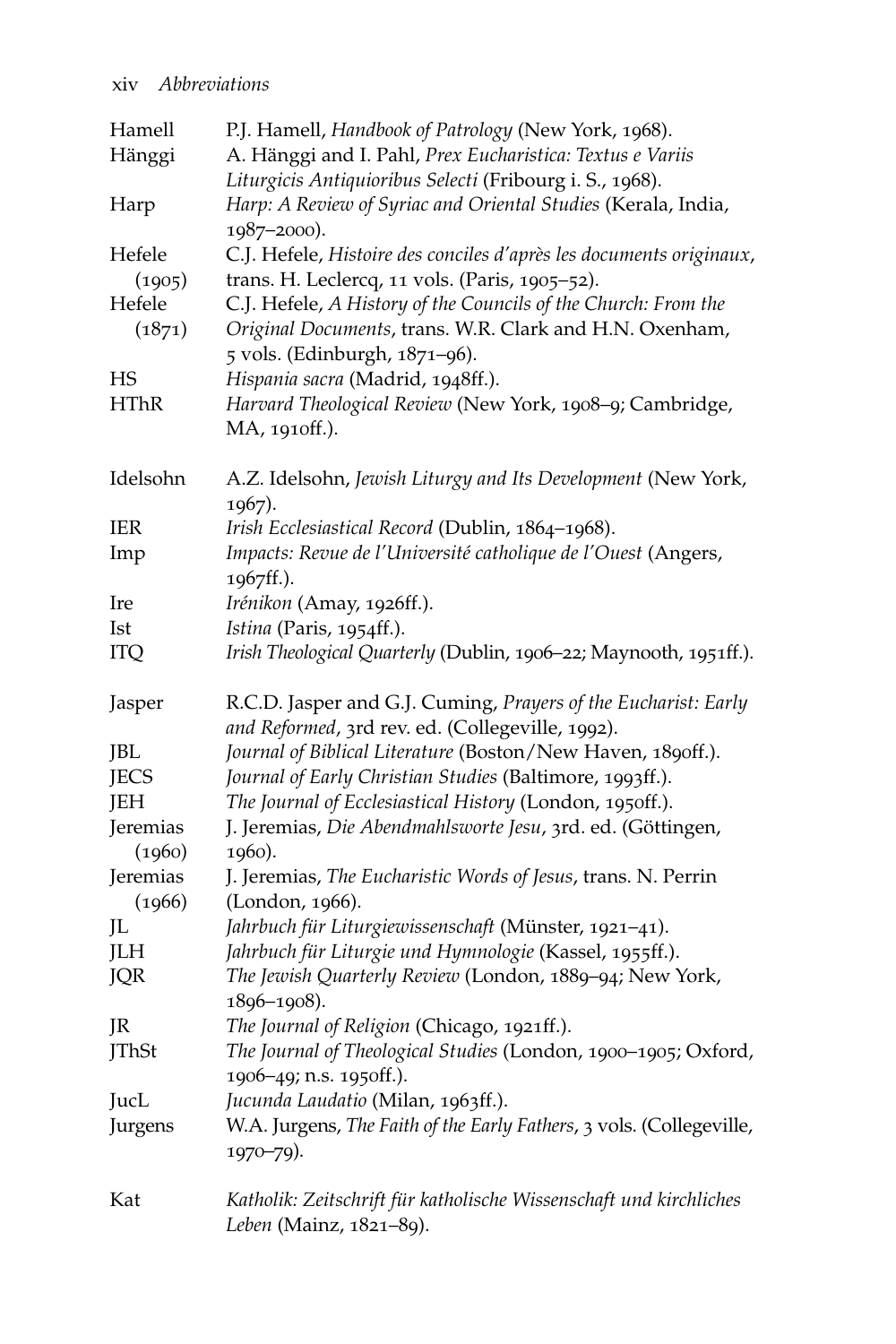| Labriolle   | P.C. de Labriolle, Histoire de la littérature latine chrétienne,  |
|-------------|-------------------------------------------------------------------|
| (1947)      | 3rd rev. ed. (Paris, 1947).                                       |
| Labriolle   | P.C. de Labriolle, History and Literature of Christianity from    |
| (1968)      | Tertullian to Boethius, trans. H. Wilson, History of Civilization |
|             | (New York, 1968).                                                 |
| LAC         | L'Ami du clergé (Langres, France, 1888-1968).                     |
| Latomus     | Latomus. Revue d'études latines (Brussels, 1937ff.).              |
| Lau         | Laurentianum (Rome, 196off.).                                     |
| Leigh-      | E. Leigh-Bennett, Handbook of the Early Christian Fathers         |
| Bennett     | (London, 1920).                                                   |
| LJ          | Liturgisches Jahrbuch (Münster, 1951ff.).                         |
| <b>LMD</b>  | La Maison-Dieu (Paris, 1945ff.).                                  |
| LMF         | Le messager des fidèles (Mardesous, 1884-89).                     |
| <b>LNPF</b> | P. Schaff and H. Wace, eds., A Select Library of Nicene and       |
|             | Post-Nicene Fathers of the Christian Church (repr. Grand          |
|             | Rapids, 1951ff.).                                                 |
| LO          | Lex Orandi (Paris, 1944-71).                                      |
| LQF         | Liturgiegeschichtliche Quellen und Forschungen (Münster i.        |
|             | W., 1918-39).                                                     |
| LThPh       | Laval théologique et philosophique (Quebec, 1970-82).             |
| LTK         | W. Kasper and others, eds., Lexikon für Theologie und Kirche,     |
|             | 11 vols., 3rd ed. (Freiburg i. B., 1993-2001).                    |
| LV          | Lumière et vie (Bruges, 1951-60).                                 |
| <b>LWP</b>  | Liturgical Week Proceedings, North American                       |
| LwQF        | Liturgiewissenschaftliche Quellen und Forschungen                 |
|             | (Münster i. W., 1919-2005).                                       |
| LXX         | Septuagint                                                        |
| Mansi       | J.D. Mansi, ed., Sacrorum Conciliorum Nova et Amplissima          |
|             | Collectio, 31 vols. (Florence, 1759-98).                          |
| Mel         | Melto. Melta. Recherches orientales (Kaslik, Liban, 1965-69).     |
| Millgram    | A.E. Millgram, Jewish Worship (Philadelphia, 1971).               |
| MilS        | Milltown Studies (Dublin, 1978ff.).                               |
| Mnem        | Mnemosyne: Bibliotheca classica Batava (Leyden, 1852ff.).         |
| MRR-1       | J. Jungmann, The Mass of the Roman Rite: Its Origins and          |
|             | Development (Missarum Sollemnia), trans. F.A. Brunner, 2 vols.    |
|             | (New York, 1951).                                                 |
| MRR-2       | J. Jungmann, The Mass of the Roman Rite: Its Origins and          |
|             | Development (Missarum Sollemnia), trans. F.A. Brunner, rev.       |
|             | C.K. Riepe (New York, 1959).                                      |
| <b>MS</b>   | Mediaeval Studies (Toronto, 1939ff.).                             |
| <b>MSR</b>  | Mélanges de science religieuse (Lille, 1944ff.).                  |
| Mus         | Le Muséon (Louvain, 1882-1916, 1921ff.).                          |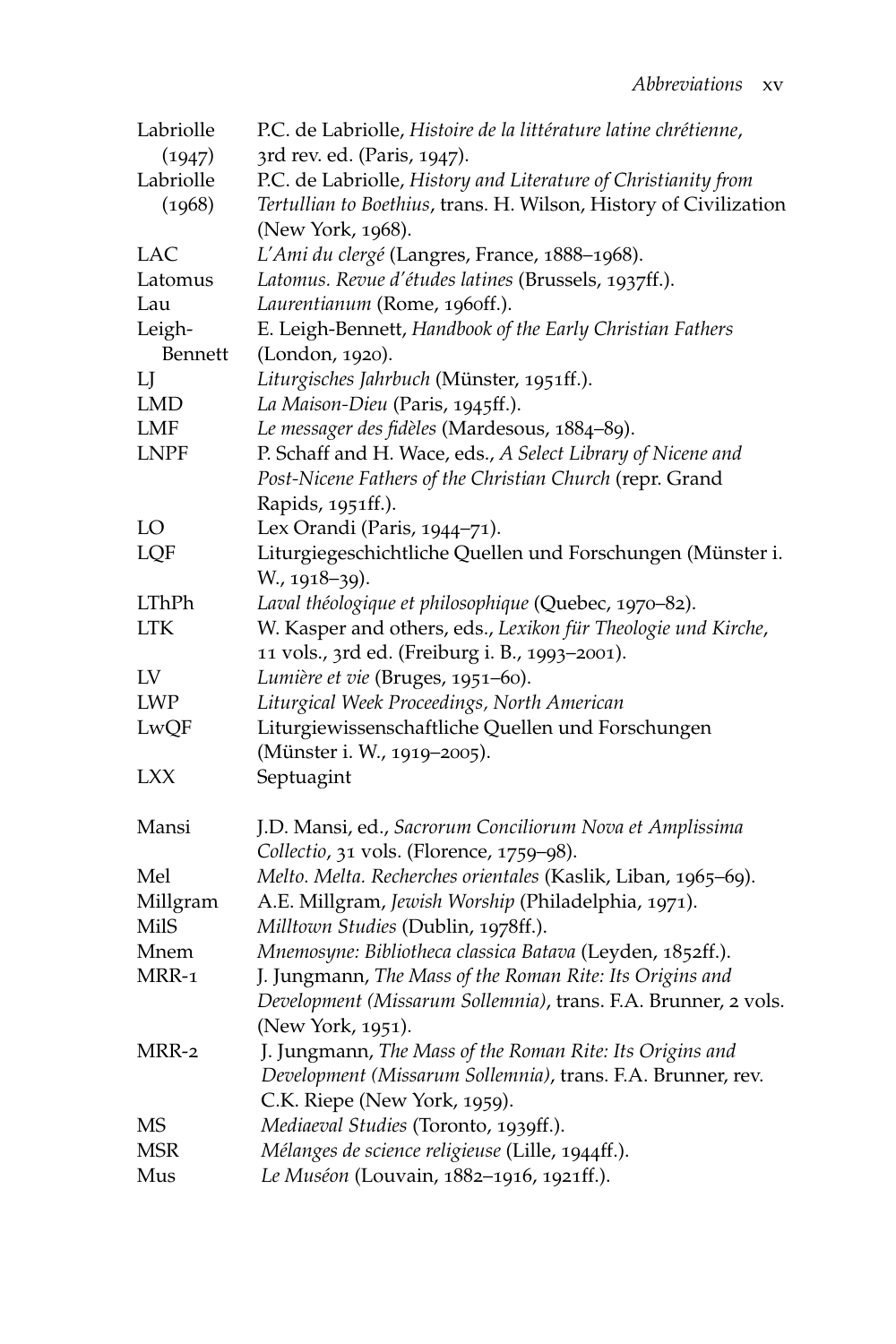| <b>NCE</b>   | New Catholic Encyclopedia, 14 vols. + index (New York, 1967)<br>+ 3 supplementary vols. 16-18 (1974-89). |
|--------------|----------------------------------------------------------------------------------------------------------|
| <b>NCES</b>  | New Catholic Encyclopedia, Second Edition, 15 vols. (Detroit/                                            |
|              | Washington, D.C., 2003).                                                                                 |
| <b>NDSW</b>  | P.E. Fink, ed., The New Dictionary of Sacramental Worship<br>(Collegeville, 1990).                       |
| Not          | Notitiae (Rome, 1965ff.).                                                                                |
| <b>NRTh</b>  | Nouvelle revue théologique (Tournai, 1869-1913, 1920-39,                                                 |
|              | 1945ff.).                                                                                                |
| <b>NTes</b>  | Novum Testamentum (Leiden, 1956ff.).                                                                     |
| <b>NTS</b>   | New Testament Studies (London, 1954ff.).                                                                 |
| <b>NWDLW</b> | J.G. Davies, ed., The New Westminster Dictionary of Liturgy                                              |
|              | and Worship (Philadelphia, 1986).                                                                        |
| <b>OC</b>    | Oriens Christianus (Wiesbaden, 1931-39, 1953ff.).                                                        |
| <b>OCA</b>   | Orientalia Christiana Analecta (Rome, 1935ff.).                                                          |
| <b>OCP</b>   | Orientalia Christiana Periodica (Rome, 1935ff.).                                                         |
| ODCC         | F.L. Cross, The Oxford Dictionary of the Christian Church, 3rd                                           |
|              | ed., ed. E.A. Livingstone (New York, 1997).                                                              |
| Oesterley    | W.O.E. Oesterley, The Religion and Worship of the Synagogue,                                             |
| (1911)       | 2nd ed. (London, 1911).                                                                                  |
| Oesterley    | W.O.E. Oesterley, The Jewish Background of the Christian                                                 |
| (1925)       | Liturgy (Oxford, 1925).                                                                                  |
| OLZ          | Orientalische Literaturzeitung (Berlin, 1909ff.).                                                        |
| OrSyr        | L'Orient syrien (Paris, 1956ff.).                                                                        |
| OstkSt       | Ostkirchliche Studien (Würzburg, 1952ff.).                                                               |
| ParL         | Paroisse et liturgie (Bruges, 1946-74).                                                                  |
| <b>PB</b>    | Pastor Bonus (Trier, 1889-1943).                                                                         |
| PEA (1894)   | A.F. von Pauly, Paulys Real-encyclopädie der classischen                                                 |
|              | Altertumswissenschaft (Stuttgart, 1894-1919).                                                            |
| PEA (1991)   | H. Cancik and H. Schneider, eds., Der neue Pauly.                                                        |
|              | Enzyklopädie der Antike (Stuttgart, 1991ff.).                                                            |
| PG           | J.P. Migne, Patrologia Graeca, 162 vols. (Paris, 1857-66).                                               |
| PhW          | Philologische Wockenschrift (Leipzig, 1881-1940).                                                        |
| PL           | J.P. Migne, Patrologia Latina, 221 vols. (Paris, 1844-64).                                               |
| <b>PLS</b>   | J.P. Migne, Patrologiae Cursus Completus. Series Latina                                                  |
|              | <i>Supplementum,</i> ed. A. Hamman (Paris, 1958ff.).                                                     |
| PO<br>PP     | Parole de l'Orient. Melto dmadnho (Kaslik, Lebanon, 1970ff.).                                            |
| PrO          | Parole et pain (Paris, 1964-73).                                                                         |
| PrOChr       | Présence orthodox (Paris, 1967–81).                                                                      |
|              | Proche-orient chrétien (Jerusalem, 1951ff.).                                                             |
| QL           | Questions liturgiques (Louvain, 1970ff.).                                                                |
| <b>QLP</b>   | Questions liturgiques et paroissiales (Louvain, 1919-69).                                                |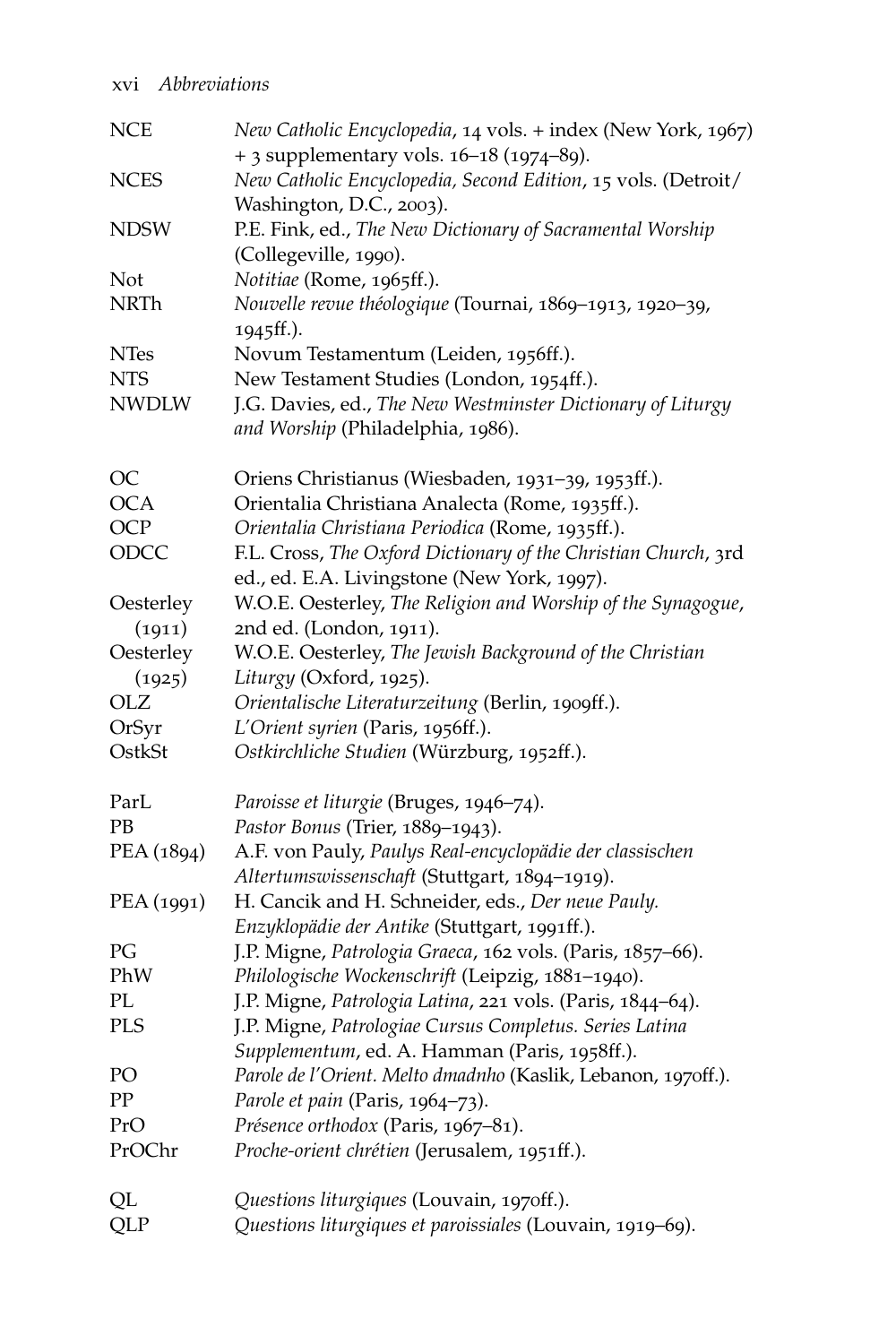| Quasten      | J. Quasten, Patrology, 4 vols. (Westminster, MD, 1962ff.).<br>(Vol. 4, 1986, is a translation of vol. 3 of Patrologia, ed.<br>A. di Berardino.) |
|--------------|-------------------------------------------------------------------------------------------------------------------------------------------------|
| RAC          | Rivista di Archeologia Cristiana (Rome, 1924ff.).                                                                                               |
| RACh         | Reallexikon für Antike und Christentum, ed. T. Klauser                                                                                          |
|              | (Leipzig, 1950ff.).                                                                                                                             |
| RAM          | Revue d'ascétique et de mystique (Toulouse, 1920-71).                                                                                           |
| RAp          | Revue pratique d'apologétique (Paris, 1905-21).                                                                                                 |
| RAug         | Recherches augustiniennes (Paris, 1958ff.).                                                                                                     |
| RB           | Revue bénédictine (Maredsous, 1890ff.).                                                                                                         |
| <b>RBibl</b> | Revue biblique internationale (Paris, 1891ff.; n.s. 1904ff.).                                                                                   |
| RBPh         | Revue belge de philologie et d'histoire (Brussels, 1922ff.).                                                                                    |
| <b>RCF</b>   | Revue du clergé francais (Paris, 1894-1920).                                                                                                    |
| RCT          | Revista catalana de teología (Barcelona, 1976-88, 1990ff.).                                                                                     |
| <b>RDC</b>   | Revue de droit canonique (Strasbourg, 1951ff.).                                                                                                 |
| REAug        | Revue des études augustiniennes (Paris, 1955ff.).                                                                                               |
| <b>REF</b>   | Revue d'histoire de l'Eglise de France (Paris, 1910ff.).                                                                                        |
| <b>REG</b>   | Revue des études grecques (Paris, 1888ff.).                                                                                                     |
| <b>REJ</b>   | Revue des études juives (Paris, 188off.).                                                                                                       |
| REL          | Revue ecclésiastique de Liège (Liège, 1905-67).                                                                                                 |
| <b>RELA</b>  | Revue des études latines (Paris, 1923ff.).                                                                                                      |
| Res          | Résurrection (Paris, 1956-63).                                                                                                                  |
| ResQ         | Restoration Quarterly (Abilene, TX, 1957ff.).                                                                                                   |
| <b>RET</b>   | Revista española de teología (Madrid, 1940ff.).                                                                                                 |
| RevAgusEsp   | Revista augustiniana de Espiritualidad (Calahorra, Spain,                                                                                       |
|              | 1960-79).                                                                                                                                       |
| RevAug       | Revue augustinienne (Louvain, 1901-10).                                                                                                         |
| <b>RevSR</b> | Revue des sciences religieuses (Strasbourg, 1921ff.).                                                                                           |
| <b>RHE</b>   | Revue d'histoire ecclésiastique (Louvain, 1900ff.).                                                                                             |
| RHL          | Revue d'histoire et de littérature religieuse (Paris,                                                                                           |
|              | 1896-1922).                                                                                                                                     |
| <b>RHPR</b>  | Revue d'histoire et de philosophie religieuses (Strasbourg,                                                                                     |
|              | 1921ff.).                                                                                                                                       |
| <b>RIT</b>   | Revue internationale de théologie (Berne, 1893-1910).                                                                                           |
| <b>RivAM</b> | Rivista di Ascetica et Mistica (Florence, 1956ff.).                                                                                             |
| RL           | Rivista Liturgica (Turin, 1914ff.).                                                                                                             |
| Rocz         | Rocznik theologico-kanoninczne (Lublin, Poland, 1949-90).                                                                                       |
| RPLH         | Revue de philologie, de littérature et d'histoire anciennes                                                                                     |
|              | (Paris, 1845-47; n.s. 1877-1926; 3. s. 1927ff.).                                                                                                |
| RQ           | Römische Quartelschrift für christliche Altertumskunde                                                                                          |
|              | (Freiburg i. B., 1887ff.).                                                                                                                      |
| <b>RQH</b>   | Revue des questions historiques (Paris, 1866-1939).                                                                                             |
| RR           | Revue réformé (Saint-Germaine-en-Laye, France, 1950ff.).                                                                                        |
| RRel         | Review for Religious (St. Louis, 1942ff.).                                                                                                      |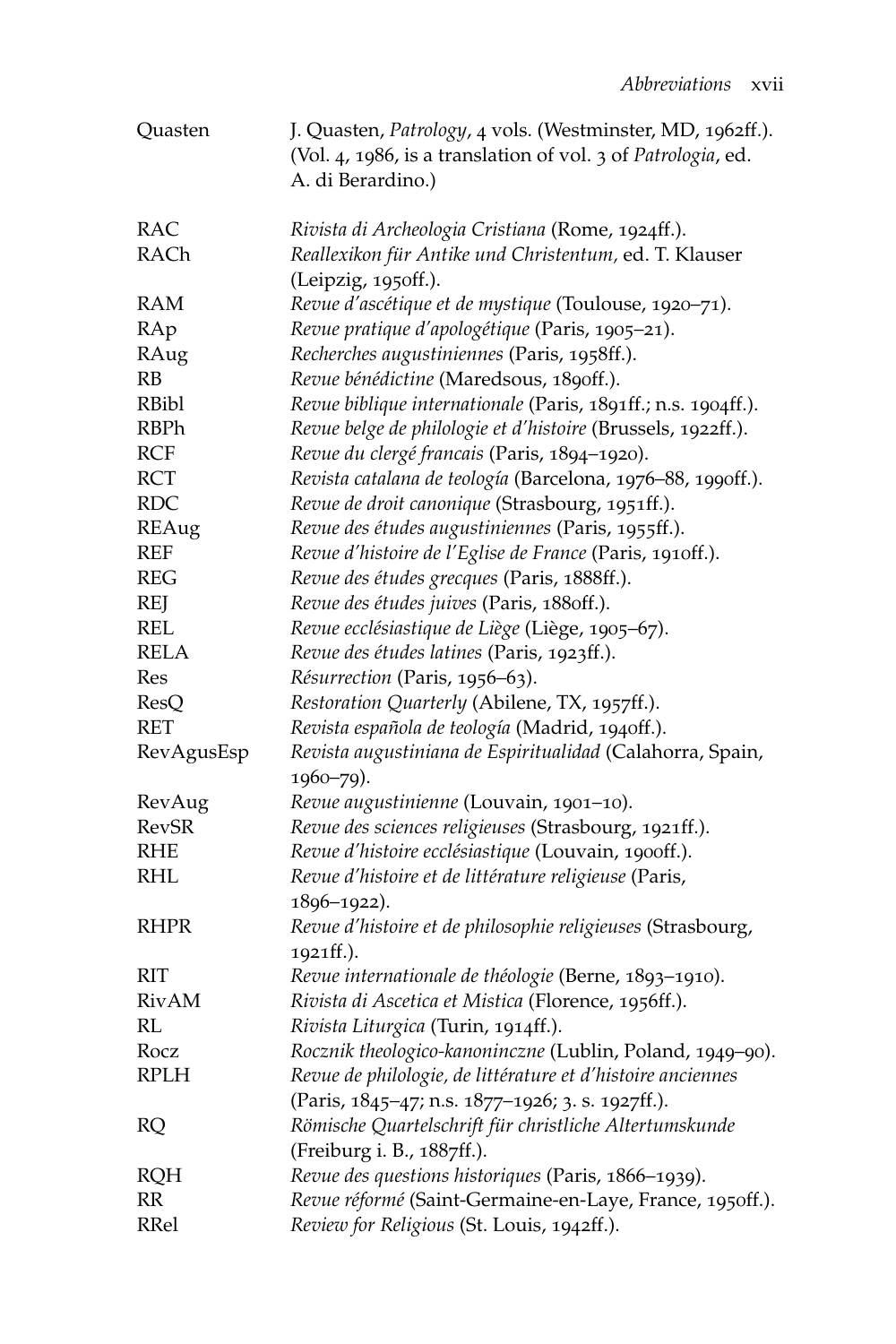| <b>RSPT</b>   | Revue des sciences philosophiques et théologiques (Paris, 1907ff.).                      |
|---------------|------------------------------------------------------------------------------------------|
| <b>RSR</b>    | Recherches de science religieuse (Paris, 1910ff.).                                       |
| RT            | Revue thomiste (Paris, 1924-65).                                                         |
| <b>RTAM</b>   | Recherches de théologie ancienne et médiévale (Louvain, 1969ff.).                        |
| <b>RTL</b>    | Revue théologique de Louvain (Louvain, 1970ff.).                                         |
| <b>RTP</b>    | Revue de théologie et de philosophie (Lausanne, 1921ff.).                                |
| <b>RUO</b>    | La revue de l'Université d'Ottawa (Ottawa, 1931-87).                                     |
| Sal           | Salesianum (Turin, 1939ff.).                                                             |
| SC            | Scuola Cattolica (Milan, 1902ff.).                                                       |
| <b>SCA</b>    | Studies in Christian Antiquity (Washington, D.C., 1941-85).                              |
| ScE           | Science et esprit (Montreal, 1928ff.).                                                   |
| SChr          | Sources chrétiennes (Paris, 1941ff.).                                                    |
| SCJ           | Second Century: Journal of Early Christian Studies (Abilene, TX,                         |
|               | $1981 - 92$ ).                                                                           |
| Scr           | Scripture (London, 1969-75).                                                             |
| <b>SE</b>     | Sacris Erudiri (Bruges, 1948ff.).                                                        |
| <b>SJT</b>    | Scottish Journal of Theology (Edinburgh, etc., 1948ff.).                                 |
| SM            | Studia Monastica (Barcelona, 1959ff.).                                                   |
| SP            | Studia Patristica: Acts of the International Conventions of Oxford                       |
|               | (TU) (Berlin, 1957ff.).                                                                  |
| SPMed         | Studia Patristica Mediolanensia (Milan, 1974ff.).                                        |
| ST            | Studi e Testi (Rome, 1900ff.).                                                           |
| <b>StC</b>    | Studia Catholica (Nijmegen, 1924-60).                                                    |
| Steidle       | B. Steidle, Patrologia: seu Historia Antiquae Litteraturae                               |
|               | Ecclesiasticae, Scholarum Usui Accommodata (Freiburg i. B., 1937).                       |
| <b>StGKA</b>  | Studien zur Geschichte und Kultur des Altertums (Paderborn,                              |
|               | 1907ff.).                                                                                |
| STh           | Studia Theologica (Lund, 1947ff.).                                                       |
| StLit         | C. Jones and others, eds., The Study of Liturgy, rev. ed. (New<br>York, 1992).           |
| StP           | Studia Patavina (Padua, 1954ff.).                                                        |
| <b>Strack</b> | H.L. Strack and P. Billerbeck, Kommentar zum Neuen Testament                             |
|               | aus Talmud und Midrasch, vol. iv/i, 2nd ed. (Munich, 1956).                              |
| StudEnc       | Study Encounter (Geneva, 1965-76).                                                       |
| StudLit       | Studia Liturgica (Rotterdam, 1962ff.).                                                   |
| TD            | Theology Digest (St. Louis, 1953ff.).                                                    |
| Theol         | Theology (Norwich, England, 1976ff.).                                                    |
| ThGl          | Theologie und Glaube (Paderborn, 1909ff.).                                               |
| ThQ           | Theologische Quartalschrift (Stuttgart/Tübingen, 1831-1928;<br>various places, 1929ff.). |
| ThStKr        | Theologische Studien und Kritiken (Gotha, 1828-42).                                      |
| Tixeront      | J. Tixeront, A Handbook of Patrology, trans. S.A. Raemers                                |
|               | (London/St. Louis, 1947).                                                                |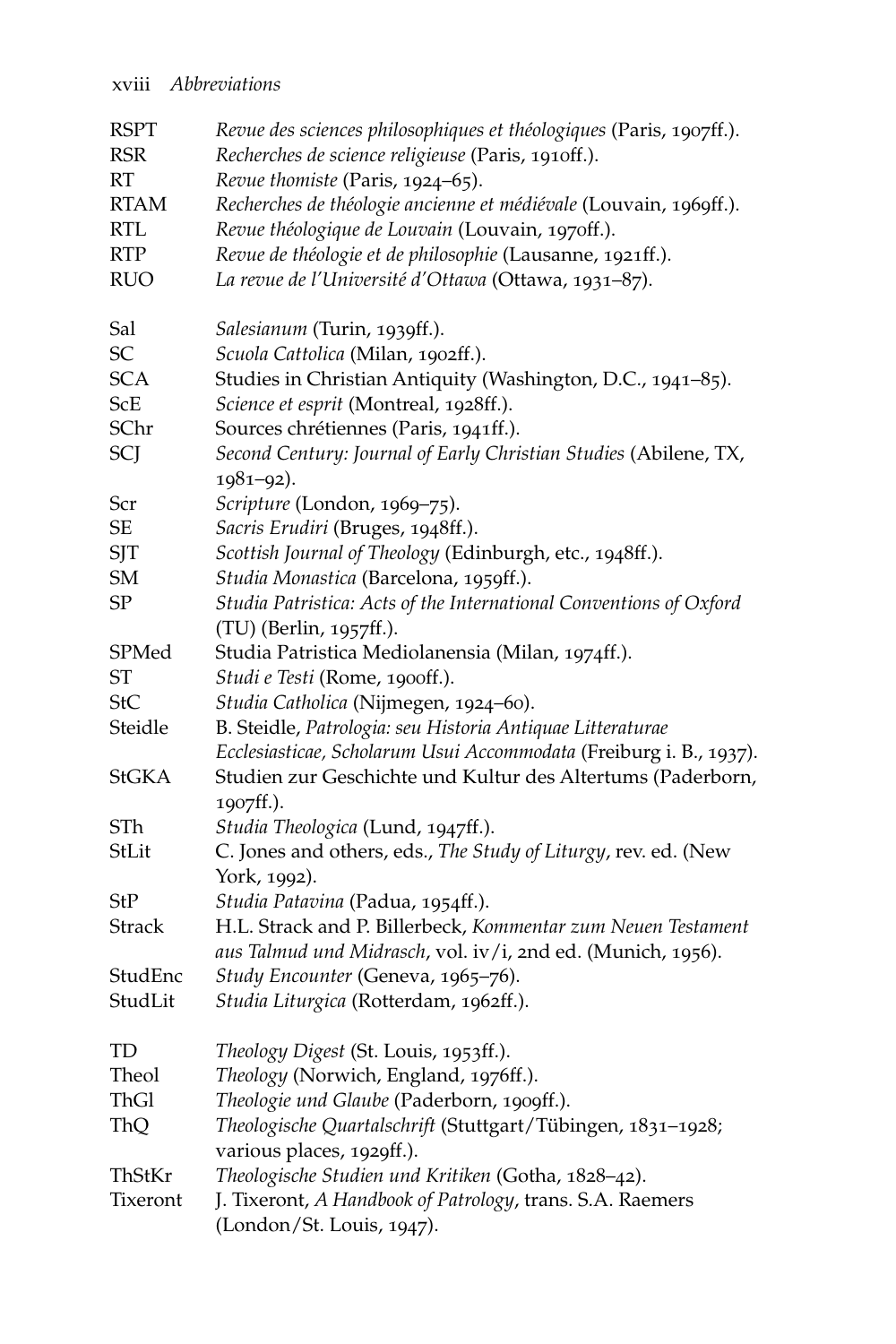| Tra               | Traditio: Studies in Ancient and Medieval History, Thought, and<br>Religion (New York, 1943ff.). |
|-------------------|--------------------------------------------------------------------------------------------------|
| TRE               | G. Krause and G. Müller, eds., Theologische Realenzyklopädie                                     |
| TS                | (Berlin, 1976ff.).<br>Theological Studies (Baltimore/Woodstock, 1940ff.).                        |
| TU                |                                                                                                  |
|                   | Texte und Untersuchungen zur Geschichte de altchristlichen                                       |
| TV                | Literatur (Berlin, 1882ff.).                                                                     |
|                   | Theologia Viatorum: Jahrbuch der kirchlichen Hochschule Berlin                                   |
|                   | (Berlin, 1948/49-1979/80).                                                                       |
| TZ                | Theologische Zeitschrift (Basel, 1945ff.).                                                       |
| VC                | Vigiliae Christianae (Amsterdam, 1947ff.).                                                       |
| VerC              | Verbum Caro (Taizé, France, 1947-69).                                                            |
| VetChr            | Vetera Christianorum (Bari, 1964ff.).                                                            |
| VS                | La Vie Spirituelle (Paris, 1919ff.).                                                             |
| WEC               | L. Johnson, ed., Worship in the Early Church: An Anthology of                                    |
|                   | Historical Sources, 4 vols. (Collegeville, 2009).                                                |
| Werner            | E. Werner, The Sacred Bridge: The Interdependence of Liturgy                                     |
|                   | and Music in Synagogue and Church during the First Millennium                                    |
|                   | (London/New York, 1959).                                                                         |
| Wor               | Worship (Collegeville, 1952ff.; formerly Orate Fratres, 1926-51).                                |
| Wright            | F.A. Wright, ed., Fathers of the Church: Tertullian, Cyprian,                                    |
| (1928)            | Arnobius, Lactanius, Ambrose, Jerome, Augustine: A Selection                                     |
|                   | from the Writings of the Latin Fathers (London, 1928).                                           |
| Wright            | F.A. Wright, A History of Later Greek Literature from the Death of                               |
| (1932)            | Alexander in 323 B.C. to the Death of Justinian in 545 A.D.                                      |
|                   | (London, 1932).                                                                                  |
| WSt               | Wiener Studien: Zeitschrift für klassische Philologie (Vienna,                                   |
|                   | 1879ff.).                                                                                        |
| ZAW               | Zeitschrift für die alttestamentliche Wissenschaft (Berlin/New                                   |
|                   | York, 1881ff.).                                                                                  |
| <b>ZKG</b>        | Zeitschrift für Kirchengeschichte (Gotha, 1877-1930; Stuttgart,<br>1931ff.).                     |
| ZkTh              | Zeitschrift für katholische Theologie (Innsbruck, 1877-1940;                                     |
|                   | Vienna, 1947ff.).                                                                                |
| ZNeW              | Zeitschrift für die neutestamentliche Wissenschaft und die Kunde                                 |
|                   | der älteren Kirche (Giessen/Berlin/New York, 1900ff.).                                           |
| ZNW               | Zeitschrift für Missionswissenschaft (Münster, 1911-37).                                         |
| ZTK               | Zeitschrift für Theologie und Kirche (Tübingen, 1891ff.).                                        |
|                   |                                                                                                  |
| Τ                 | $=$ "or," e.g., 543/554                                                                          |
| $\lceil$ $\rceil$ | Textual material supplied by translator of the original source                                   |
|                   | or by the present editor/translator                                                              |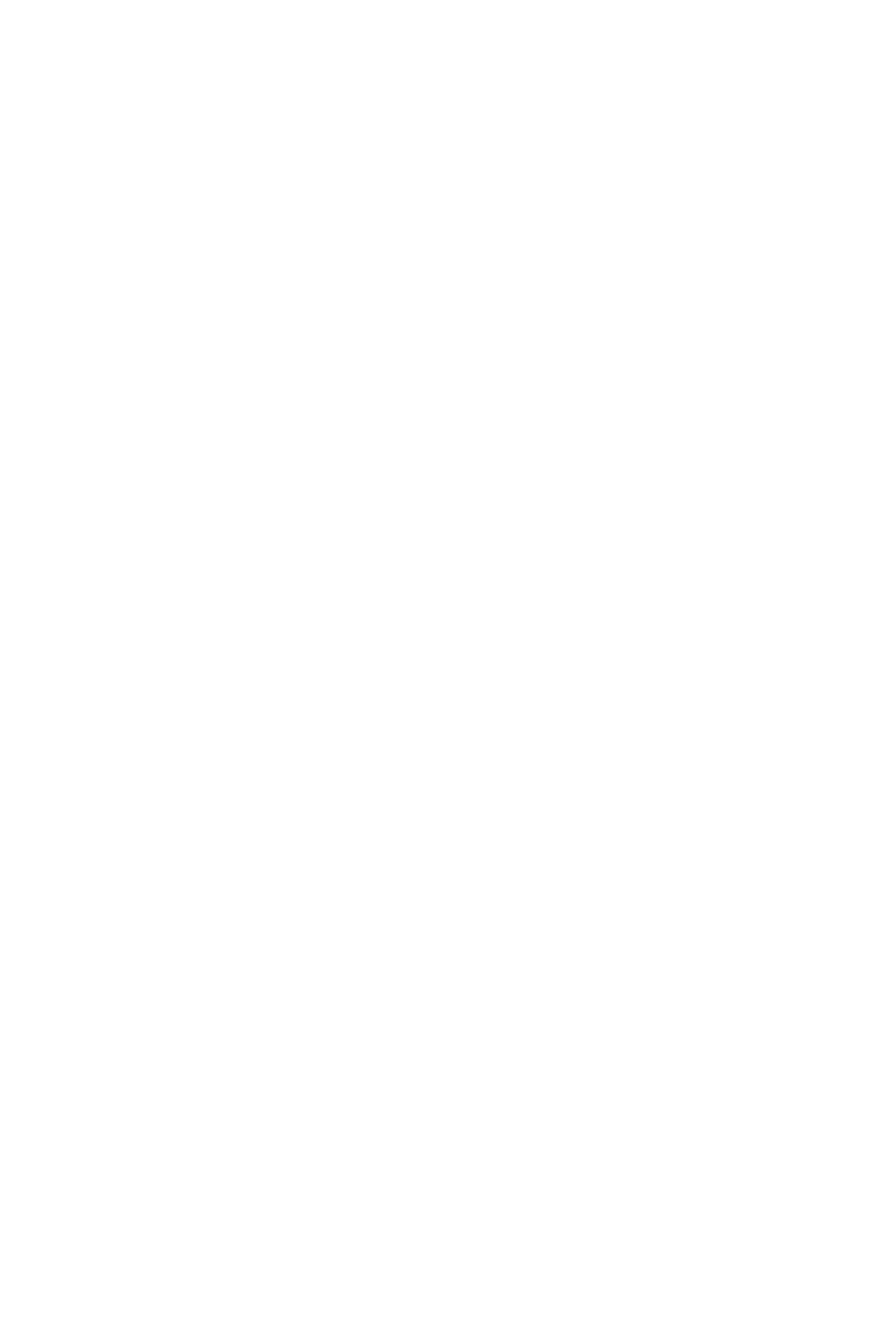# **Introduction**

Recent decades have witnessed numerous Christian denominations reforming and renewing their communal worship structures. Well before such a venture occurred, there took place, mainly though not exclusively in Europe, a scientific study of the early development of the Church's common prayer, a study that continues today. Both professional and amateur historians have applied and are applying their expertise to this important task, for understanding the past is not merely an intellectual exercise but offers one of the all-important keys for understanding the present.

Yet many students of worship have but little direct contact with the great literary heritage that witnesses the way Christians lived their liturgical life during the early ages of Christianity. Often a person's acquaintance with the primitive Church's written documentation is only by way of citations in end- or footnotes. Frequently access to the excellent English language collections of early source material is limited, since these are for the most part found only in the libraries of theological schools and major universities. The same is true of texts related to particular subjects, e.g., initiation. Furthermore, a large amount of pertinent material has simply not appeared in English. Texts in Latin, Greek, and other languages apart from their inherent problems for many students of the liturgy—are no less difficult to obtain.

The four volumes of the present series aim to present a selection or thesaurus (representative, to be sure) of a wide selection of source material illustrating the growth of the Church's common prayer, in both East and West, from its Jewish roots down to the end of the sixth century. Included are texts from homilies, dogmatic and spiritual treatises, letters, monastic rules, church orders, prayer formulas, conciliar and synodal legislation, inscriptions, and the like. The subject matter is not only sacramental celebration but also the liturgical year, the times of the day for personal or group prayer, music and song, the physical arrangement of the church building, times for fasting (considered to be so closely allied with prayer), veneration of the martyrs, liturgical roles, decorum within and without the church, etc.

The user of these volumes fortunate enough to have access to a major theological library may well profit from the references to patristic and other manuals, as well as from the bibliography of pertinent periodical articles and treatises.

In a few cases the most recent edition of a text was, for various reasons, unavailable to me. Also, several texts initially intended to appear in this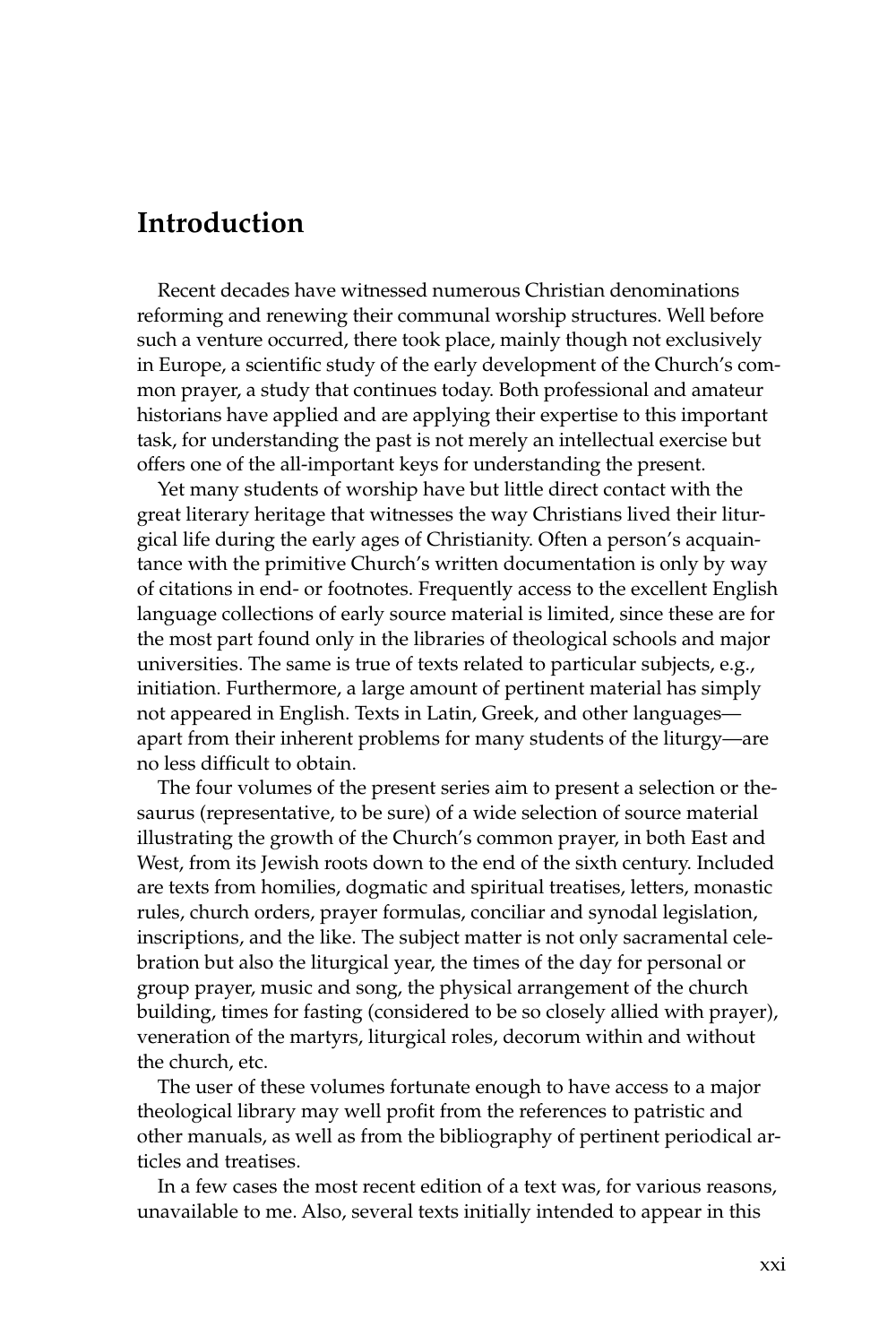work are, in fact, not included since a particular volume could not be obtained.

It should be noted that, unless otherwise indicated, the enumeration of the psalms follows the Hebrew.

All cited texts have been translated by the present editor from the source indicated ("Translated from . . .") or are taken from a preexisting translation ("Translation from . . .").

#### A note on format

Each subhead (author, anonymous document, synods, etc.) is assigned an identification number, which is usually followed by a letter indicating a particular work of an author or a particular synod.

The internal enumeration of paragraphs usually corresponds to that of the edition from which the text was translated. Marginal numbers, running sequentially, are assigned to paragraphs of the text.

Cross-references are indicated by the abbreviation for *Worship in the Early Church*, i.e., WEC, followed by the volume number and then either the subhead number in bold text (e.g., WEC 1:**17** or WEC 1:**27-B**) or else the marginal paragraph number (e.g., WEC 1:244).

There are three types of footnotes: daggers, letters, and numbers. Daggered notes indicate the sources from which translations have been made, lettered notes contain explanations for words and phrases used in the text, and numbered notes indicate scriptural references.

\* \* \*

No work of this kind can reach completion without the encouragement and assistance of many people. And thus I must express my gratitude to Mr. Peter Kearney for sharing his expertise in Latin and Hebrew. To the Rev. James Challancin, a priest of the diocese of Marquette, Michigan, and a former professor of liturgy, for his many words of encouragement. To the staff (especially Jessica) of the Escanaba, Michigan, Public Library for such gracious assistance in procuring by means of interlibrary loans ever so many volumes from libraries throughout the country. To the whole publishing team at Liturgical Press and especially to Stephanie Lancour, my copy editor, whose careful reading of the text has saved me from any number of embarrassing moments. And especially to my wife, Marlene Winter-Johnson, not only for her patience throughout this endeavor but especially for the numerous hours in researching materials found in the library of The Catholic University of America and in that of the University of Notre Dame, as well as for helping to prepare the work's manuscript for publication.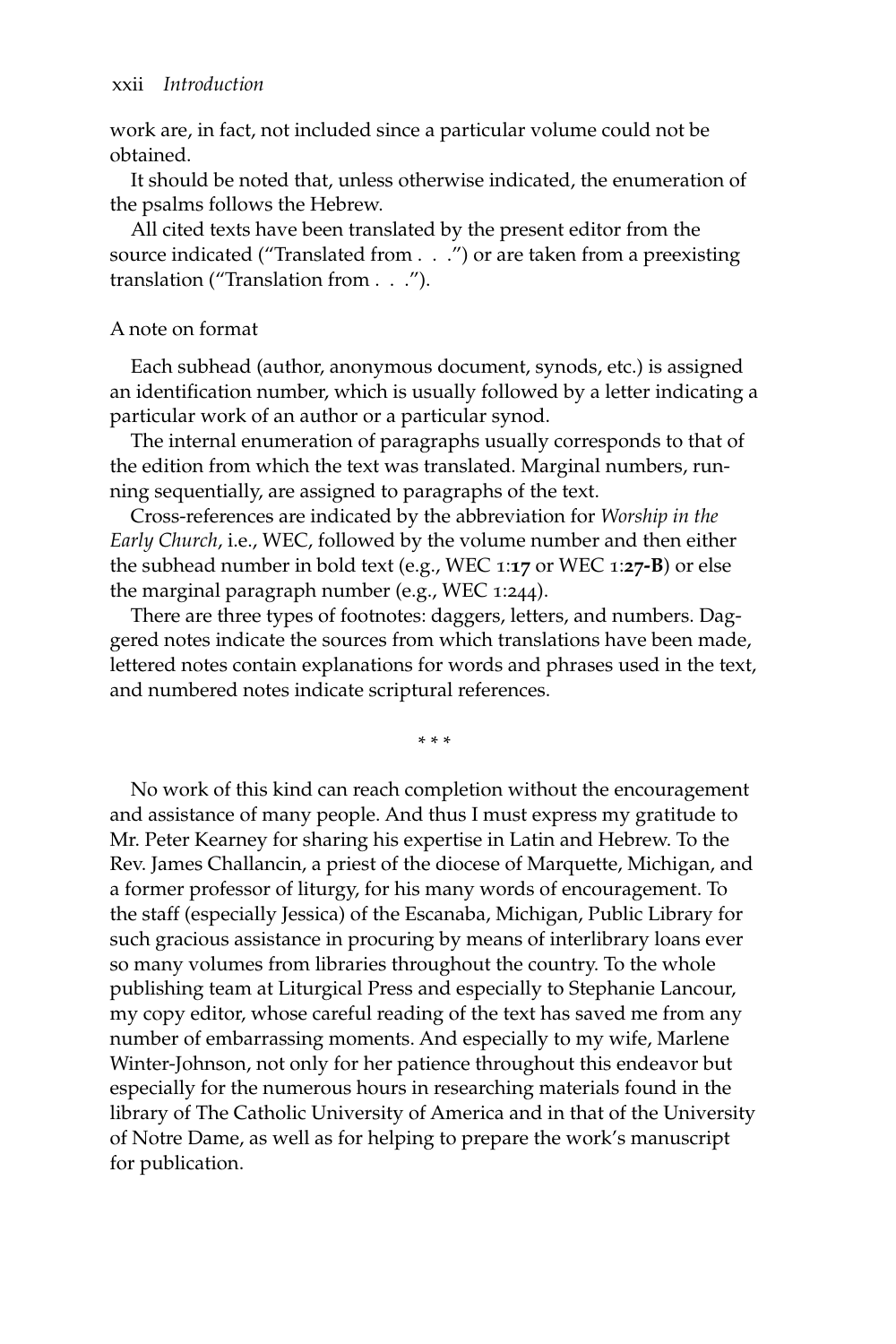# Chapter I

# **Jewish Texts. Home and Synagogue**

### **1.** *Qaddish*†

The *qaddish* (kaddish), a term deriving from the Aramaic word *qadosh*, meaning "holy," is a prayer of sanctification whereby God's holiness is proclaimed, his power is praised, and his consolation and peace are requested. The history of the text is complex. According to some commentators the most important and original section of the prayer is the response, "Let his great . . ." The formula has variations according to its use, whether prayed by a group studying the Talmud (called "the scholar's *qaddish*"); whether concluding a structural element, e.g., the *tefillah* in the synagogue liturgy (the first mention of its synagogue use dates from about the sixth century); or whether used in the cemetery for the burial of a loved one (the mourner's *qaddish*), the latter practice dating from thirteenth-century Germany. It has been suggested that the first two petitions of the Lord's Prayer may have been inspired by the *qaddish*.

Deiss 17–19 \* Idelsohn 84–88 \* Di Sante 19–23, 171–73 \* Millgram 153–57 \* Oesterley (1925) 72–73, 151–52

J.J. Petuchowski and M. Brocke, eds., *The Lord's Prayer and Jewish Liturgy* (London and New York, 1978).

May his great Name be magnified and sanctified in the world which he created according to his will; may his kingdom rule and redemption take seed; may he lead his Messiah into your paths during your days and through the life of the whole house of Israel, doing so quickly and soon, and let them say Amen.

Response: Let his great Name be blessed forever and for all eternity.

May it be blessed, praised, made known, exalted, elevated, and honored; and may the blessed Name of the Holy One be above all blessings and hymns, praises and consolation that are given in the world. Amen.

May your prayer be accepted and your petitions be efficacious, joined to 4the prayer of the whole house of Israel, before our Father in heaven.

1

2 3

<sup>†</sup> Translated (with adaptations) from E. Lodi, *Enchiridion Euchologicum Fontium Liturgicorum* (Rome, 1979) 19.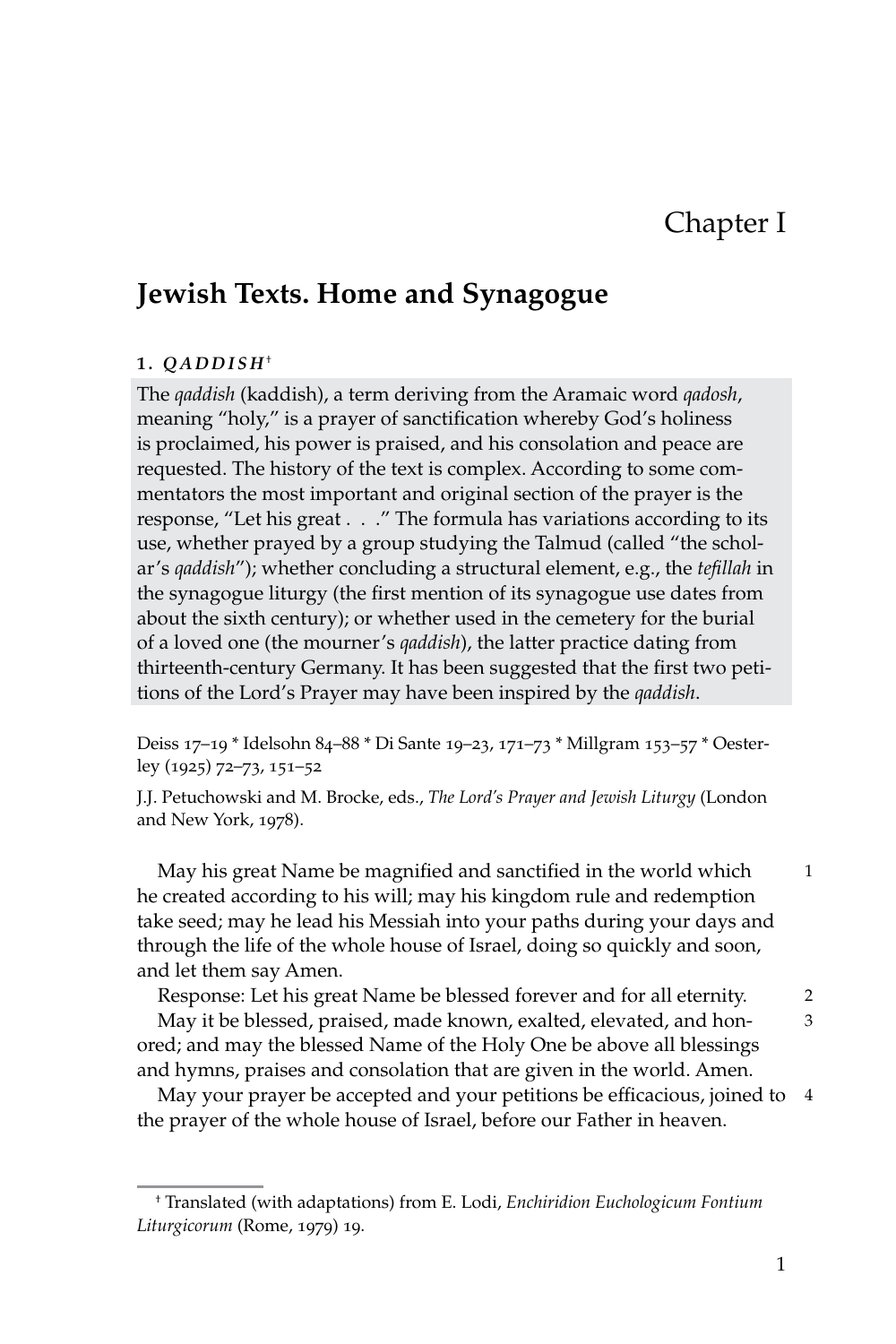## 2 *Chapter I. Jewish Texts. Home and Synagogue*

5 May it bring for us heaven, great peace, help, redemption, abundance, life, fullness, health, consolation, freedom, healing, propagation, for you, for us, and for the whole house of Israel, unto life and peace, and let them say Amen.<sup>a</sup>

# **2.** *Qiddush for S abbaths and Feasts* †

Each week on Friday, once the table has been covered with a handsome cloth, the mother of the family places two loaves upon it, and then the wine, a cup, and two candles that she lights at the appropriate time. Afterwards, the father of the family, having returned from the evening synagogue service, says the blessing, the *Qiddush* (*kiddush*), namely, the domestic rite by which the Sabbath and feast days are consecrated to God.

This ceremony, with roots perhaps going back to the fifth century b.c., contains three blessings or *berakoth*: the first over the wine, the second praising God for the Sabbath, and a third over the bread.

Deiss 5–6 \* Di Sante 154–57 \* Elbogen (1962) 107, 110–12 \* Jeremias (1960) 20–23 \* Jeremias (1966) 26–29 \* Millgram 297–99 \* Oesterley (1911) 374–83 \* Oesterley (1925) 79–81

I. Elbogen, "Eingang und Ausgang des Sabbats nach talmudischen Quellen," in *Festschrift zu Israel Lewy's siebzigstem Geburtstag* (Breslau, 1911) 173–87.

1. Blessing over the wine

6 *First, the head of the family, taking the cup of wine in his right hand, reads Genesis 1:31b–2:3; he does so standing and with eyes upraised*.

(*In a low voice*) And evening and morning were made (*then in a loud voice*) on the sixth day. Thus heaven and earth and all their ornaments were completed. And on the seventh day God completed the work he had done; and God rested on the seventh day from all the work he had accomplished. And he blessed it on the seventh day and sanctified it because on this day he ceased from all his work, a day God created for this purpose.

7 *Having asked permission from the honored guests and looking toward the cup, he says the blessing over it; our lords, teachers, and doctors approve*.

O Lord our God, blessed are you, King of the universe; you created the fruit of the vine.

8 *And he adds this blessing for sanctifying the Sabbath day or the feastday:* Blessed are you, O Lord our God, King of the universe. By your commandments you sanctified us, took great delight in us, and give us the holy Sabbath as an inheritance, doing so out of love and kindness to be a memorial of the works of your creation. Wherefore this is a day of holy

a. Omitted in the *qaddish* for mourners.

<sup>†</sup> Translated from Hänggi 5–7.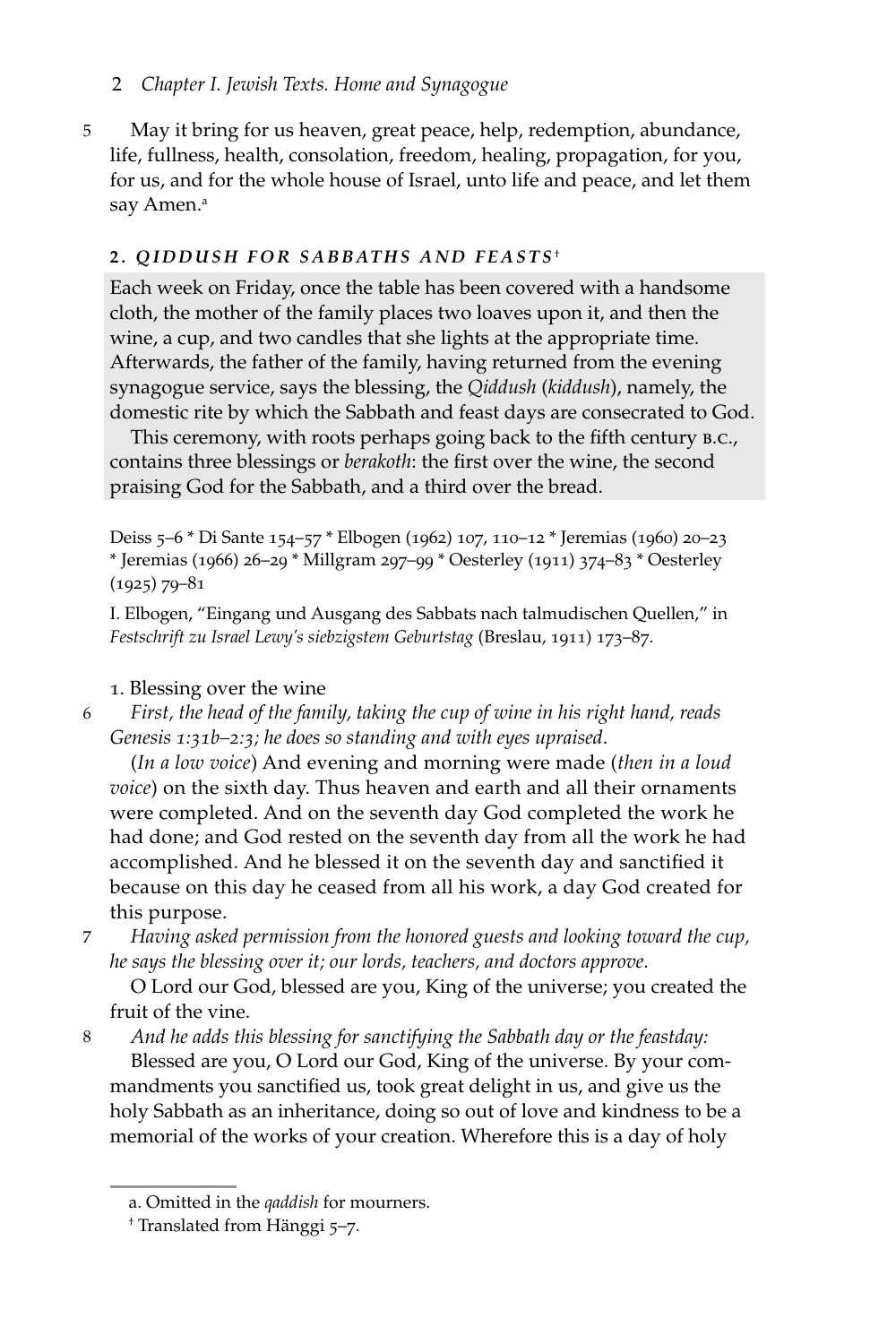convocations,<sup>1</sup> a memorial of the exodus out of Egypt. You chose and sanctified us above all peoples, and in love and goodness you gave us the holy Sabbath as an inheritance. Blessed are you, O Lord, for making holy the Sabbath.

*All present then receive some wine from the cup to drink, doing so after the father of the family*.

#### 2. Blessing over the bread

10 *The father of the family begins, his hand being placed on what covers the bread. When he comes to the words "bring forth," he uncovers the loaves of bread [lèhèmisnèh]; then, when he comes to the word "bread," he holds the loaves up and then places them on the table*.

Blessed are you, O Lord our God, King of the universe. You bring forth bread from the earth.

11 *Having finished the blessing, he breaks one of the loaves and takes some for himself and distributes a portion to the others, enough for the whole meal, which is then eaten*.

#### 3. *Zemirot*

*They eat the meal, prolonging it as they rejoice and sing the zemirot.*<sup>a</sup>

12

9

#### **3.** *Birkat ha-mazon*†

For the pious Jew the daily meal shared with family members was the focal point of the individual's prayer to and praise of God. Thus it is no surprise that the prayer formulas connected with this meal are among the most venerable of the Jewish heritage of worship texts.

The meal begins with a very short blessing known as the *birkat ha-motsi*, whose text, taken from Psalm 104:14, thanks God for bringing forth bread from the earth.

It is at the conclusion of the meal that the most cherished blessing, known as the *birkat ha-mazon* (*mazon* = "food"), occurs. After an initial dialogue (called the *birkat ha-zimmun*) three (now four) prayers of blessing are said: the first (the *birkat ha-zan*) blesses the Creator who provides food for all creation; the second (the *birkat ha-<arets*) gives thanks for the land, the covenant, and the Law; the third (the *birkat Ierušalayim*) intercedes on behalf of Jerusalem and the house of David; the fourth blessing (the *birkat ha-tov we-ha-metiv*) brings the prayer to an end.

As to the dates of these formulas, many believe that the first and second are the oldest, the third perhaps going back to the second century before

a. *Zemirot*: hymns and songs not coming from the psalter but found in the ritual books for Friday and Saturday.

<sup>1.</sup> See Lev 23:3.

<sup>†</sup> The proposed primitive text of the *Birkat ha-mazon* is translated from Finkelstein's article listed below. All else is translated from Hänggi 8–12.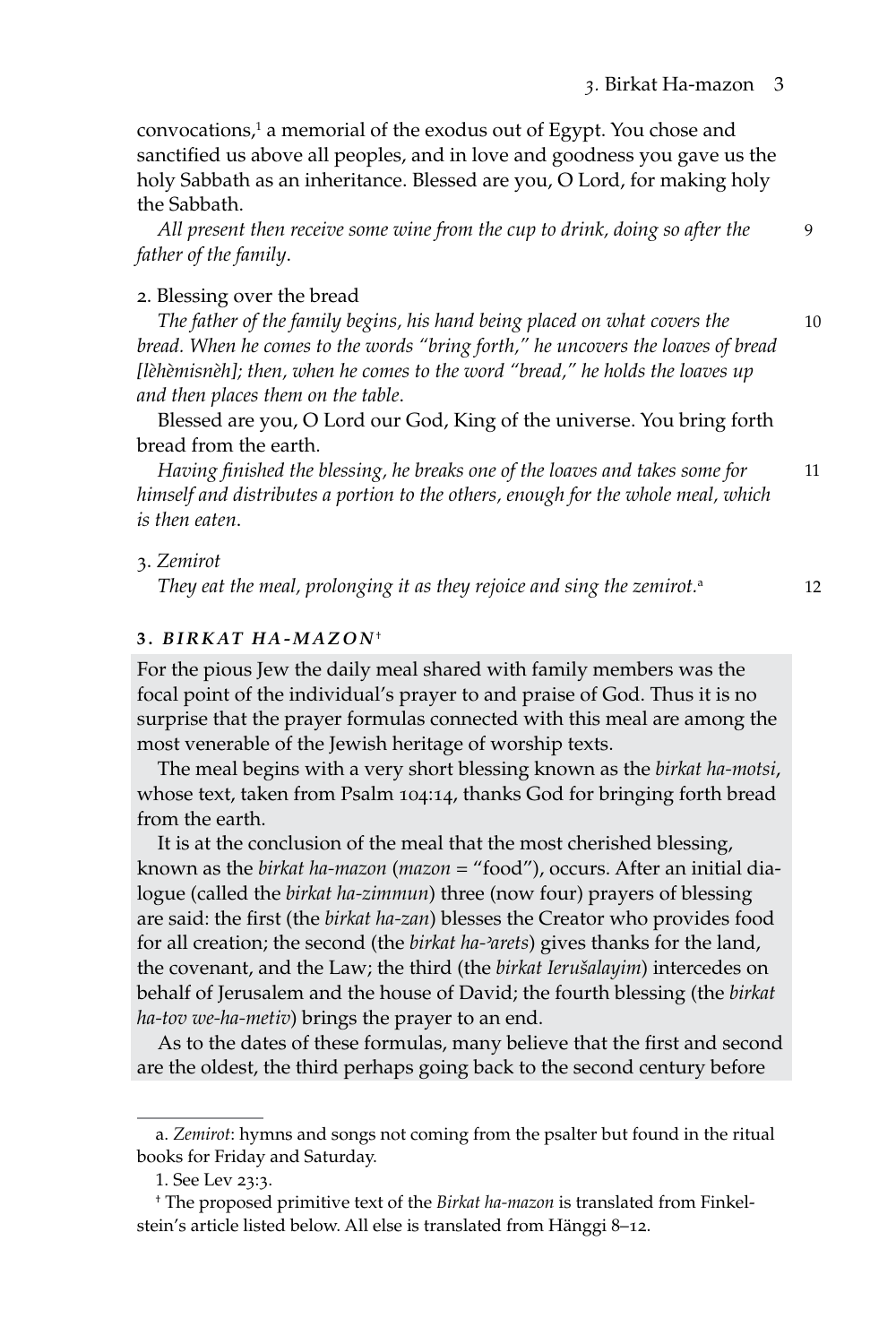# 4 *Chapter I. Jewish Texts. Home and Synagogue*

Christ, with the fourth being added after the destruction of the temple in the second century after Christ.

Included below are the formulas proposed by A.L. Finkelstein<sup>a</sup> as original, as well as more developed, forms of these texts coming from the ninth and tenth centuries. It should be noted that the prayers allow for embolisms or insertions on certain feasts.

Bouyer 78–83 \* Deiss 6–9 \* Di Sante 145–50 \* Hänggi 8–12 \* Jasper 10–11 \* Millgram 293–95

L. Finkelstein, "The Birkat Ha-Mazon," JQR 19 (1928–29) 211–62. \* G. Dix, *The Shape of the Liturgy*, 4th ed. (Westminster, 1949) 50–56, 214–25. \* B. Fraigneau-Julien, "Elements de la structure fundamentaler de l'eucharistie. I. Bénédiction, anamnèse et action de grâces," RevSR 34 (1960) 35–61. \* J. Heinemann, *Prayer in the Period of the Tanna'im and the Amora'im: Its Nature and Its Patterns* (Jerusalem, 1964) 31, 37–39, 49, 73, 102, 138, 180. \* L. Ligier, "De la cène de Jésus à l'anaphore de l'Eglise," LMD, no. 87 (1966) 30–33, 50–51; also in RL (1966) 503–6, 521–22.

- 13 *When the meal is finished, Psalm 137, "By the rivers of Babylon," is said on ordinary days, and on the Sabbath and feasts there is Psalm 126, "When the Lord delivered Sion from captivity." Then one of those reclining at table (A.), designated because of that person's dignity, begins the "birkat ha-zimmun," the blessing of invitation, namely, the invitation to bless God, to which the others (R.), reclining, respond*.
- 14 1. *Birkat ha-zimmun*

A. My lords, let us bless.

R. May the Name of the Lord be blessed now and forever.

A. With the approval of our lords, teachers, and doctors, let us bless what we eat of his (*If there are ten who are reclining, he says*: ". . . let us bless our God that . . ." *and he adds other names, if there are a hundred or a thousand, etc*.).

R. May he be blessed (*if fitting*: our God) that we may eat of his gifts and live from his goodness.

A. May he be blessed (*if fitting*: our God) that we may eat of his gifts and live from his goodness.

R. May he be blessed, and may his name be blessed.

15 2. *Birkat ha-mazon*

*With two hands he holds the cup of wine and, when he begins the blessing, he takes it with his right hand, raising it a little. When he says the second part, he mixes the cup with water.*

a. See "The Birkat Ha-Mazon," *Jewish Quarterly Review* 19 (1929) 243–59.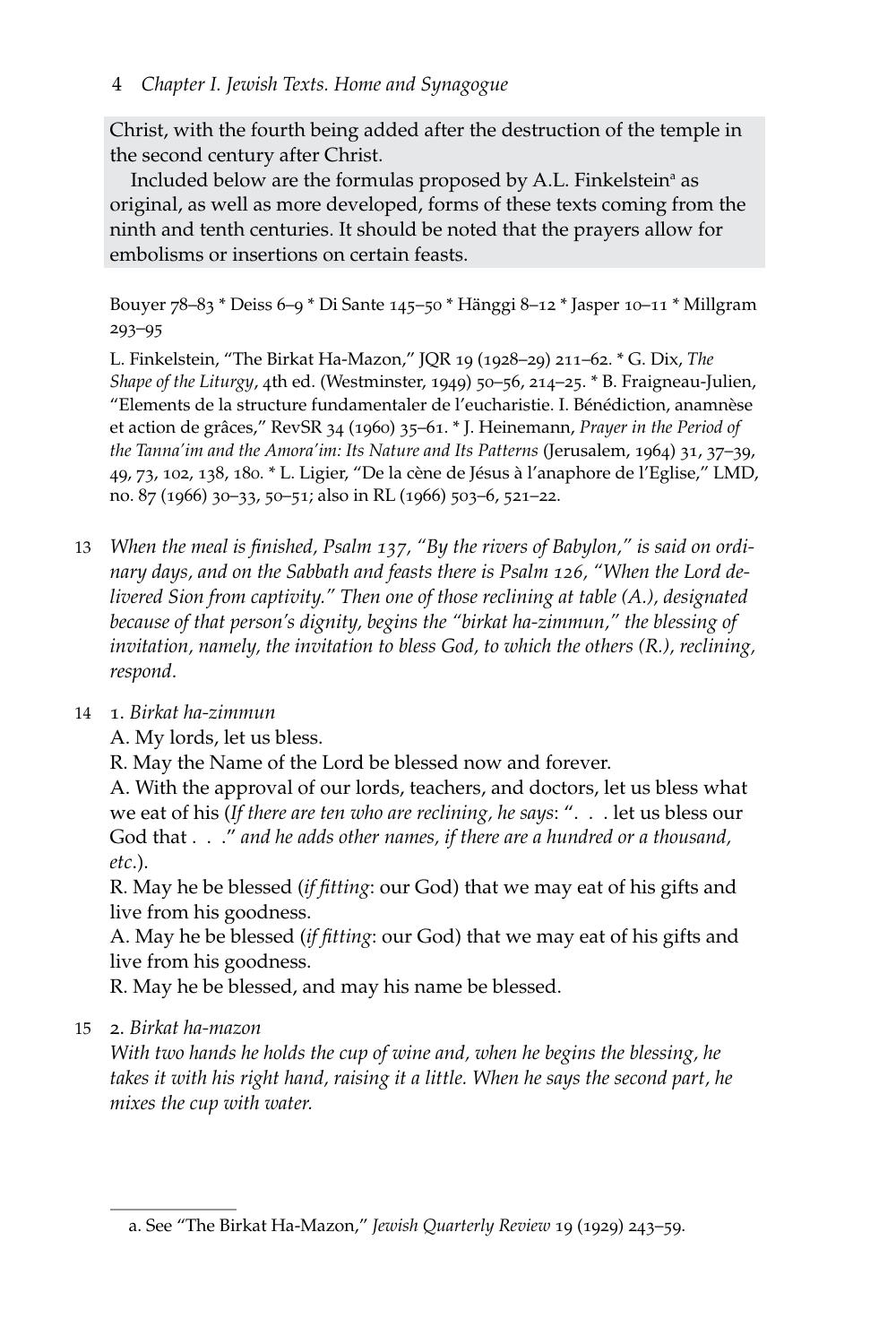## a) Text proposed by A.L. Finkelstein as original.

1. *Birkat ha-zan* (*Blessing of the one who nourishes*) Blessed are you, O Lord our God, King of the universe. You feed the whole world with goodness, kindness, and mercy. Blessed are you, O Lord, for you feed the universe.

# 2. *Birkat ha-<arets* (*Blessing of the earth*)

O Lord our God, we give thanks to you because you have given to us a desirable earth [that we might eat of its fruits and be filled with its goodness]. Blessed are you, O lord our God, because of the earth and because of food.

#### 3. *Birkat Ierušalayim* (*Blessing for Jerusalem*)

O Lord our God, have mercy on your people Israel and upon your city Jerusalem and upon Sion the dwelling place of your glory and of your altar and your sanctuary.

Blessed are you, Lord, the builder of Jerusalem.<sup>b</sup>

#### b) Liturgical Recensions

| According to the Seder Amram            | According to the Seder Rav Saadja     |    |
|-----------------------------------------|---------------------------------------|----|
| (9th century)                           | (10th century)                        |    |
| 1. Blessed are you, O Lord our God,     | 1. Blessed are you, O Lord, our God,  | 19 |
| King of the universe, for you nourish   | King of the universe, for you nourish |    |
| the whole world with your good-         | us and the whole world with good-     |    |
| ness, kindness, and mercy; you give     | ness, grace, kindness, and mercy.     |    |
| bread to all flesh, because you nour-   |                                       |    |
| ish and feed all things and provide     |                                       |    |
| food for all creatures.                 |                                       |    |
| Blessed are you, O Lord, for you        | Blessed are you, O Lord, for you      |    |
| nourish the universe.                   | nourish the universe.                 |    |
| 2. We give thanks to you, Lord, our     | 2. We give thanks to you, O Lord our  | 20 |
| God, because of the land-desirable,     | God, because you have given us as     |    |
| good, and widespread-which you          | an inheritance the land—desirable,    |    |
| loved and gave to our fathers as        | good, and widespread—together         |    |
| an inheritance and because of your      | with the covenant and the Law, life   |    |
| covenant which you have placed in       | and food.                             |    |
| our flesh, and because of the Law       |                                       |    |
| which you have given us, and be-        |                                       |    |
| cause of the life, kindness, grace, and |                                       |    |
| food, which you provide for us.         |                                       |    |

16

17

18

b. Finkelstein conjectures that the primitive text had only three blessings.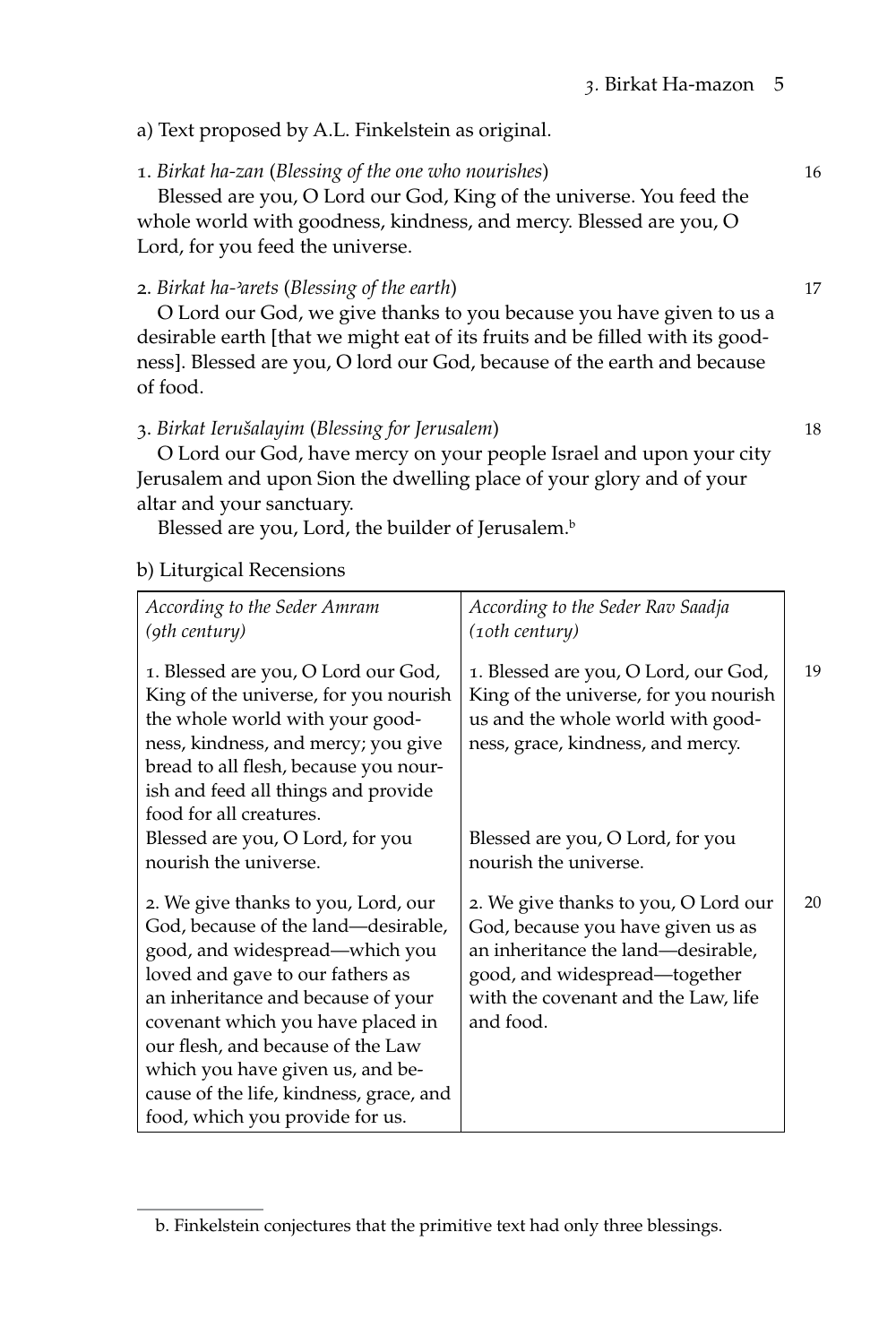|    | Here occurs the embolism used on<br>Hannukah and Purim.                                                                                                                                                                                                                                                                                                                                                                                                                                                                                                                                                                                                                     | Here occurs the embolism used on<br>Hannukah and Purim.                                                                                                                                                                                                      |
|----|-----------------------------------------------------------------------------------------------------------------------------------------------------------------------------------------------------------------------------------------------------------------------------------------------------------------------------------------------------------------------------------------------------------------------------------------------------------------------------------------------------------------------------------------------------------------------------------------------------------------------------------------------------------------------------|--------------------------------------------------------------------------------------------------------------------------------------------------------------------------------------------------------------------------------------------------------------|
|    | And, O Lord our God, for all these<br>things we thank you and bless your<br>Name. May your Name be blessed<br>continually forever and ever.                                                                                                                                                                                                                                                                                                                                                                                                                                                                                                                                 | For all these things we thank you<br>and bless your Name forever and<br>ever.                                                                                                                                                                                |
|    | Blessed are you, O Lord, because of<br>the earth and because of the food.                                                                                                                                                                                                                                                                                                                                                                                                                                                                                                                                                                                                   | Blessed are you, O Lord, because of<br>the earth and because of food.                                                                                                                                                                                        |
| 21 | 3. O Lord our God, have mercy on<br>Israel your people, on your city<br>Jerusalem, and on Sion, the dwell-<br>ing place of your glory and of the<br>kingdom of the house of David your<br>Anointed One, and on the great and<br>holy abode called by your Name.<br>[our Father, our King] our shepherd,<br>our nourisher, our feeder, our sus-<br>tenance, quickly free us from our<br>difficulties. Nor do you [Lord, our<br>God] allow us to be without the gifts<br>of flesh and blood, of which duties<br>are few and insults are many: because<br>we trust in the great and fearful name<br>of your holiness. And may Elias and<br>the Messiah, the son of David, come | 3. O Lord, our God, have mercy on<br>Israel your people, on your city Je-<br>rusalem, on your sanctuary, on your<br>dwelling place, on Sion the dwelling<br>place of your glory, and on the great<br>and holy abode where you can be<br>called by your Name. |
|    | in our lifetime and quickly restore the<br>kingdom of the house of David [our<br>Anointed One] to its place and may<br>he rule over us [because] you alone<br>[are] and save us for your Name's<br>sake. And have us ascend into its<br>middle, and gladden us in it, and<br>console us in Sion, your city.                                                                                                                                                                                                                                                                                                                                                                 | Restore the kingdom of David to<br>its place and build up Jerusalem<br>quickly.                                                                                                                                                                              |
|    | Here occurs the embolism "Ya'alèh we-<br>yavo.                                                                                                                                                                                                                                                                                                                                                                                                                                                                                                                                                                                                                              | Here occurs the embolism "Ya'alèh<br>we-yavo.                                                                                                                                                                                                                |
|    | Blessed are you, O Lord, who builds<br>Jerusalem. Amen.                                                                                                                                                                                                                                                                                                                                                                                                                                                                                                                                                                                                                     | Blessed are you, O Lord, who builds<br>Jerusalem. Amen.                                                                                                                                                                                                      |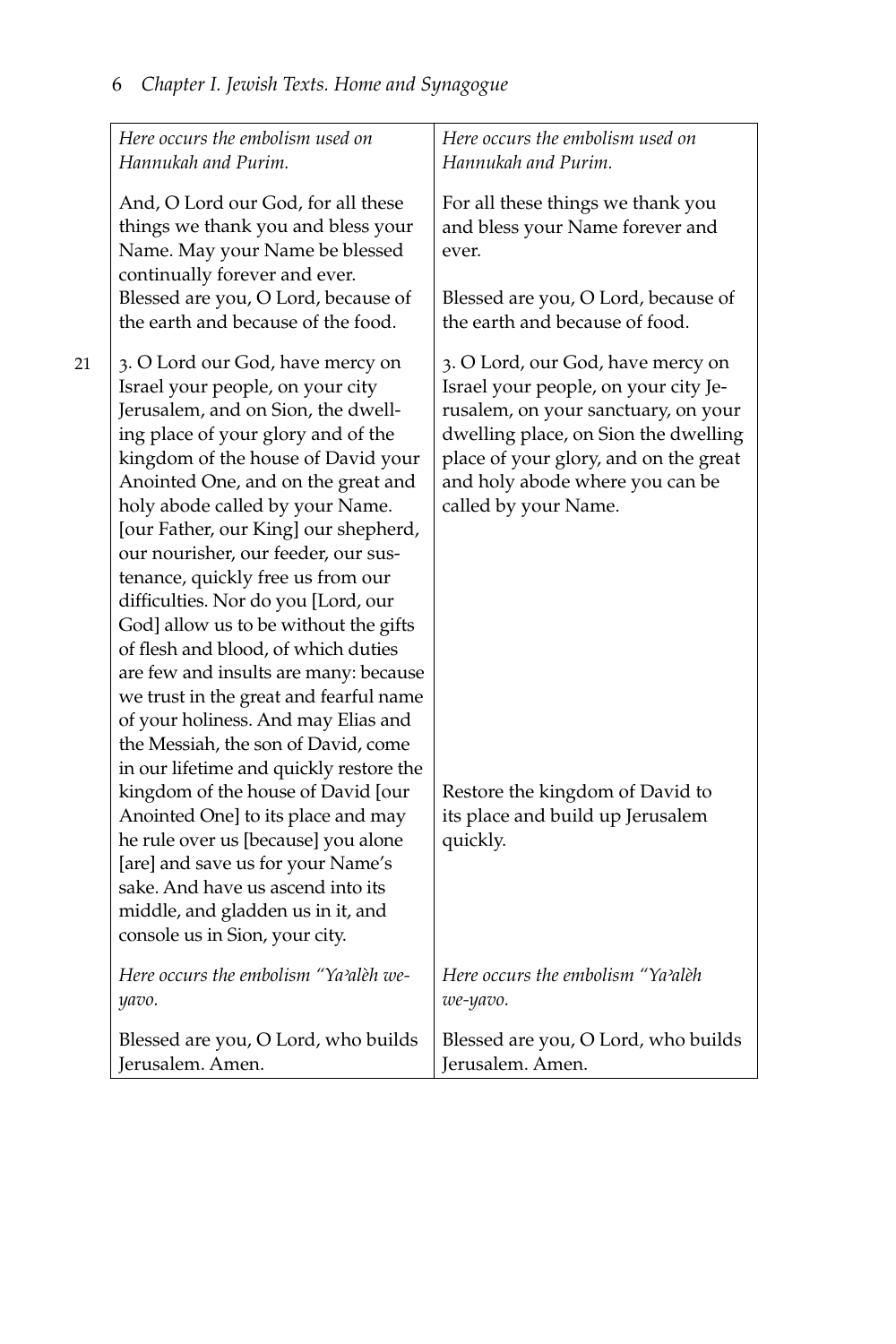| 4. Blessed are you, O Lord our God,   | 4. Blessed are you, Lord, our God,    |
|---------------------------------------|---------------------------------------|
| King of the universe, our Father, our | King of the universe, God, our        |
| King, our Redeemer, our protector,    | Father, our King, our Creator, our    |
| our Creator; the ruler of our souls,  | Redeemer, the good and kind King,     |
| our holy one, the holy one of Jacob,  | who day after day takes care to do    |
| the good and kind king, who does      | good for us in many different ways    |
| good to us day after day; he enriches | and who enriches us with grace,       |
| us and will forever enrich us with    | kindness, spirit, mercy, and with all |
| grace, kindness, mercy, and with all  | that is good.                         |
| that is good.                         |                                       |

### **4.** *Passover Haggadah*†

The Hebrew word *Haggadah* literally means a "telling," a "narrating," a "recital." In one sense it refers to the "telling" of the events connected with the passage of the Jewish people out of Egypt. In another sense the word is applied to the book or instruction manual detailing the steps to be followed during the meal—called the *Seder* (Aramaic for "order") Meal which commemorated or celebrated this deliverance.

The texts used come from various time periods and represent various literary genres, e.g., selections from the Hebrew Scriptures, explanations from Jewish literature, prayers, blessings, etc. Some elements are of a late origin, composed after the destruction of the Jerusalem Temple in  $70$  A.D. by the Romans. Other elements belong to an earlier tradition, one originating before the time of Christ. It was in the ninth century that the Haggadah began to appear in Jewish prayer books, whereas the first separately printed Haggadah date from Spain (ca. 1482) and Italy (1505). Well over four thousand such books, often beautifully decorated, have come down to us.

Historically, the Passover Haggadah exists in various versions or traditions, often reflecting the country of use, e.g., Spain, Germany, Italy, etc. Although the basic framework remains the same, precise details of the prayer texts and the ritual gestures vary depending on particular religious and ethnic traditions. Today, rabbis encourage adapting the service to contemporary situations, and as a result there are feminist Haggadahs, military Haggadahs, children's Haggadahs, even atheist Haggadahs.

Oesterley (1925) 157–93 \* Millgram 301–13 \* Hänggi 13–34

H.L. Strack, Pesahim, *Der Mischnatrakat Passafest mit Berücksichtigung des Neuen Testaments und der Jetzigen Passafeier der Juden* (Leipzig, 1911). \* H.L. Strack and P. Billerbeck, *Kommentar zum Neuen Testament aus Talmud und Midrasch* IV/1 (Munich,

<sup>†</sup> Translation (with modifications) from *The Passover Haggadah. With English Translation, Introduction, and Commentary based on the commentaries of E.D. Goldschmidt*, ed. Nahum N. Glatzer, revised edition (New York, 1953, 1969). Headings in < > are supplied by the present editor.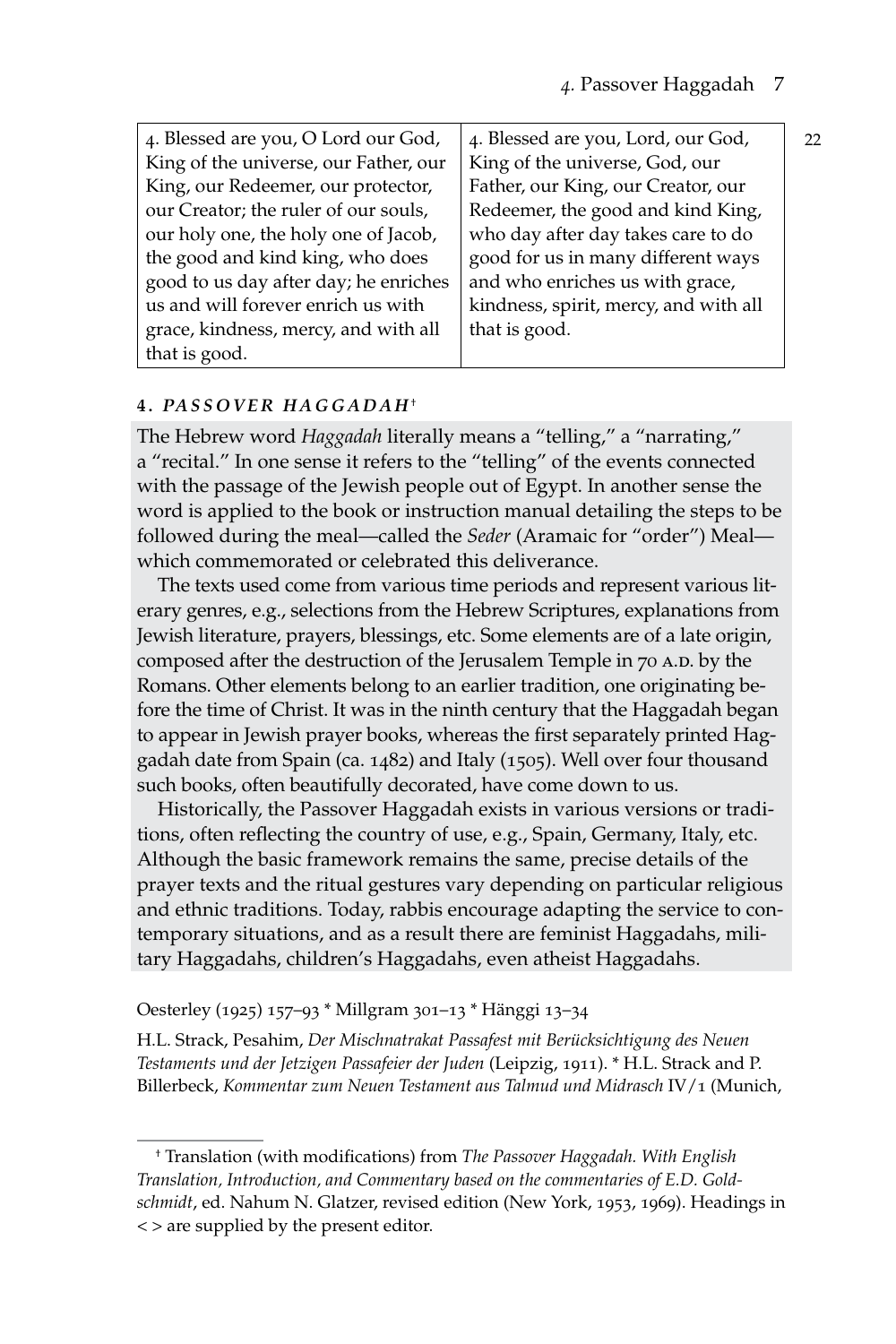1956) 41–76. \* L. Finkelstein, "The Oldest Midrash: Pre-Rabbinic Ideals and Teachings in the Passover Haggadah," HThR 31 (1938) 291–317. \* L. Finkelstein, "Pre-Maccabean Documents in the Passover Haggadah," HThR 33 (1942) 291–332; 30 (1943) 1–38. \* S. Stein, "The Influence of Symposia Literature on the Literary Form of the Pesah Haggadah," *The Journal of Jewish Studies* 8 (1937) 13–44. \* E.D. Goldschmidt, *Die Pessach Haggada* (Berlin, 1937). \* T.H. Gastner, *Passover: Its History and Traditions* (New York, 1949). \* E.D. Goldschmidt, *The Passover Haggadah: Its Sources and History* (Jerusalem, 1960; Philadelphia, 1961). \* A. Yaari, *Bibliography of the Passover Haggadah from the Earliest Printed Edition to 1960* (Jerusalem, 1960). \* J. Jeremias, *Die Abendmahlsworte Jesu* (Göttingen, 1960) 35–83, 229–46. \* H. Kosmala, *Hebräer – Essener – Christen. Studien zur Voggeschichte der frühchristlichen Verkündigung*  (Leiden, 1959) 174–91, 393–97. \* K. Kosmala, "'Das tut in meinem Gedächtnis,'" NTes 4 (1960) 81–94. \* L. Ligier, "L'hymne christologique de Philippiens 2:6–11, la liturgie eucharistique et la bénédiction synagogale 'Nishmat kol hays,'" *Analecta Biblica* 18 (1963) 63–74. \* L. Ligier, "L'action de grâces de la communion et la 'Birkat Ha-Shir' de la Pâques," PrOChr 13 (1963) 99–111. \* J.B. Segal, *The Hebrew Passover: From the Earliest Times to A.D. 70*, London Oriental Series 12 (London, 1963). \* L. Ligier, "De la cène de Jesus à l'anaphore de l'Eglise," LMD, no. 87 (1966) 7–49; RL, n.s., 4 (1966) 480–522. \* E. Le Déaut, *La nuit pascale: essai sur la signification de la Páque juive à partir du Targum d'Exode XII:42* (Rome, 1963). \* J.B. Segal, *The Hebrew Passover* (London and New York, 1963). \* J. Sloan, trans., *The Passover Haggadah, with English translation; Introduction and Commentary, Based on the Commentaries of E.D. Goldschmidt*, ed. N.N. Glatzer (New York, 1979). \* L.A. Hoffman and D. Arnow, eds., *My People's Passover Haggadah*, 2 vols. (Woodstock, VT, 2008).

# THE QIDDUSH

- 23 *The first cup of wine is prepared, and the father of the family recites the Sanctification* (*qiddush*).a
- 24 Blessed are you, O Lord our God, creator of the fruit of the vine.
- 25 Blessed are you, O Lord our God, king of the universe, who chose us from every people and exalted us among every tongue and sanctified us by his commandments. With love you have given us, O Lord our God, holidays for gladness, festivals and seasons for rejoicing, this day of the festival of unleavened bread, the season of our deliverance, a holy convocation in remembrance of the departure from Egypt. For us have you chosen, and us have you sanctified from all the people. And the holidays of your sanctification you have given us, with gladness and joy to inherit. Blessed are you, O Lord, who sanctifies Israel and the seasons.
- 26 Blessed are you, O Lord our God, king of the universe, who has kept us alive, who sustained us, and who enabled us to reach this season.
- 27 *The first cup of wine is drunk in a reclining position*.
- 28 *Pitcher, basin, and towel are offered to the participants in the Seder to wash their hands, though without saying the usual blessing over the washing of hands*.

a. *Qiddush*: namely, "blessing."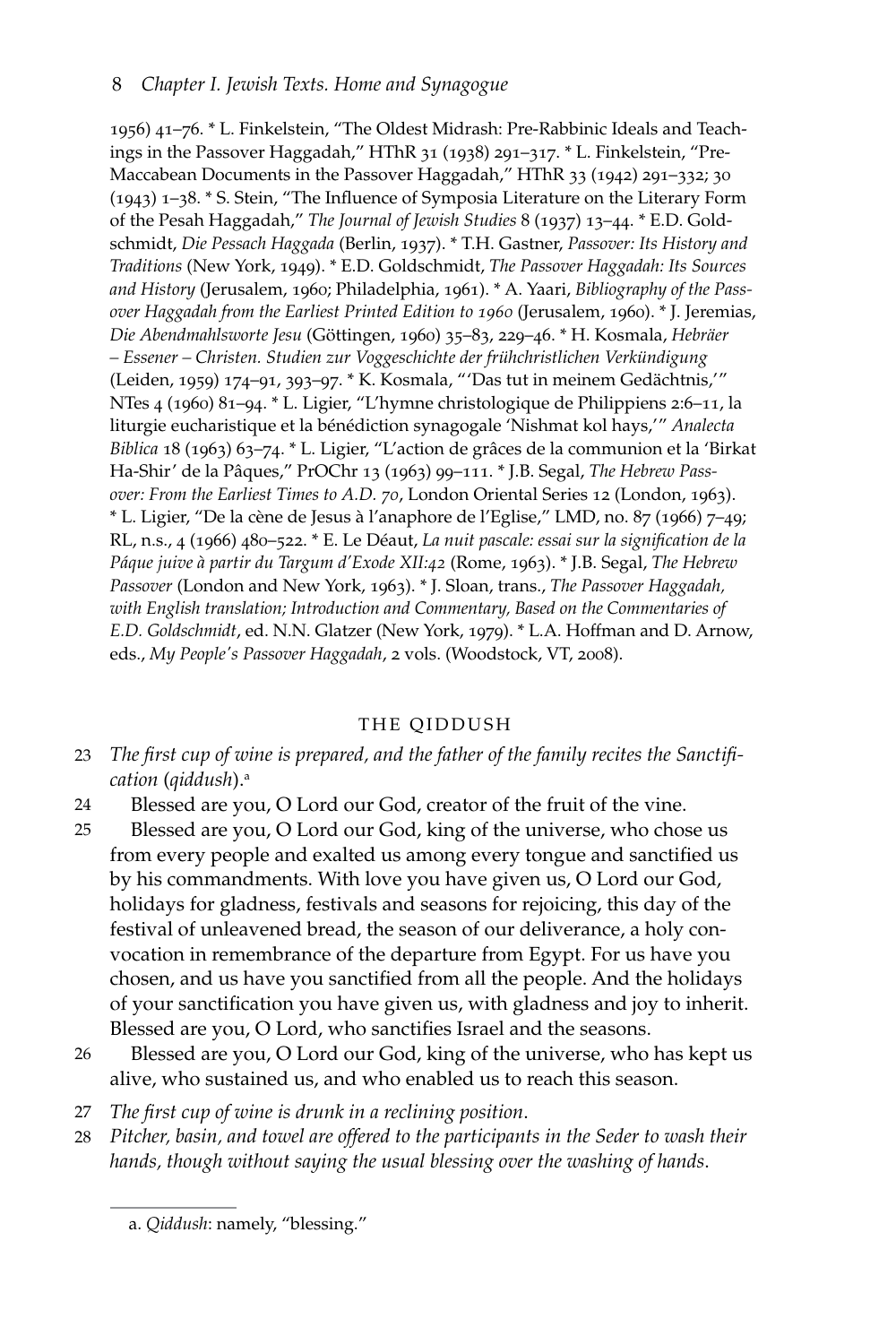39 40

29 *The father of the family dips some celery or other vegetable in salt water (or vinegar) and then offers a piece of the vegetable to each participant. The following blessing is spoken before eating the karpas*.

30 Blessed are you, O Lord our God, king of the universe, who creates the fruit of the earth.

31 *The father of the family breaks in two the middle of the three wafers of unleavened bread on the platter, wraps up the larger half in a cloth, and sets it aside for the afikoman*.

32 *The father of the family removes the shankbone (zeroa) and the egg from the platter; those sitting near him lift up the platter and all recite:*

#### <THE BREAD OF POVERTY>

33 34 This is the bread of poverty which our forefathers ate in the land of Egypt. Let all who are hungry enter and eat; let all who are needy come to our Passover feast. This year we are here; next year may we be in the Land of Israel. This year we are slaves; next year may we be free men. *The platter is put back on the table, and the second cup of wine is poured. The youngest child or another participant asks the four questions*.

#### THE FOUR QUESTIONS

| Why does this night differ from all other nights? For on all other nights | 35 |
|---------------------------------------------------------------------------|----|
| we eat either leavened or unleavened bread; why on this night only un-    |    |
| leavened bread?                                                           |    |

36 On other nights we eat all kinds of herbs; why on this night only bitter herbs?

37 On all other nights we need not dip our herbs even once; why on this night must we dip them twice?<sup>b</sup>

38 On all other nights we eat either sitting up or reclining; why on this night do we all recline?

#### <INTRODUC TION TO THE STORY OF THE EXODUS>

*The head of the family and all the participants recite the reply.*

We were Pharaoh's slaves in Egypt, and the Lord our God brought us forth from there with a mighty hand and an outstretched arm. And if the Holy One, blessed be he, had not brought our forefathers forth from Egypt, then we, our children, and our children's children would still be Pharaoh's slaves in Egypt. So, even though all of us were wise, all of us full of understanding, all of us elders, all of us knowing in the Torah, we should still be under the commandment to tell the story of the departure from Egypt. And the more one tells the story of the departure from Egypt, the more praiseworthy he is.

b. The reference to the "double dipping" is obscure.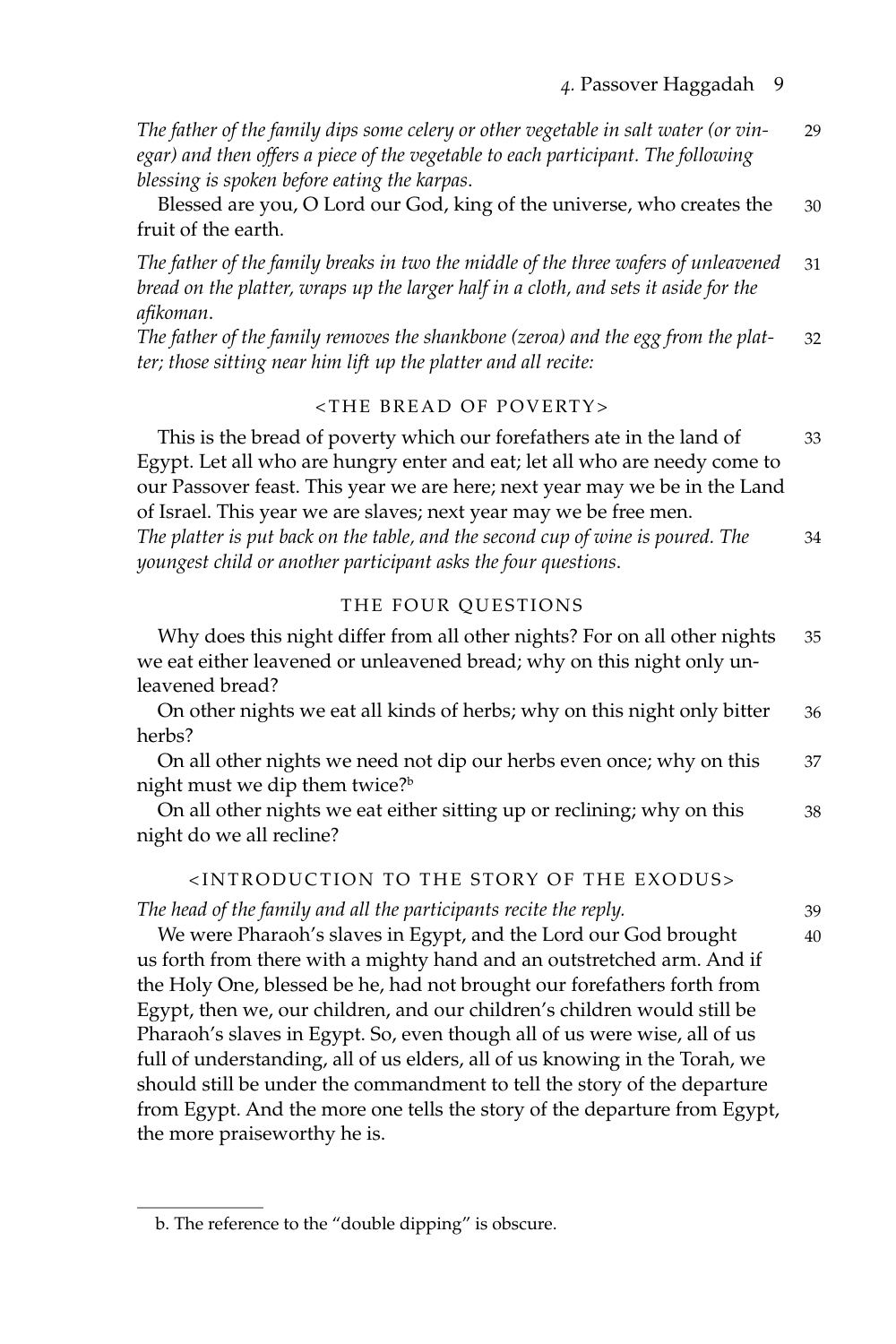## <DISCUSSION BETWEEN SCHOLARS ON THE IMPORTANCE OF THE PASSOVER>

- 41 A tale is told of Rabbi Eliezer, Rabbi Joshua, Rabbi Eleazar ben Azariah, Rabbi Akiba, and Rabbi Tarfon, who once reclined together at Bene Berak telling about the departure from Egypt all night, until their disciples came to them and said, "Masters, the time has come to read the morning *shema.*"c
- 42 Rabbi Eleazar ben Azariah said: "Lo, I am like a man of seventy years, yet I never understood why the story concerning the departure from Egypt should be recited at night until Ben Zoma interpreted it so. So it is said, 'That you may remember the day when you came forth out of the land of Egypt all the days of your life.<sup>'1</sup> Had it been written 'the days of your life,' it would have meant the days only; but 'all the days of your life' means the nights as well." The other sages explain the verse differently: "Had it been written 'all the days of your life,' it would have meant this world only; 'all the days of your life' means that the times of the Messiah are included as well."

# THE FOUR SONS

- 43 Blessed be the Omnipresent, blessed be he, who gave the Torah to his people Israel.
- 44 The Torah has four children in mind: one, intelligent; a second, wicked; a third, simple; and a fourth, a child that does not yet know how to ask.
- 45 What does the intelligent child say, "What mean the testimonies, and the statutes, and the ordinances which the Lord our God has commanded you?"2 And you instruct him in the precepts of the Passover, to wit, "One may not conclude after the Pascha meal (by saying), 'Now to the entertainment!'"
- 46 What does the wicked child say, "What is this service to you?"<sup>3</sup> "To you," and not to him. Since he removes himself from the group, and so denies God, you in return must set his teeth on edge and answer him: "It is because of that which the Lord did for me when I came forth from Egypt."4 "For me," not for him. Had he been there, he would not have been redeemed.
- 47 What does the simple child say? "What is this?" And you shall say to him, "By strength of hand the Lord brought us out from Egypt, from the house of bondage."5
- 48 And with him who does not know how to ask you must open and begin yourself. "And you shall tell your son in that day, saying, It is because of that which the Lord did for me when I came forth out of Egypt."6

c. *Shema*: see WEC 1:**5**.

<sup>1.</sup> Deut 16:3. 2. Deut 6:20. 3. Exod 12:26. 4. Exod 13:8. 5. Exod 13:14.

<sup>6.</sup> Exod 13:8.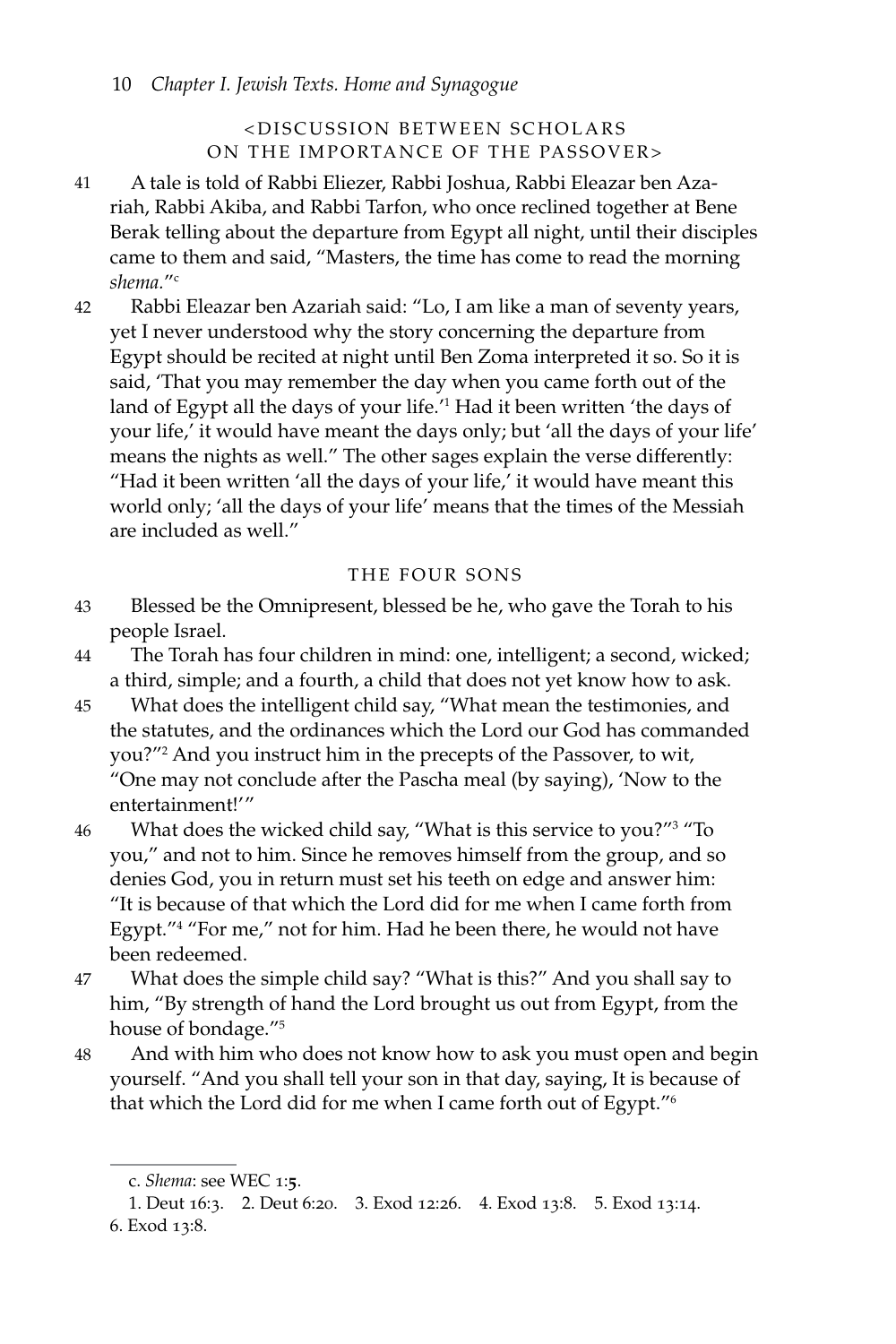#### <TELLING THE STORY ON THE EVE OF THE PASSOVER>

"And you shall tell your son . . .": It might have been thought that the telling should begin on the first day of the month [of Nisan]: therefore the text teaches us "in that day." But since it says, "in that day," we might have thought that we should begin while it is still day; therefore the Scripture also teaches us "because of that." You could not say "because of *that*" if it were not referring to the time when unleavened bread and bitter herbs were lying before you.

#### <ANOTHER INTRODUCTION TO THE PASSOVER STORY>

50 In the beginning our fathers were idolaters, but now the Omnipresent has drawn us to his service, as it is said, "And Joshua said to all the people: 'Thus says the Lord, the God of Israel: Your fathers dwelt of old time beyond the River, even Terah, the father of Abraham and the father of Nahor; and they served other gods. And I took your father Abraham from beyond the River, and led him throughout all the land of Canaan, and multiplied his seed, and gave him Isaac. And I gave to Isaac, Jacob, and Esau; and I gave to Esau Mount Seir, to possess it; and Jacob and his children went down into Egypt.<sup>'''7</sup>

Blessed is he who keeps his promise to Israel, blessed is he. For the Holy One, blessed be he, premeditated the end of the bondage, thus doing that which he said to Abraham in the covenant between the sections: "And he said to Abram, 'Know for certain that your seed shall be a stranger in a land that is not theirs, and shall serve them; and they shall afflict them four hundred years; and also the nation, whom they shall serve, will I judge; and afterward shall they come out with great substance.'"<sup>8</sup>

*The participants lift up their cups of wine and say:*

53 And it is this promise which has stood by our fathers and by us. For it was not one man only who stood up against us to destroy us; in every generation they stand up against us to destroy us, and the Holy One, blessed be he, saves us from their hand.

*The cups are put back on the table.*

#### <THE PASSOV ER STORY>

55 Go forth and learn what Laban, the Aramean, sought to do to Jacob, our father. While Pharaoh decreed death only for the male children, Laban sought to uproot all.

56 For it is said, "An Aramean would have destroyed my father, and he went down into Egypt and sojourned there, few in number; and he became there a nation, great, mighty, and populous."9

57 "And he went down into Egypt," compelled by the word of God. "And sojourned there,"10 teaching us that Jacob did not go down to Egypt to

7. Josh 24:2–4. 8. Gen 15:13–14. 9. Deut 26:5. 10. Gen 15:13–14.

49

52

51

54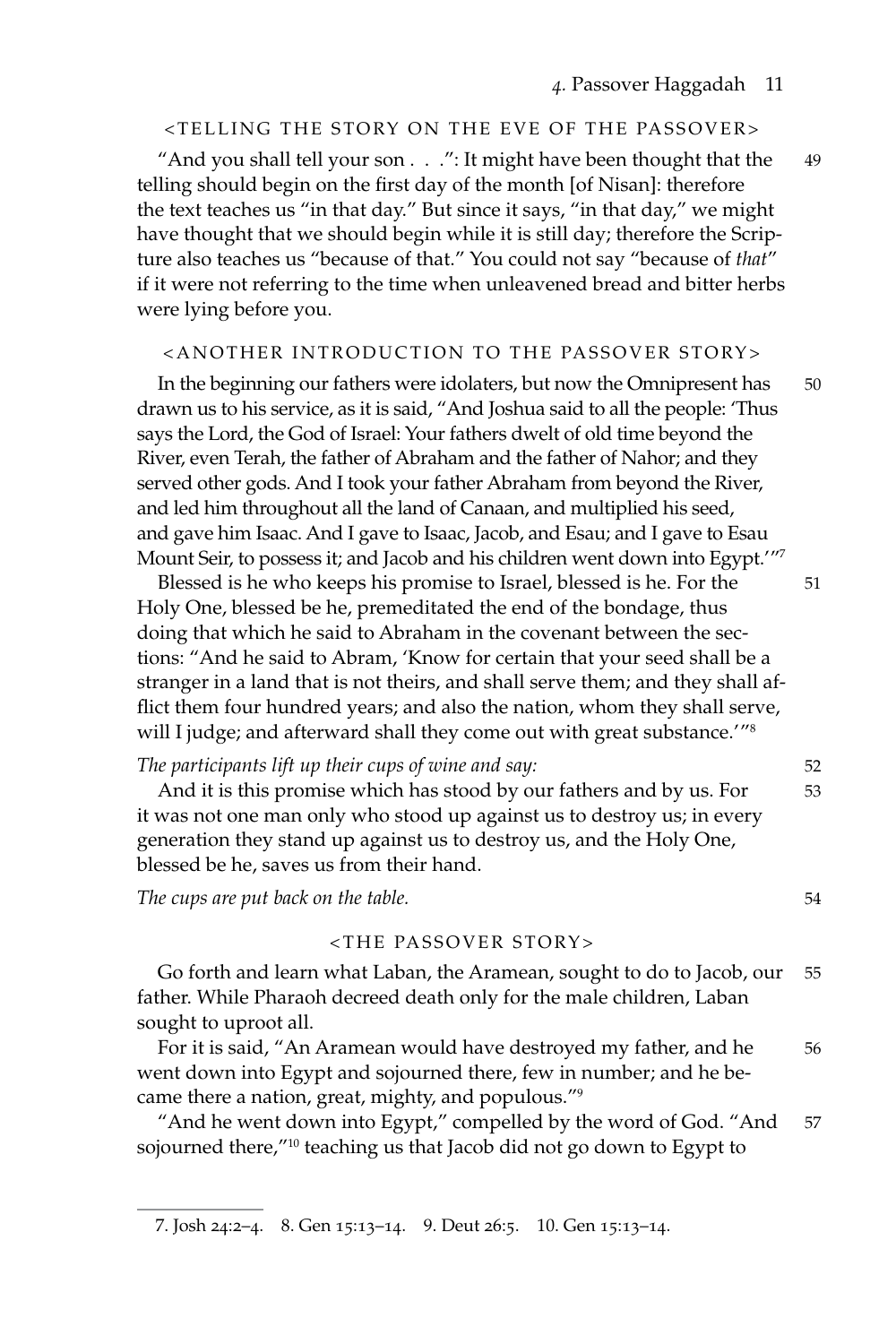settle but to sojourn there. As it is said, "And they said to Pharaoh, 'To sojourn in the land are we come; for there is no pasture for your servants' flocks; for the famine is sore in the land of Canaan. Now therefore, we pray to you, let your servants dwell in the land of Goshen.'"11 "Few in number," as it is said, "Your fathers went down into Egypt with threescore and ten persons; and now the Lord your God has made you as the stars of heaven for multitudes."12 "And he became there a nation," teaching us that the Israelites were distinguishable there. "Great and powerful": as it is said, "And the children of Israel were fruitful and increased abundantly, and multiplied, and grew exceedingly strong; and the land was filled with them."13 "And populous": as it is said, "I caused you to increase even as the growth of the field. And you did increase and grow up, and you came to excellent beauty; your breasts were fashioned, and your hair was grown; yet you were naked and bare."14

58

"And the Egyptians considered us evil; they afflicted us and laid upon us hard bondage."15

59 "And the Egyptians considered us evil": as it is said, "Come let us deal wisely with them lest they multiply, and it come to pass that, when there befalls us any war, they also join themselves to our enemies, and fight against us, and get them up out of the land."16 "And afflicted us": as it is said, "Therefore they did set over them taskmasters to afflict them with their burdens. And they build for Pharoah store-cities, Pithom and Raamses."17 "And laid upon us heavy bondage": as it is said, "And the Egyptians made the children of Israel to serve with rigor."18

60 "And we cried unto the Lord, the God of our fathers, and the Lord heard our voice and saw our affliction, and our toil, and our oppression."<sup>19</sup>

61 "And we cried to the Lord, the God of our fathers": as it is written, "And it came to pass in the course of those many days that the king of Egypt died; and the children of Israel sighed by reason of the bondage, and they cried, and their cry came up to God by reason of the bondage."20

62 "And the Lord heard our voice": as it is said, "And God heard their groaning, and God remembered his covenant with Abraham, with Isaac and with Jacob."<sup>21</sup> "And saw our affliction." This is enforced marital continence. As it is said, "And God saw the children of Israel, and God knew."22 "And our travail." This is the sons, as it is said, "Every son that is born you shall cast into the river, and every daughter you shall save alive."23 "And our oppression." This is the vexation of which it is said, "Moreover I have seen the oppression wherewith the Egyptians oppress them."<sup>24</sup>

63 "And the Lord brought us forth out of Egypt with a mighty hand, and with an outstretched arm, and with great terribleness, and with signs and with wonders."25

<sup>11.</sup> Gen 47:4. 12. Deut 10:22. 13. Exod 1:7. 14. Ezek 16:7. 15. Deut 26:6. 16. Exod 1:10. 17. Exod 1:11. 18. Exod 1:12–13. 19. Deut 26:7. 20. Exod 2:23. 21. Exod 2:24. 22. Exod 2:25. 23. Exod 1:22. 24. Exod 3:9. 25. Deut 26:8.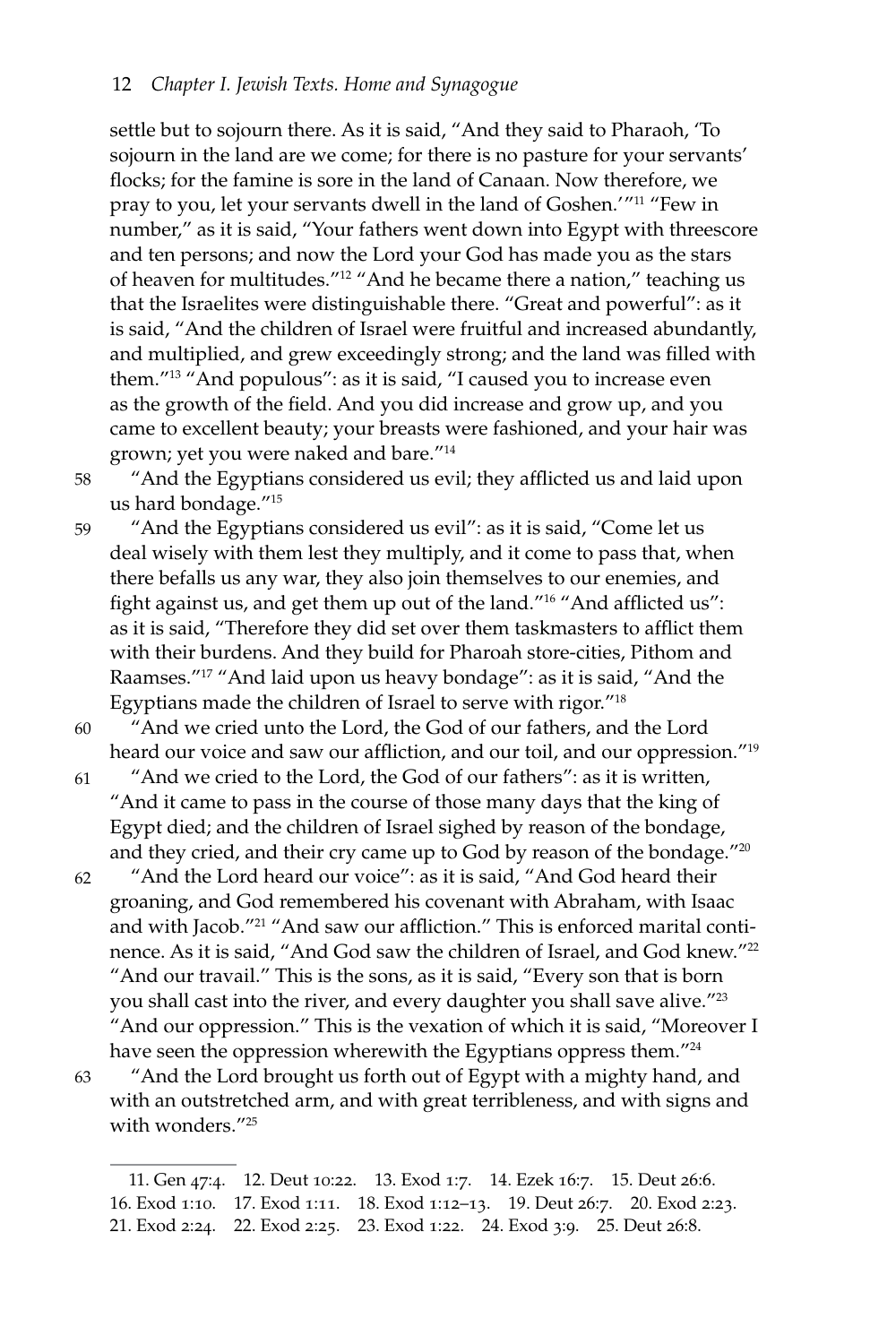"And the Lord brought us forth out of Egypt," not by the hands of an angel, and not by the hands of a seraph, and not by the hands of a messenger, but the Holy One, blessed be he, himself, in his own glory and in his own person. As it is said: "For I will go through the land of Egypt in that night and will smite all the firstborn in the land of Egypt, both man and beast; and against all the gods of Egypt I will execute judgments: I am the Lord."26

"For I will go through the land of Egypt in that night." I and not an angel. "I will smite all the firstborn in the land of Egypt." I and not a seraph. "And against all the gods of Egypt I will execute judgments." I and not a messenger. "I am the Lord." I am he and no other.

"With a mighty hand." This is the blight, as it is said, "Behold the hand of the Lord is upon your cattle which are in the field, upon the horses, upon the asses, upon the camels, upon the herds, and upon the flocks; there shall be a very grievous blight."<sup>27</sup> "And with an outstretched arm." This is the sword, as it is said, "Having a drawn sword in his hand stretched out over Jerusalem."28 "And with great terribleness." This is the revelation of the Divine Presence, as it is said, "Or has God assayed to go and take him a nation from the midst of another nation, by trials, by signs, and by wonders, and by war, and by a mighty hand, and by an outstretched arm, and by great terrors, according to all that the Lord your God did for you in Egypt before your eyes?"<sup>29</sup> "And with signs." This is the rod of Moses, as it is said, "And you shall take in your hand this rod, wherewith you shall do the signs."30 "And with wonders." This is the blood, as it is said, "And I will show wonders in the heavens and in the earth, blood, and fire, and pillars of smoke."31

67 Another explanation is: "A mighty hand" makes two, "an outstretched arm" makes two, "and with great terribleness" makes two, "and with signs" makes two, "and with wonders" makes two. These make up the ten plagues which the Holy One, blessed be he, brought upon the Egyptians in Egypt, and they are these: blood, frogs, lice, beasts, blight, boils, hail, locusts, darkness, the slaying of the firstborn. Rabbi Judah made a mnemonic (out of the first letters of the Hebrew words for the plagues), thus: DeTZaKh AdaSH BeAHaB.

#### THE TEN PLAGUES

Rabbi Jose the Galilean said: "Whence do we learn that the Egyptians were smitten with ten plagues in Egypt and were smitten with fifty plagues on the Sea? With regard to Egypt, what does it say? 'Then the magicians said to Pharoah: This is the finger of God.<sup>'32</sup> And with regard to the sea, what does it say? 'And Israel saw the great hand which the Lord laid upon the Egyptians, and the people feared the Lord, and they believed in the Lord and

64

66

65

68

<sup>26.</sup> Exod 12:12. 27. Exod 9:3. 28. 1 Chr 21:16. 29. Deut 4:34. 30. Exod 4:17. 31. Joel 3:3. 32. Exod 8:17.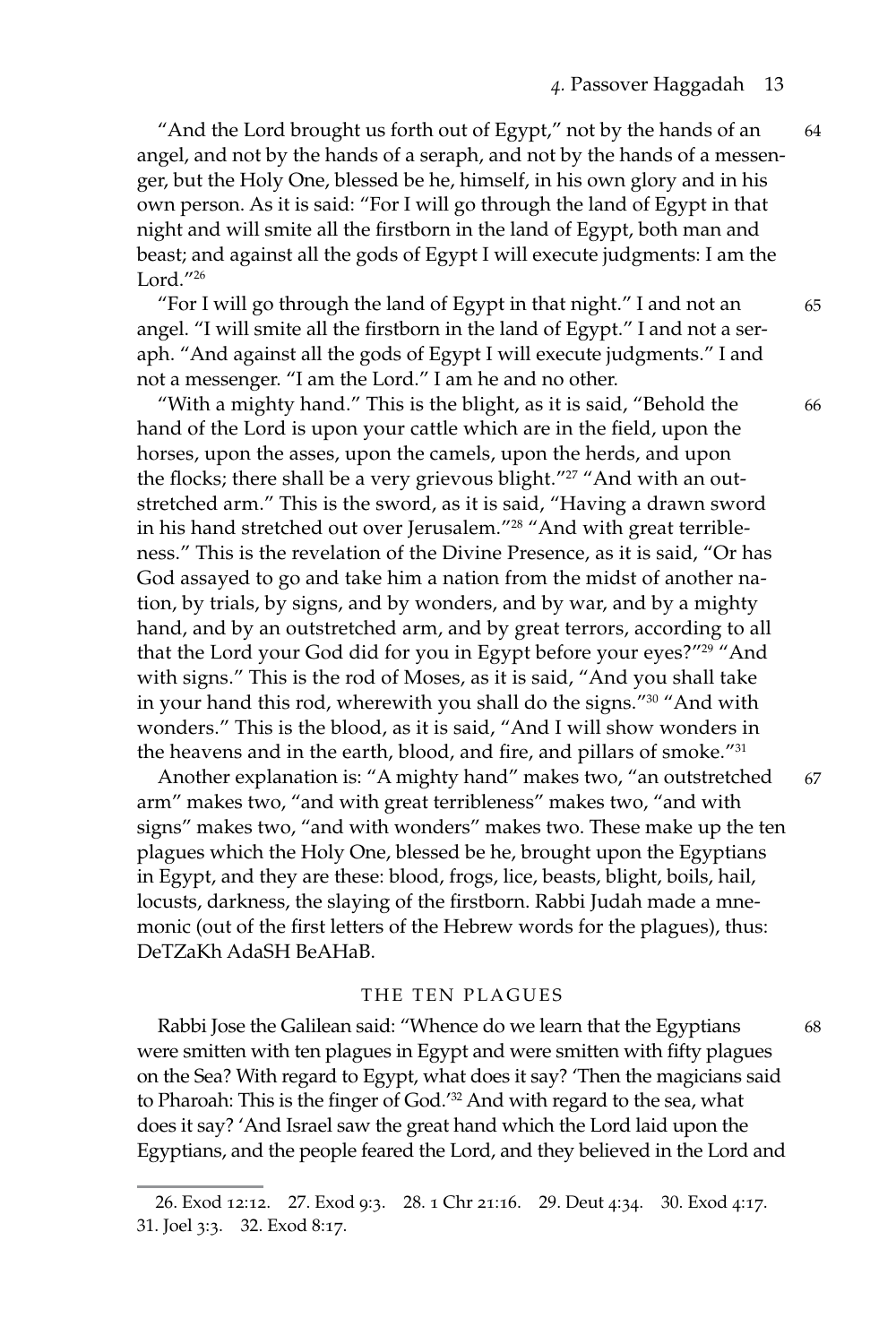in his servant Moses.'33 With how many were they smitten where it says one finger? Ten plagues. We can say from this that in Egypt they were smitten with ten plagues while at sea they were smitten with fifty plagues."

69

Rabbi Eliezer said: "Whence do we learn that each and every plague that the Holy One, blessed be he, brought upon the Egyptians in Egypt was the same as four plagues? For it is said, 'He sent forth upon them the fierceness of his anger, wrath, and indignation, and trouble, a legation of messengers of evil.'34 'Wrath' makes one, 'indignation' two, 'trouble' three, 'a legation of messengers of evil' four. You can say from this that they were smitten with forty plagues in Egypt, and at sea they were smitten with two hundred plagues."

70 Rabbi Akiba said: "Whence do we learn that each and every plague that the Holy One, blessed be he, brought upon the Egyptians in Egypt was the same as the five plagues? For it is said: 'He sent forth upon them the fierceness of his anger, wrath, and indignation, and trouble, a legation of messengers of evil.'35 'The fierceness of his anger' makes one, 'wrath' two, 'indignation' three, 'trouble' four, 'a legation of messengers of evil' five. You can say from this that they were smitten with fifty plagues in Egypt, and at sea they were smitten with two hundred and fifty plagues."

#### <A POEM PRAISING GOD'S BENEFITS TO ISRAEL>

| 71 How many are the claims of the Omnipresent upon our thankfulness! |
|----------------------------------------------------------------------|
| Had he taken us out of Egypt                                         |
| but not executed judgments on them,                                  |
| We should have been content!                                         |
| Had he executed judgements on them,                                  |
| but not upon their gods,                                             |
| We should have been content!                                         |
| Had he executed judgements on their gods,                            |
| but not slain their firstborn,                                       |
| We should have been content!                                         |
| Had he slain their firstborn,                                        |
| but not given us their substance,                                    |
| We should have been content!                                         |
| Had he given us their substance,                                     |
| but not torn the Sea apart for us,                                   |
| We should have been content!                                         |
| Had he torn the Sea apart for us,                                    |
| but not brought us through it dry,                                   |
| We should have been content!                                         |
| Had he brought us through it dry,                                    |
| but not sunk our oppressors in the midst of it,                      |
|                                                                      |

<sup>33.</sup> Exod 14:31. 34. Ps 78:49. 35. Ibid.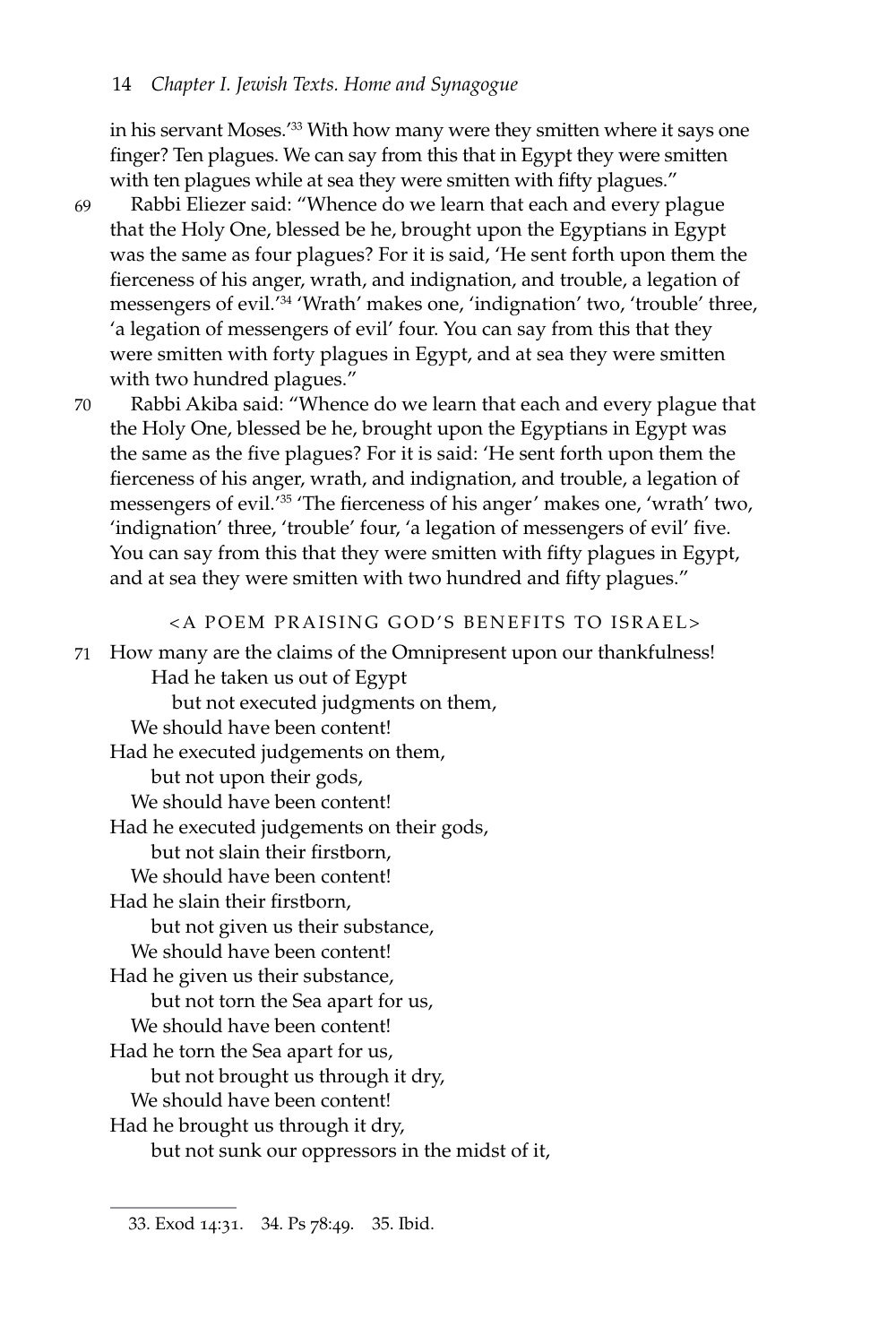We should have been content! Had he sunk our oppressors in the midst of it, but not satisfied our needs in the desert for forty years, We should have been content! Had he satisfied our needs in the desert for forty years, but not fed us manna, We should have been content! Had he fed us manna, but not given us the Sabbath, We should have been content! Had he given us the Sabbath, but not brought us to Mount Sinai, We should have been content! Had he brought us to Mount Sinai, but not given us the Torah, We should have been content! Had he given us the Torah, but not brought us into the Land of Israel, We should have been content! Had he brought us into the Land of Israel, but not built us the House of his choosing, We should have been content!

72a Then how much more, doubled and redoubled, is the claim the Omnipresent has upon our thankfulness! For he did take us out of Egypt, and execute judgments on them, and judgments on their gods, and slay their firstborn, and give us their substance, and tear the Sea apart for us, and bring us through it dry, and sink our oppressors in the midst of it, and satisfy our needs in the desert for forty years, and feed us manna, and give us the Sabbath, and bring us to Mount Sinai, and give us the Torah, and bring us into the Land of Israel, and build us the House of his choosing to atone for all our sins.

> PASSOVER SACRIFICE, UNLEAVENED BREAD, AND BITTER HERBS

72b Rabban Gamaliel used to say, "Whoever does not make mention of the following three things on Passover has not fulfilled his obligation: namely, the Passover Sacrifice, unleavened bread, and bitter herbs."

72c The Passover Sacrifice which our fathers used to eat at the time when the Holy Temple still stood—what was the reason for it? Because the Holy One, blessed be he, passed over the houses of our fathers in Egypt. As it is said: "It is the sacrifice of the Lord's passover, for that he passed over the houses of the children of Israel in Egypt when he smote the Egyptians and delivered our houses. And the people bowed the head and worshiped."36

<sup>36.</sup> Exod 12:27.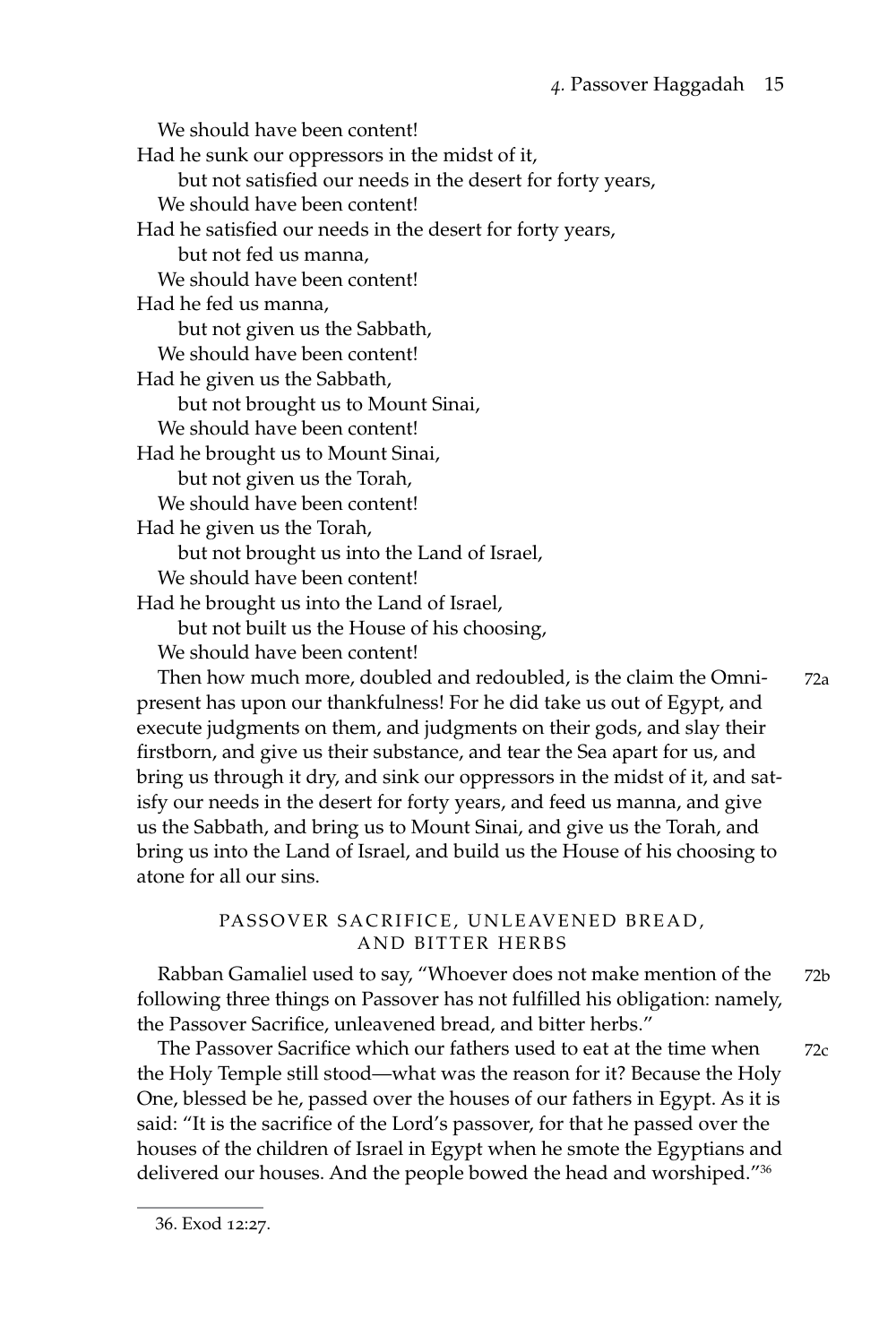# 16 *Chapter I. Jewish Texts. Home and Synagogue*

- 72d *The father of the family lifts up the matzot, showing them to the participants*.
- 73 The matzah which we eat, what is the reason for it? Because the dough of our fathers had not yet leavened when the King over all kings, the Holy One, blessed be he, revealed himself to them and redeemed them. As it is said: "And they baked unleavened cakes of the dough which they brought forth out of Egypt, for it was not leavened; because they were thrust out of Egypt, and could not tarry, neither had they prepared for themselves any victual."37
- 74 *The father of the family lifts up the bitter herbs, showing them to the participants.*
- 75 These bitter herbs we eat, what is the reason for them? Because the Egyptians made the lives of our forefathers bitter in Egypt. As it is said: "And they made their lives bitter with hard service, in mortar and in brick, and in all manner of service in the field; in all their service, wherein they made them serve with rigor."<sup>38</sup>

## IN EVERY GENERATION

- 76 In every generation let each man look on himself as if *he* came forth out of Egypt.
- 77 As it is said: "And you shall tell your son in that day, saying, It is because of that which the Lord did for me when I came forth out of Egypt."39 It was not only our fathers that the Holy One, blessed be he, redeemed, but us as well did he redeem along with them. As it is said: "And he brought us out from thence that he might bring us in, to give us the land which he swore unto our fathers."40

### $\langle$ AN INVITATION>

- 78 Therefore we are bound to thank, praise, laud, glorify, exalt, honor, bless, extol, and adore him who performed all these miracles for our fathers and for us. He has brought us forth from slavery to freedom, from sorrow to joy, from mourning to holiday, from darkness to great light, and from bondage to redemption. Let us then recite before him a new song: Alleluia.
- 79 *The cups are put back on the table.*

# THE HALLEL: FIRST PART<sup>d</sup>

80 Alleluia. Praise, O servants of the Lord . . . (Psalm 113) When Israel came forth out of Egypt . . . (Psalm 114:1-8)

### BLESSING FOR REDEMPTION

81 *The participants lift up their cups of wine and say:*

d. *Hallel*: the "praise" psalms, namely, Psalms 113–18.

<sup>37.</sup> Exod 12:39. 38. Exod 1:14. 39. Exod 13:8. 40. Deut 6:23.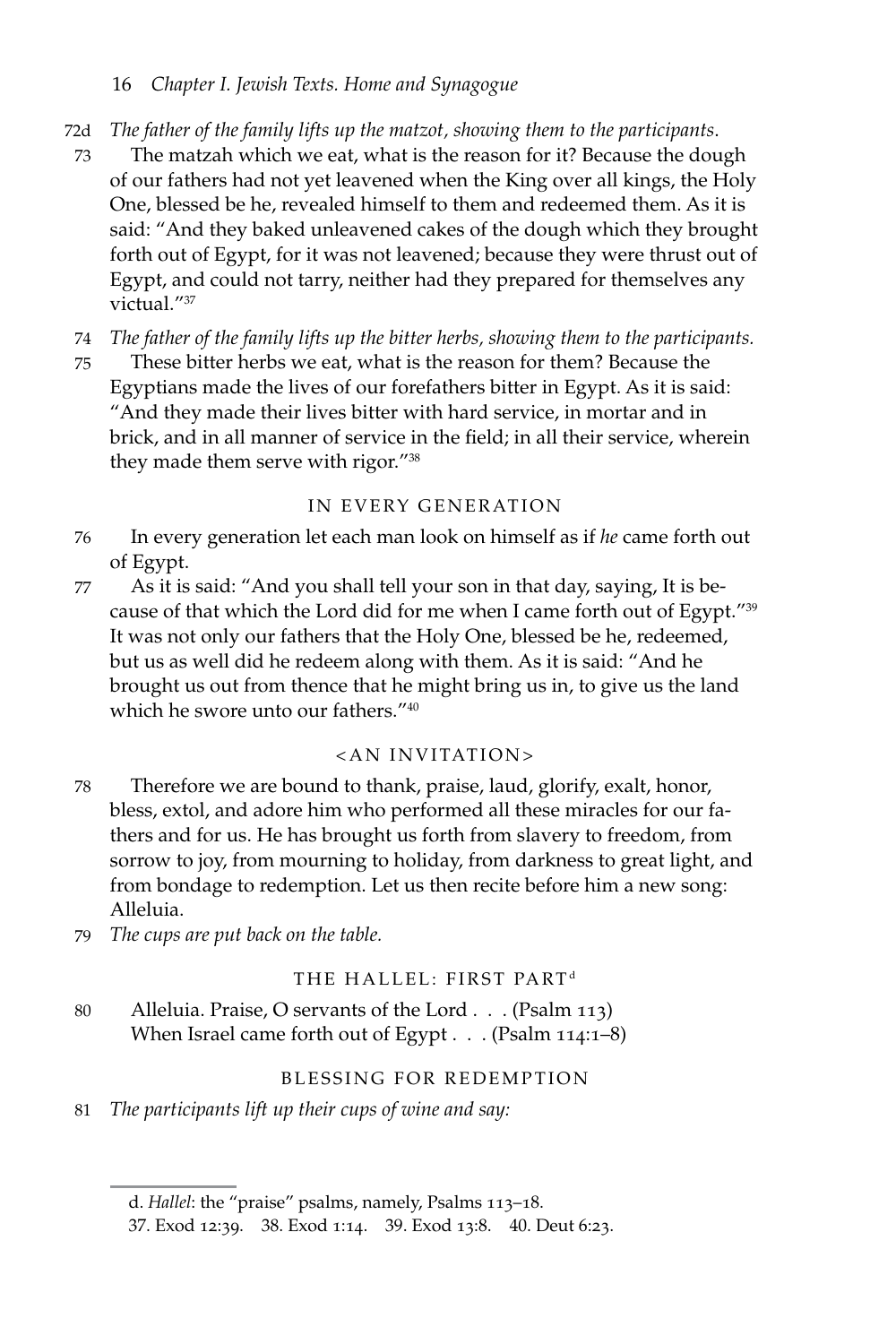96

82 Blessed are you, O Lord, our God, King of the universe, who redeemed us and who redeemed our fathers from Egypt, and has brought us to this night, to eat thereon unleavened bread and bitter herbs. So, Lord our God and God of our fathers, bring us to other festivals and holy days that come toward us in peace, happy in the building of your city and joyous in your service. And there may we eat of the sacrifices and the paschal offerings, whose blood will come unto the walls of your altar for acceptance. Then shall we give thanks to you with a new song, for our redemption and the liberation of our soul. Blessed are you, O Lord, Redeemer of Israel.

83 Blessed are you, O Lord our God, King of the universe, creator of the fruit of the vine.

84 85 86 87 88 89 90 *The second cup of wine is drunk in a reclining position. The participants wash their hands and say the following blessing:* Blessed are you, O Lord our God, King of the universe, who sanctified us with his commandments and commanded us concerning the washing of hands. *The father of the family breaks pieces from the upper and middle wafers and distributes them; the following blessings are recited:* Blessed are you, O Lord our God, King of the universe, who brings forth bread from the earth. Blessed are you, O Lord our God, King of the universe, who sanctified us with his commandments and commanded us concerning the eating of unleavened bread. *The matzah is eaten in a reclining position.*

91 *The father of the family dips some bitter herbs in the haroset and offers a piece to each participant. The following blessing is spoken before eating the bitter herbs:*

#### <THE MEAL>

| Blessed are you, O Lord our God, King of the universe, who sanctified                    | 92 |
|------------------------------------------------------------------------------------------|----|
| us with his commandments and commanded us concerning the eating of                       |    |
| bitter herbs.                                                                            |    |
| The father of the family breaks the bottom matzah, puts some bitter herb sandwich-       | 93 |
| fashion between two pieces of matzah. The following is recited before eating:            |    |
| In memory of the Temple, according to the custom of Hillel. <sup>e</sup>                 | 94 |
| Thus did Hillel when the Holy Temple still stood: he used to combine                     | 95 |
| unleavened bread and bitter herbs and eat them together to fulfill that                  |    |
| which is said, "They shall eat it with unleavened bread and bitter herbs." <sup>41</sup> |    |

*The Seder platter is removed. At this point the Seder meal is eaten. After the meal the Seder platter is again placed on the table. The matzah which* 

97 *has been set aside for afikoman*<sup>f</sup>  *is distributed among the Seder company.*

e. *Hillel*: a famous rabbi who lived 30 B.C.-9 A.D.

f. *Afikoman*: the final eating of the matzah.

<sup>41.</sup> Num 9:11.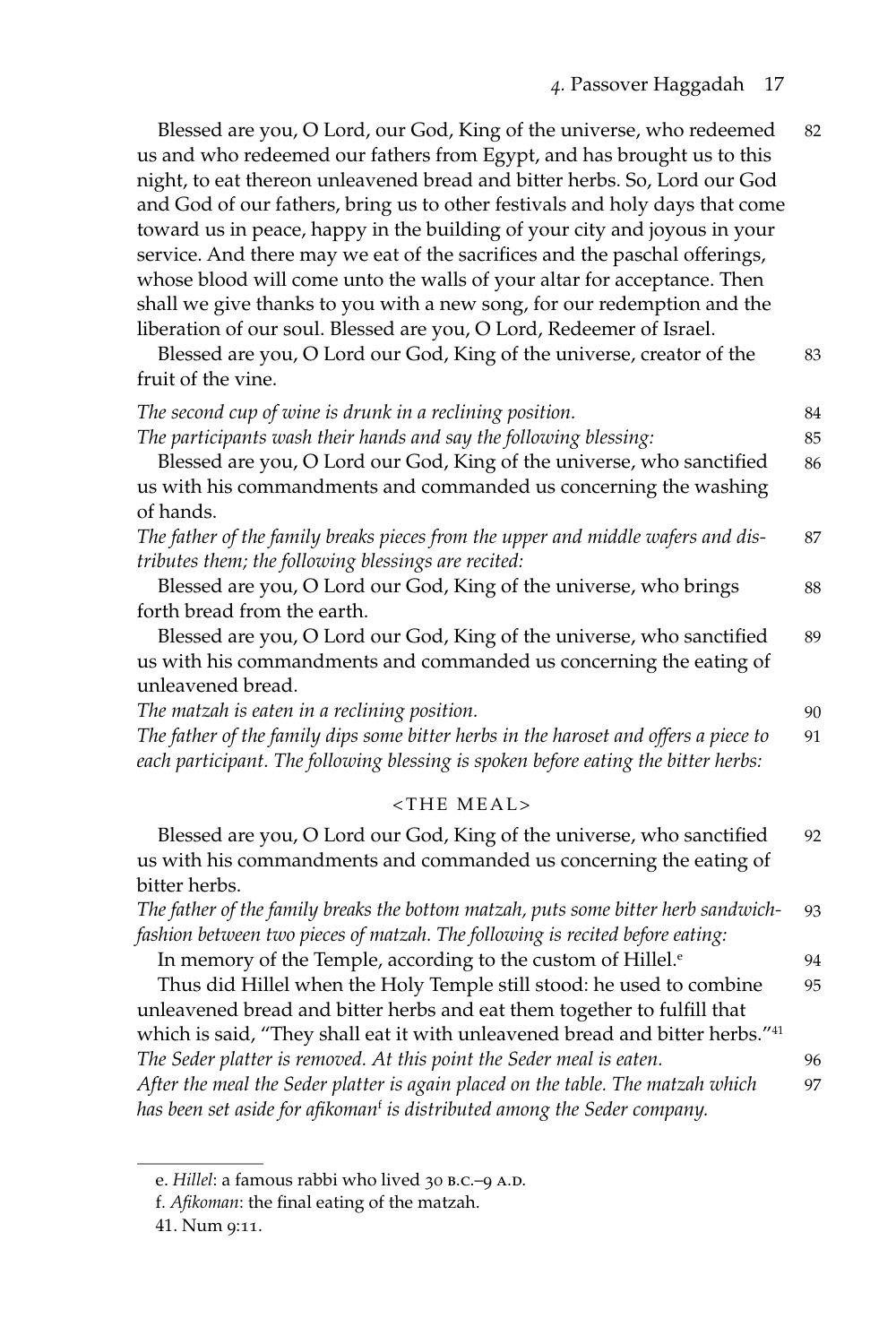98 *Before Grace the third cup is filled. If three or more men are present, the following introductory phrases are recited. If ten or more are present, the words in brackets are also recited. (Grace is customarily preceded by the singing of Psalm 126.)*

 $\langle$ BIRKAT HA-MAZON>

99 *The master of the Seder:* Gentlemen, let us say the blessing.

100 *The participants:*

May the Name of the Lord be blessed from now unto eternity.

101 *The master of the Seder:*

Let us bless Him [our God] of whose food we have eaten.

102 *The participants:*

> Blessed be he [our God] of whose food we have eaten and through whose goodness we live.

103 *All*:

Blessed are you, O Lord our God, King of the world, who feeds the entire world in his goodness, with grace, loving kindness, and compassion. He gives bread to all flesh, for his mercy is forever. And through his great goodness food has never failed us, and may it never fail us, for his great Name's sake. For he feeds and sustains all, and does good unto all, and prepares food for all his creatures which he did create. Blessed are you, O Lord, who feeds all.

- 104 Let us give thanks to you, O Lord our God, because you have given our fathers to inherit a pleasant land, goodly and broad, and because you have brought us forth, O Lord our God, from the land of Egypt and redeemed us out of the house of slaves; and for your covenant which you have sealed in our flesh; and for your Torah which you have taught us; and for your laws which you have informed us; and for the life, grace, and mercy which you have graciously given us; and for the eating of the food with which you feed and sustain us continually, every day, at all times and at every hour. And for all this, O Lord our God, we give thanks to you and give blessing to you; blessed be your name in the mouth of each living thing forever, continually. As it is written: "And you shall eat and be satisfied, and bless the Lord your God for the good land which he has given you."42 Blessed are you, O Lord, for the land and for the food.
- 105 Take pity, O Lord our God, on Israel, your folk, and on Jerusalem, your city, and on Zion, the habitation of your glory, and on the kingdom of the House of David, your anointed, and upon the great and holy House over which your name is called. Our God, our Father, shepherd us, feed us, maintain us, sustain us, and ease us. Ease us, O Lord our God, speedily from all our troubles. And let us not be needing, O Lord, our God, gifts at the hands of flesh and blood, or their loins, but only at your hand, that is

<sup>42.</sup> Deut 8:10.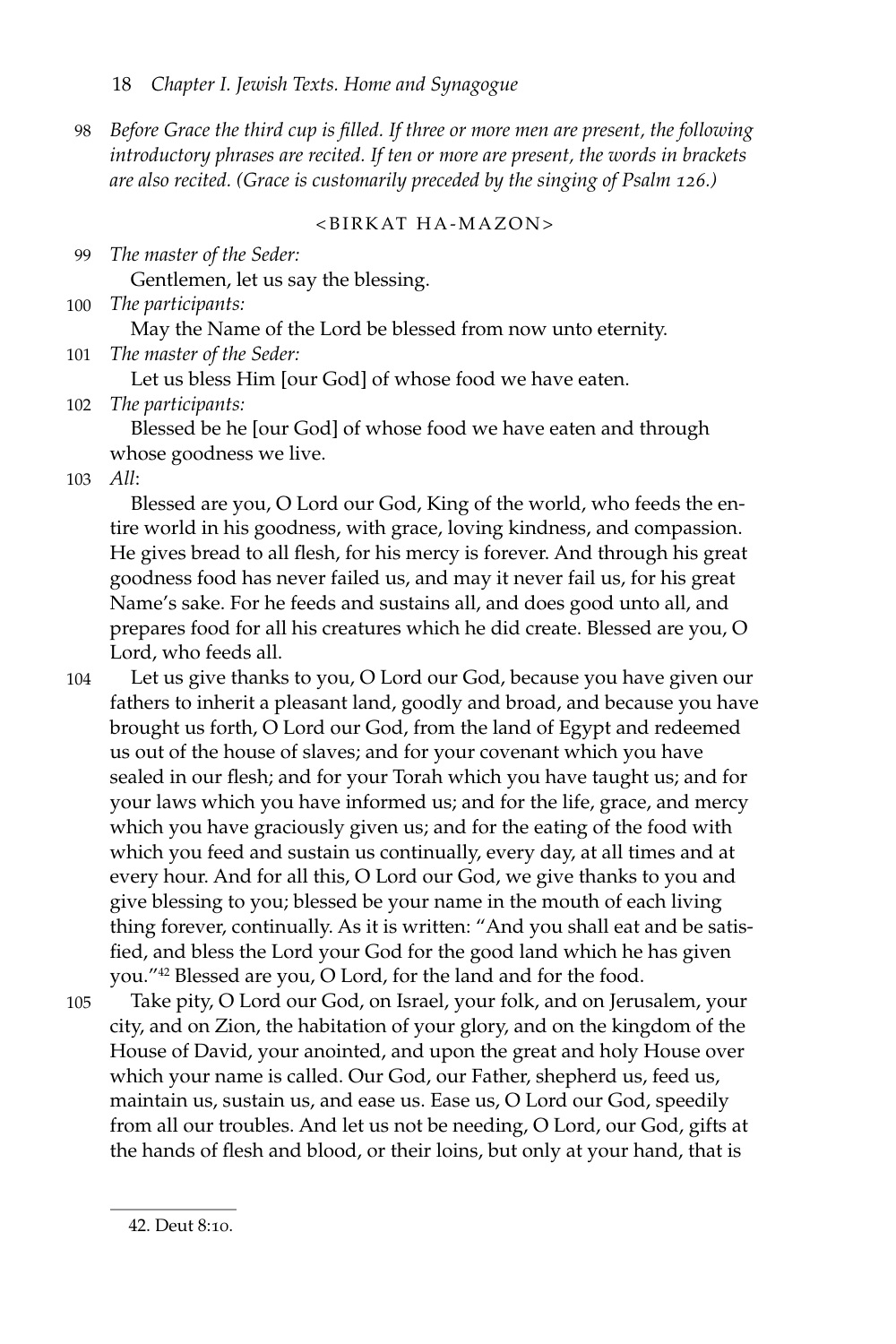full and open, holy and broad, so that we be never ashamed or disgraced at all.

106 Our God and God of our fathers, may there rise, and come, and come unto, be seen, accepted, heard, recollected and remembered, the remembrance of us and the recollection of us, and the remembrance of our fathers, and the remembrance of Jerusalem, your holy city, and the remembrance of all your people, the house of Israel. May their remembrance come before you, for rescue, goodness, grace, mercy, and compassion, for life and for peace, on this the Festival of Unleavened Bread.

Remember us, O Lord our God, thereon for good, and recollect us thereon for a blessing, and save us thereon to live. And with word of salvation and compassion spare us and be gracious with us; have compassion on us and save us—for to you are our eyes, for you are a God gracious and compassionate.

108 And build Jerusalem, the sacred city, speedily in our days. Blessed are you, O Lord, who builds in his compassion Jerusalem. Amen.

109 Blessed are you, O Lord our God, King of the universe, O God, our Father, our King, our Mighty One, our Creator, our Redeemer, our Maker, our Sacred One, the Sacred One of Jacob, our Shepherd, the Shepherd of Israel, the King, who is good and does good to all, he who every day did, does, and will do good to us. He has favored, he favors, he will favor us forever: for grace, for mercy, and for compassion and for ease, rescue, and success, blessing and salvation, consolation, maintenance and sustenance, and compassion and life and peace, and all that is good; may he not let us lack of all that is good.

#### <THE COMPASSIONATE ONE>

The Compassionate One—may he reign over us forever and ever. The Compassionate One—may he be blessed in the heavens and on the earth.

The Compassionate One—may he be lauded throughout all the generations, and glory in us forever and for all eternity, and be honored in us forever and ever.

The Compassionate One—may he sustain us with honor.

The Compassionate One—may he break our yoke from off our neck and may he lead us upright to our land.

The Compassionate One—may he send much blessing to us in this house and to this table from which we have eaten.

The Compassionate One—may he send Elijah, the prophet (may he be remembered for good) to us that he may bring us good tidings of salvations and consolations.

The Compassionate One—may he bless the master of this house, and the mistress of this house, and their household and their seed and all they have, us and all we have. As our fathers, Abraham, Isaac, and Jacob were blessed in all, of all, all—so bless us altogether with a perfect blessing, and let us say, Amen.

107

110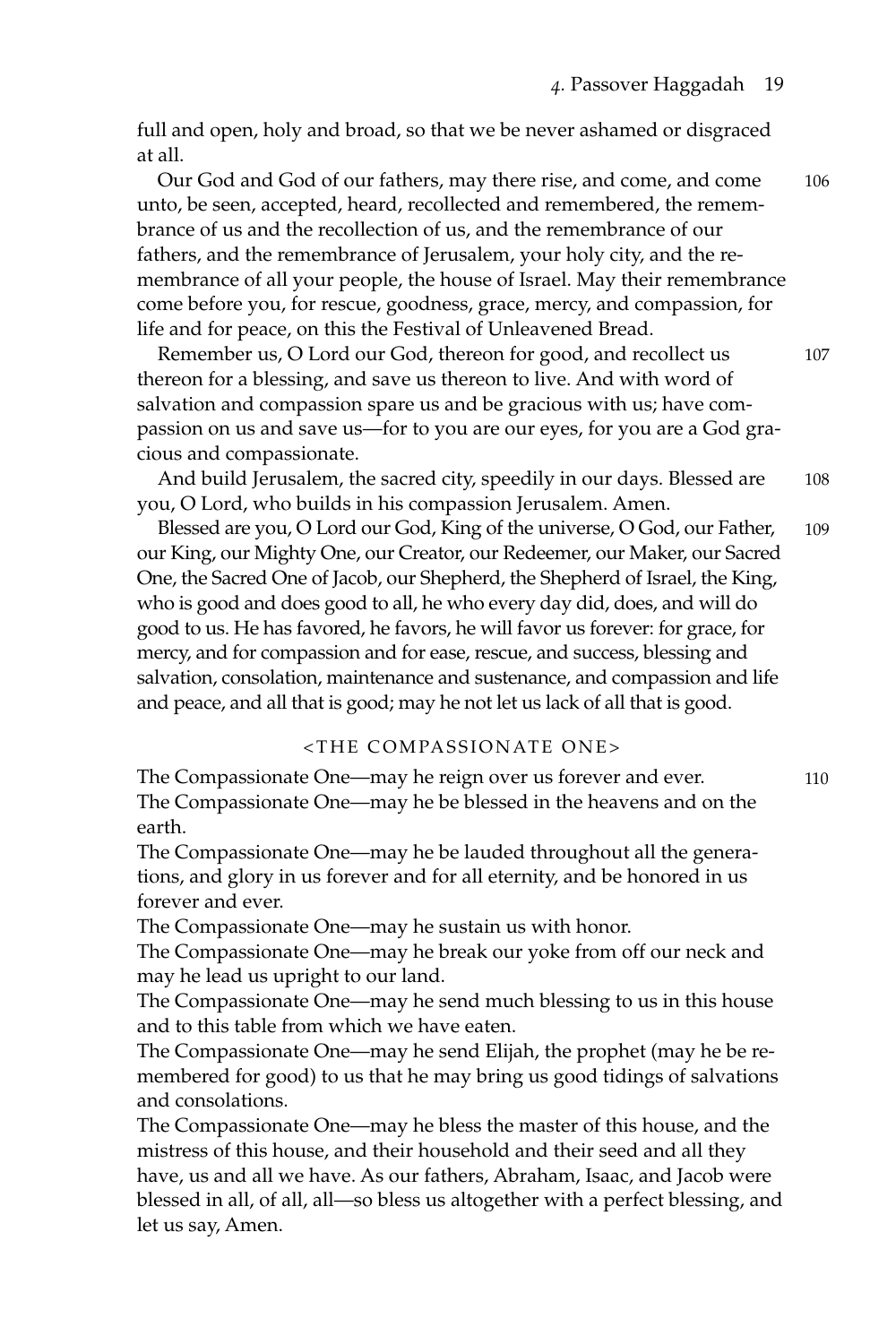On high, may the merits of their case and ours be pleaded successfully, that it may become a guardian of peace. And may we bear away a blessing from the Lord and righteousness from the God of our salvation. May we find grace and good favor in the eyes of God and man.

The Compassionate One—may he cause us to inherit a day that is all good. The Compassionate One—may he find us worthy of the days of the Messiah and of the life of the world to come.

"A tower of salvation is he to his king; and he shows mercy to his anointed, to David and to his seed for evermore."43 He who makes peace in his high places, he shall make peace for us and for all Israel, and say to you, Amen.

111 "O fear the Lord, you his holy ones; for there is no want to them that fear him."44

"The young lions do lack and suffer hunger; but they that seek the Lord want not any good thing."45

"O give thanks to the Lord, for he is good, for his mercy endures forever."46 "You open your hand, and satisfy every living thing with favor."<sup>47</sup>

"Blessed is the man who trusts in the Lord, and whose trust the Lord is."48 "I have been young and now am old; yet I have not seen the righteous forsaken. Nor his seed begging bread."49

"The Lord will give strength to his people; the Lord will bless his people with peace."<sup>50</sup>

- 112 *The participants lift up their cup of wine and say:* Blessed are you, O Lord our God, King of the universe, Creator of the fruit of the vine.
- 113 *The third cup of wine is drunk while in a reclining position.* [. . .]

# <CONCLUSION OF THE HALLEL>

114 *The fourth cup is filled and the Hallel recital concluded.* Not to us, O Lord, not to us . . . (Ps 115:1–11) The Lord has been mindful of all . . . (Ps 115:12–18) I love that the Lord should hear . . . (Ps 116:1–9 and 116:10–11) How can I repay to the Lord . . . (Ps 116:12–18) Praise the Lord, all you nations . . . (Ps 117) Give thanks to the Lord, for he is good . . . (Ps 118) [. . .]

# THE BREATH OF EVERY LIVING THING

115 The breath of every living thing shall bless your name, O Lord our God, and the spirit of all flesh shall glorify and exalt your memory, our King,

<sup>43. 2</sup> Sam 22:51; Ps 18:50. 44. Ps 34:19. 45. Ps 34:10. 46. Ps 118:1. 47. Ps 145:16. 48. Jer 17:7. 49. Ps 37:25. 50. Ps 29:11.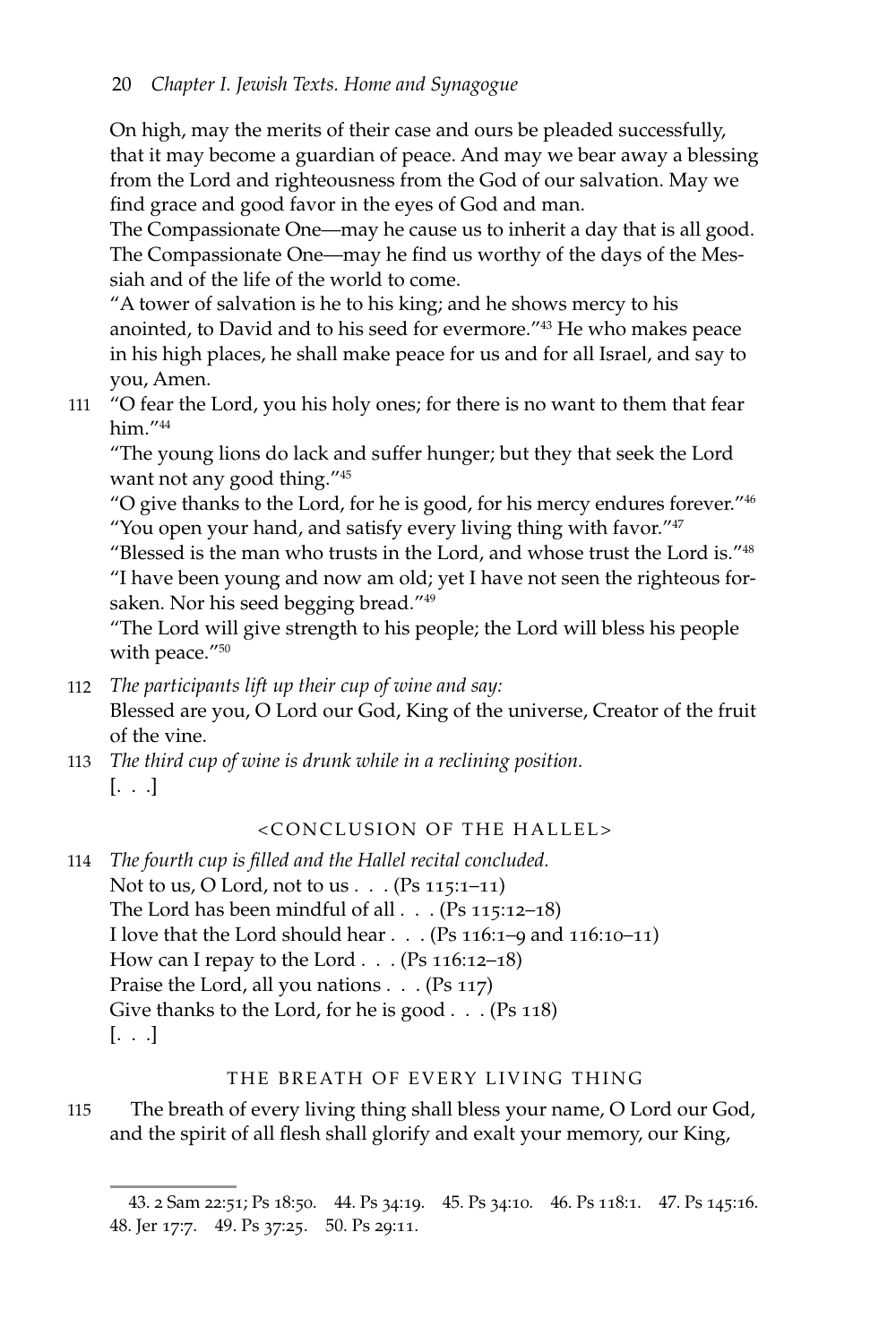forever. From the eternity of the beginning to the eternity of the end, you are God, and except for you we have no redeeming and saving king, a king who is liberating and delivering, provident and compassionate each time we are afflicted with trouble and distress.

116 We have no king but you, O God of the first things and the last, God of all creatures, the Lord of all generations, who is lauded with many songs of praise, who conducts his universe with mercy and his creatures with compassion. The Lord slumbers not nor sleeps. It is he who awakens the sleeping, and rouses the slumbering, and makes the dumb converse, and loosens the bound, and steadies the falling, and straightens the bent.

To you alone do we give thanks. Though our mouth were full of song like the sea, and our tongue of rejoicing like the multitude of its waves, and our lips of praise like the breadth of the horizon, and our eyes were shining like the sun and the moon, and our hands were spread like the eagles of the sky, and our feet light as the hinds—we should never thank you enough, O Lord our God and God of our fathers, and to bless your name, for one of the thousands of thousands and myriads of myriads of the good you have done with our fathers and us.

From Egypt you have redeemed us, O Lord our God, and from the house of slaves ransomed us, in famine fed us, and in plenty provided us, from the sword saved us, and from the pest delivered us, and from evil and serious illness lifted us. Till now your compassions have helped us, and your mercies have not deserted us; and may you never, O Lord our God, desert us. Therefore, the limbs that you have distributed among us, and the spirit and breath that you have blown into our nostrils, and the tongue which you have placed in our mouths—they shall give thanks and bless, and extol, and glorify, and exalt, and reverence, and sanctify, and crown your name, our King.

119 For every mouth shall give thanks to you, and every tongue shall swear to you, and every knee shall kneel to you, and every stature bow before you, and all hearts shall fear you, the inward parts and reins shall sing to your name. As it is written, "All my bones shall say, 'Lord, who is like unto you, who deliver the poor from him that is too strong for him, yea, the poor and the needy from him that spoileth him?'"<sup>51</sup>

Who is like you, and who is equal to you, and who is comparable to you, the God who is great, mighty, and awesome, God most high, master of heaven and earth? We shall praise you, and laud you, and glorify you, and bless your holy name. As it is said, "Bless the Lord, O my soul; and all that is within me, bless his holy name."52 God, in the might of your power, great in the glory of your name, mighty forever, and awesome in your awesome acts. King, who sits on a high and exalted throne!

117

118

120

<sup>51.</sup> Ps 35:10. 52. Ps. 103:1.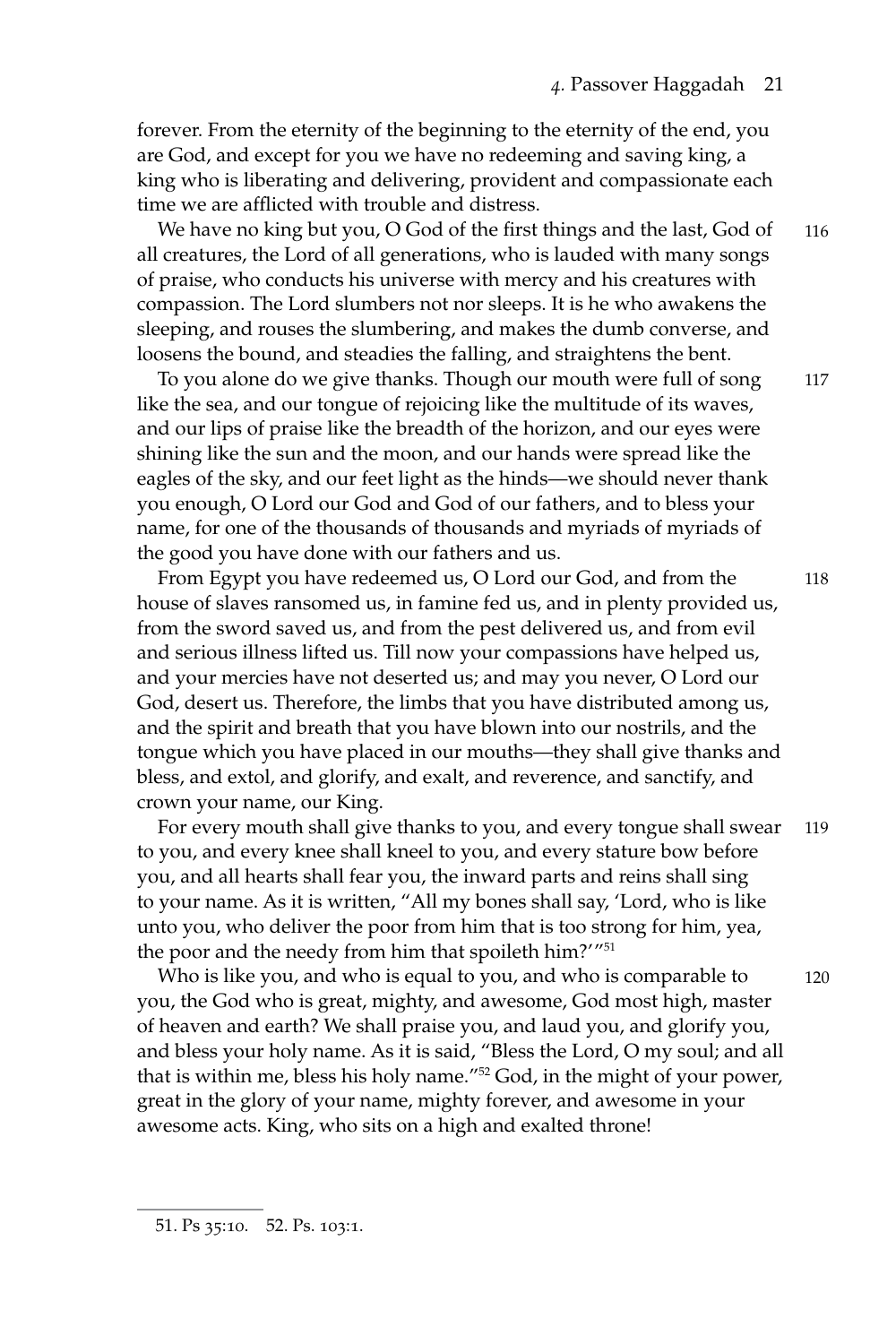- 121 Dweller in eternity—High One and Holy One is his name. And it is written, "Rejoice in the Lord, O you righteous. Praise is comely for the upright."53 In the mouth of the upright shall you be praised, in the words of the just shall you be blessed, in the tongue of the pious shall you be exalted, and in the midst of the holy shall you be hallowed.
- 122 And in the assemblies of the myriads of your folk, the house of Israel, in joyful song your name will be glorified, our King, in every generation. For such is the duty of all created things to you, O Lord our God and God of our fathers, to give thanks, to praise, laud, glorify, extol, honor, bless, exalt, and commend more than all the words of the songs and praises of David the son of Jesse, your servant, your anointed one.
- 123 Praised be your name forever, our King, God the King, great and holy in heaven and on earth. For unto you are becoming, O Lord our God and God of our fathers, song and praise, adoration and chant, power and dominion, victory, greatness, and strength, fame and glory, sanctity and sovereignty, blessings and thanksgivings from now until forever. Blessed are you, O Lord, God and King, who are mightily praised, God of thanksgivings, Lord of wonders, who chooses song and psalm, King, God, the life of the world.
- 124 *The participants lift up their cups of wine and say:* Blessed are you, O Lord our God, King of the universe, Creator of the fruit of the vine.
- 125 *The fourth cup is drunk while reclining. The following final blessing is then recited.*

# < F INAL BLESSIN G >

126 Blessed are you, O Lord our God, King of the universe, for the vine and for the fruit of the vine, for the yield of the field and for the land, pleasant, goodly and broad which you favored and gave as an inheritance to our fathers, to eat of its fruit and to be sated with its goodness. Have pity, O Lord our God upon Israel, your people, upon Jerusalem, your city, upon Sion, the dwelling of your glory, upon your altar and upon your dwelling place. And build Jerusalem, the city of holiness, speedily and in our days and bring us up into its midst, and cause us to rejoice in its rebuilding; let us eat its fruit and be sated with its goodness and bless you for it in holiness and purity. And make us rejoice upon this Festival of Unleavened Bread. For you, O Lord are good and do good to all. And we shall thank you for the land and for the fruit of the vine. Blessed are you, O Lord, for the land and for the fruit of the vine.

# <A WISH FOR THE FUTURE>

127 Next year in Jerusalem!

53. Ps 33:1.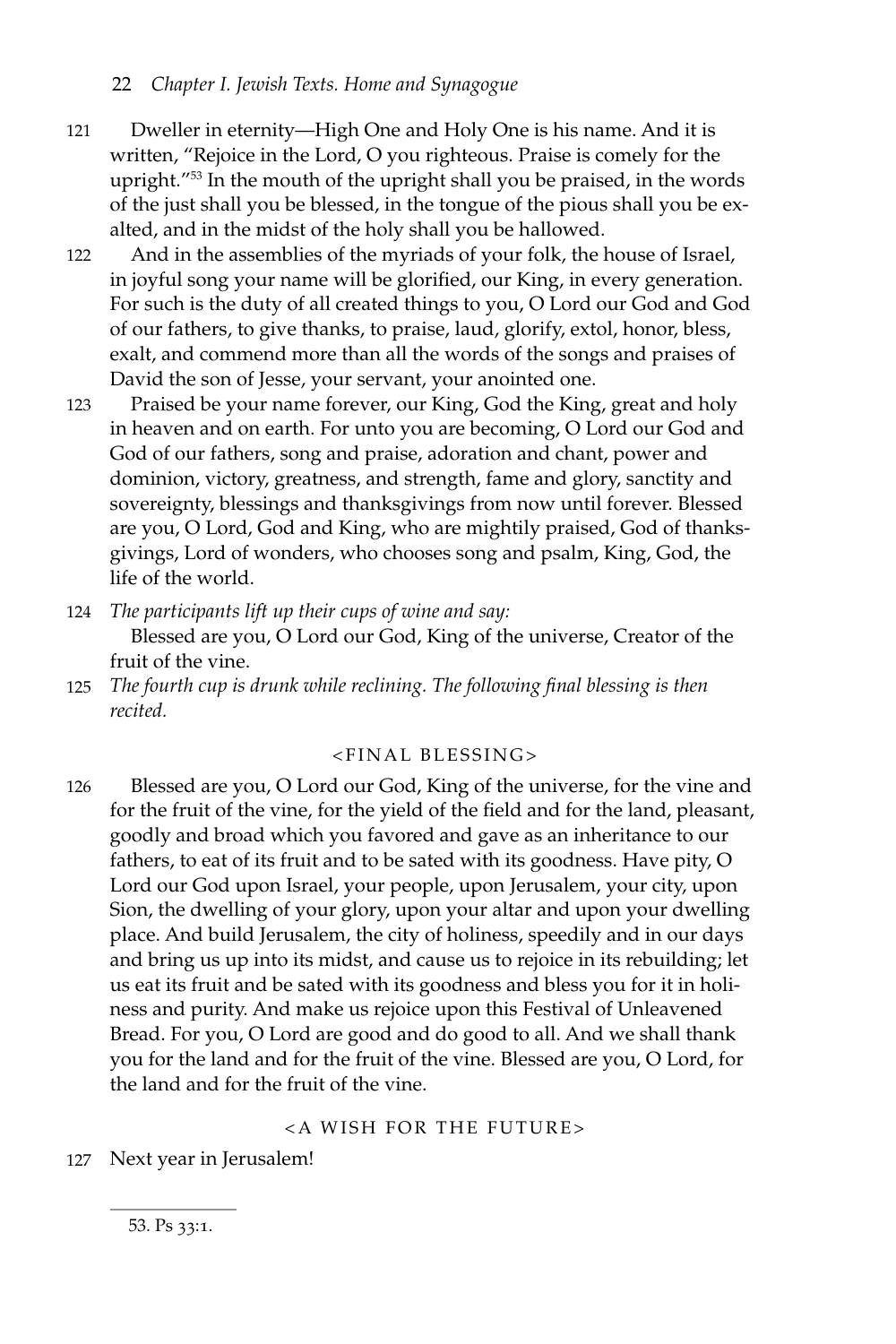#### **5.** *Shema < Yi fi r a >el and Its Blessings* †

Prayed twice each day (morning and evening), whether privately or in the synagogue, the core of the *Shema< Yi∞ra>el* is a continuous reading from three books of the Torah. Morning prayer begins with two blessings and concludes with one blessing, whereas in the evening there are two concluding blessings. This prayer, at least in its essentials, appears to date from the pre-Christian era.

Two blessings begin the morning prayer: the *birkat yotser*, which focuses on God as the maker of light; the *birkat ahaval*, which recalls God's love shown in the gift of the Torah.

The very heart of the prayer, the *Shema< Yi∞ra>el* (= "hear"), consists of at least one (usually three) biblical passage. The first (Deut 6:4–9) begins with what have been called the most important words of Judaism, namely, "Hear, O Israel, the Lord is our God, the Lord is one," and proceeds to list the most important commands God has given his people. The second passage (Deut 11:12–21) recalls the happy consequences of following God's will. The third passage (Num 15:37–41) speaks of making tassels to remind one of the Lord's will and includes a divine self-description in light of the Exodus event.

After the reading of the *Shema< Yi∞ra>el* comes the blessing *emet weyatsibh* ("True and firm"), recalling how God's words are lasting and how God has liberated the people from Egypt. The text concludes with praising the God "who redeems his people Israel," and thus in the vernacular this blessing is known as the "blessing of redemption."

Bouyer 58–70 \* Di Sante 49–78 \* Elbogen (1962) 16–26, 511–15 \* Hänggi 35–39 \* Millgram 96–101 \* Oesterley (1911) 364–68 \* Oesterley (1925) 2, 42–51, 121–25 \* Werner 5–8

M. Liber, "La récitation du Schéma et des bénédictions," REJ 57 (1908) 161–93; 58 (1909) 1–22. \* L.J. Liebreich, "The Invocation to Prayer at the Beginning of the Yozer Service," JQR 39 (1948–49) 285–90, 407–12. \* A. Baumstark, *Liturgie comparée: principes et méthodes pour l'étude historique des liturgies chrétiennes*, 3rd ed., Ire 7 (Chevetogne, 1953) 56–58, 65, 73. \* S. Gandz, "The Benediction over the Luminaries and the Stars," JQR 44 (1953–54) 305–25. \* A. Baumstark, *Comparative Liturgy*, rev. B. Botte, ed. F.L. Cross (Westminster, MD, 1958). \* C.P. Price, "Jewish Morning Prayers and Early Christian Anaphoras," AThR 43 (1961) 153–68. \* D. Flusser, "Sanktus und Gloria," in *Abraham unser Vater. Juden und Christen im Gespräch über die Bibel* (Leiden/Cologne, 1963) 129–52. \* J. Heinemann, *Prayer in the Period of the Tanna<im and the Amora<im: Its Nature and Its Patterns* (Jerusalem, 1964) 37, 41, 61–84, 106, 146–51, 172. \* A. Mirsky, "An Ancient Example of the Yotzer Prayer," in *Third World Congress of Jewish Studies, Jerusalem 25th July–1st August 1961* (Jerusalem, 1963) 134ff. \* L.J. Liebreich, "The Benediction Immediately Preceding and the One Following the Recital of the Schema," REJ 125 (1966) 151–65.

<sup>†</sup> Translated from Hänggi 35–39 where only the formulas for morning prayer are given.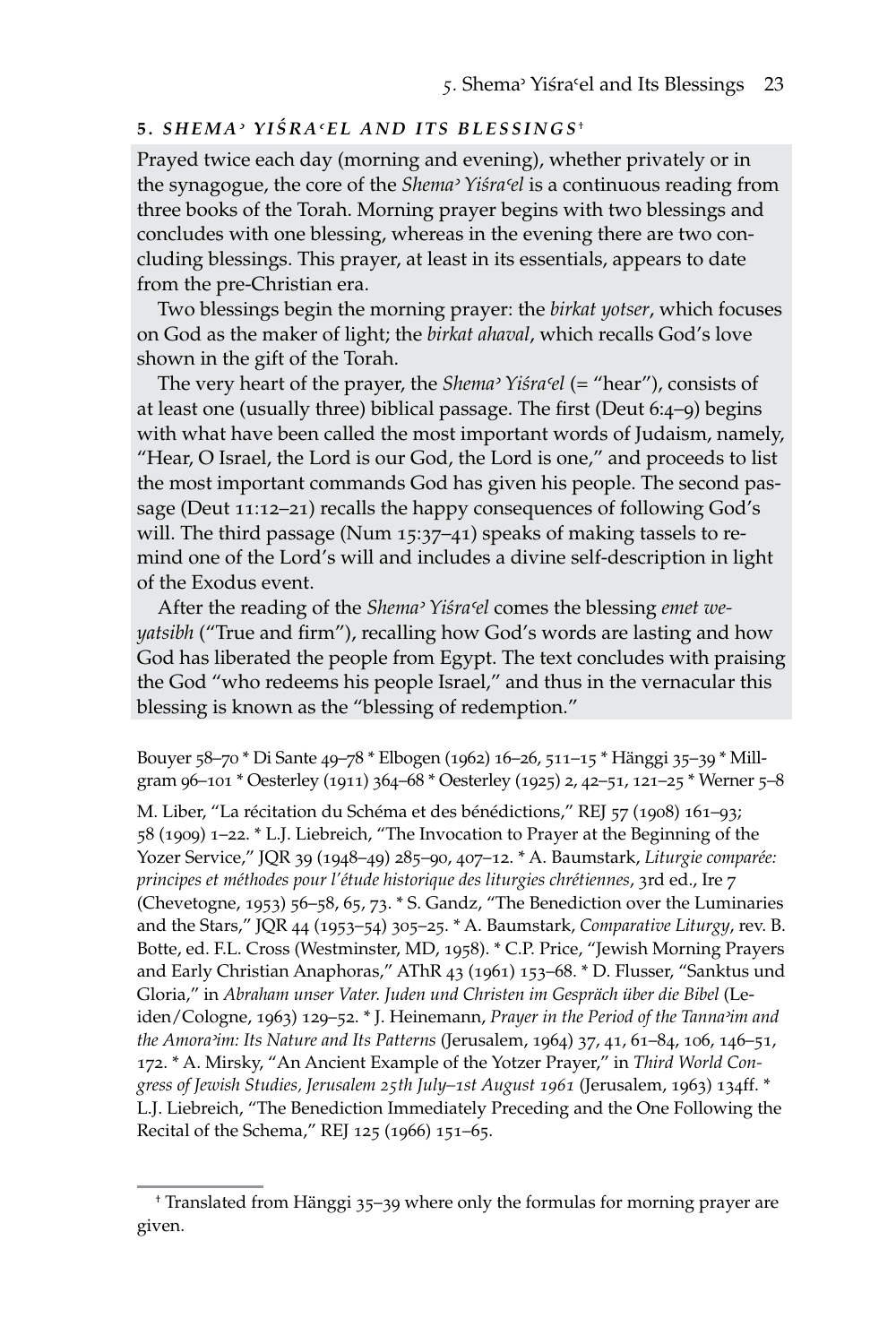1. *Yotser* <sup>a</sup>

- 128 Blessed are you, O Lord our God, King of the universe, forming the light and creating the darkness,<sup>1</sup> making peace and creating the universe, with mercy giving light to the earth and to those dwelling upon it, and in your goodness daily renewing the works of creation.
- 129 "How wonderful are your works, Lord. You did all things with wisdom: the earth is full of your creatures."2 O sublime King, he alone is from then: wonderful, magnificent, exalted from "days of old."3
- 130 God of the universe, your mercies are multitude, have mercy on us. Ruler of our strength, rock of our refuge, shield of our salvation, our refuge.
- 131 Blessed God, great in wisdom, arranged and made the rays of the sun; he formed what is good for the glory of his Name. The towers of his soldiers are his holy ones. They always exalt God; they narrate the glory of the all-powerful one and his holiness. O Lord our God, you are because of the splendor of the works of your hand and because of the stars of the light which you made. They highly prize you. Sèlah.
- 132 May you be blessed, our rock, our King, our Redeemer, the Creator of the holy ones. May your Name be glorified forever, our King, the maker of the holy ones. All these stand over the universe and together loudly pronounce with reverence the words of the living God and the King of the universe. All of them are chosen, all are elect, all are all-powerful, and all with awe and trembling do the will of their Creator. All open their mouths in holiness and purity, singing a melody; they bless, glorify, praise, and adore the holy King and proclaim the Name of God who is the powerful King, great and to be feared, for he is holy. And all, one to another, take upon themselves the yoke of the heavenly kingdom and devote themselves to proclaiming the holy God, the Creator, doing so with peace of soul, with refined speech; and with holy sweetness all together respond and say with awe:
- 133 "Holy, holy, holy is the Lord of hosts: the whole earth is full of your glory."4
- 134 And Ophanim and the holy Hayyot<sup>b</sup> with loud roaring rise up [before the Seraphim]. From opposite sides they say, Blessed be "the glory of the Lord from its place."5
- 135 They sing melodies to the blessed God, to God the King, living and eternal; they sing songs and utter praise. He alone does wonderful deeds; he brings about new things; he rules those who do battle; he sows justice; he makes healthy things bloom; he creates healing; he is awesome to praise; he is the God of wonders.

a. The Hebrew for "forming."

b. Ophanim and Hayyot: two classes of heavenly beings who in Jewish thought assist in watching over and supporting the throne of God.

<sup>1.</sup> See Isa 45:7. 2. Ps 104:24. 3. Deut 32:7. 4. Isa 6:3. 5. Ezek 3:12.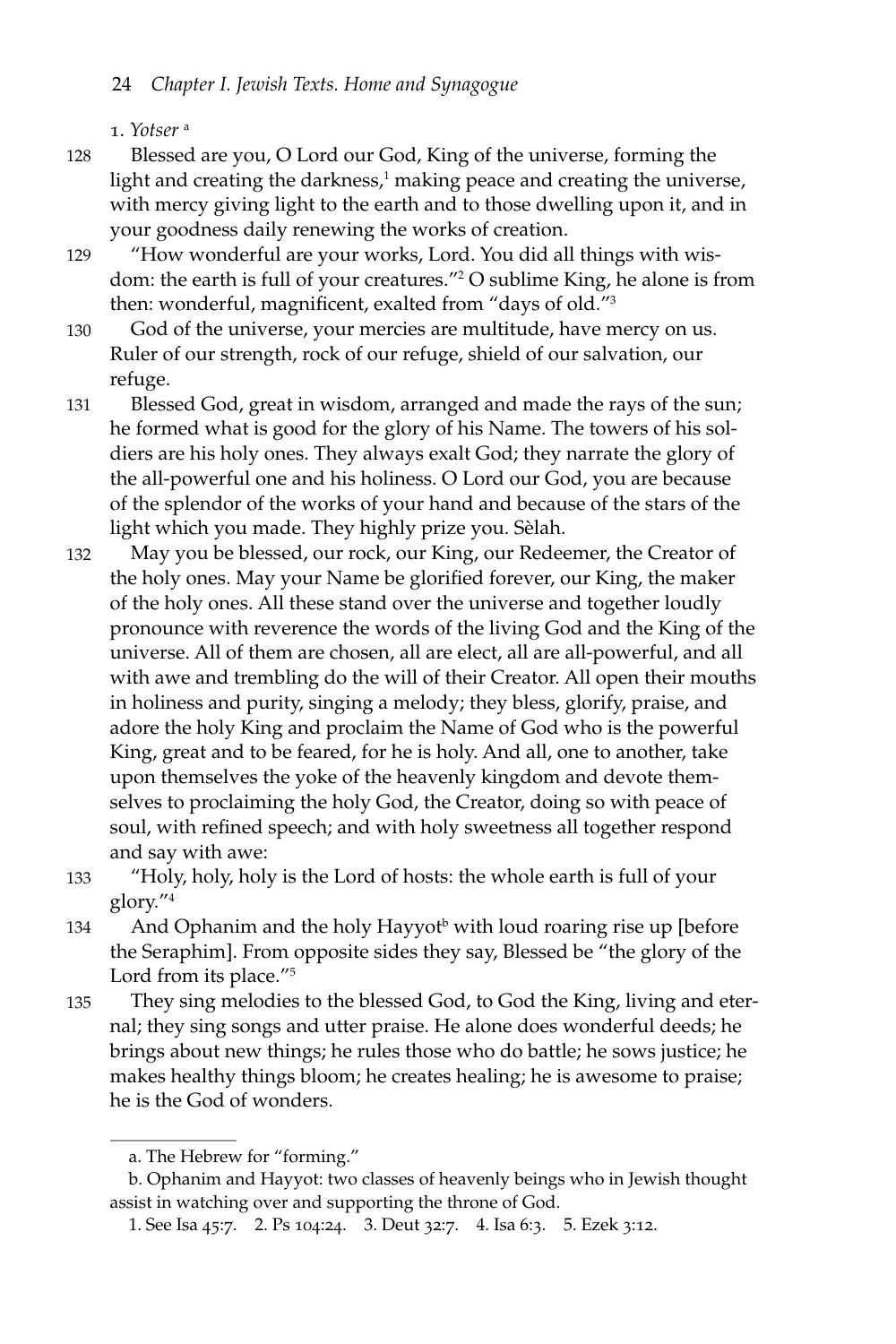143

| In his goodness he daily renews the works of his creation, as is said,<br>[Give thanks to him] "who made the great lights because his mercy en- | 136 |
|-------------------------------------------------------------------------------------------------------------------------------------------------|-----|
| dures forever." <sup>6</sup>                                                                                                                    |     |
| Let a new light shine upon Sion, and may all of us soon be made wor-                                                                            | 137 |
| thy of his light.                                                                                                                               |     |
| Blessed are you, O Lord, for you create the luminaries.                                                                                         | 138 |
| 2. Ahabhah Rabbah <sup>c</sup>                                                                                                                  |     |
| O Lord, our light, you have loved us with much love. Great and abun-                                                                            | 139 |
| dant is the kindness you have shown to us. Our Father and our King, have                                                                        |     |
| mercy on us and teach us because of our fathers who trusted in you and                                                                          |     |
| whom you taught the commandments of life.                                                                                                       |     |
| Our Father, kind father, you are full of compassion. Have mercy on us.                                                                          | 140 |
| Grant that our hearts might understand, know, hear, learn, teach, serve,                                                                        |     |
| do, and fulfill in love all the teachings of your Law. Open our eyes with                                                                       |     |
| your love; bind our hearts to your commandments; and bring together                                                                             |     |
| our hearts in love and in awe of your Name so that we may never be re-                                                                          |     |
| proached for eternity.                                                                                                                          |     |
| Because we trust in your holy Name that is great and wondrous, let us                                                                           | 141 |
| rejoice and be glad because of your salvation. Lead us back in peace from                                                                       |     |
| the four corners of the world, and have us enter our land as a free people                                                                      |     |
| because you are the saving God, the God who has chosen us from among                                                                            |     |
| all peoples and tongues, who has led us to your holy Name so that in love                                                                       |     |
| we might freely confess you and your unity.                                                                                                     |     |
| Blessed are you, O Lord, for you chose your people Israel in love.                                                                              | 142 |
| 3. Shema <sup>3</sup> Yiśra <sup>c</sup> el                                                                                                     |     |

Deuteronomy 6:4–9 Deuteronomy 11:13–21 Numbers 15:37–41

#### 4. *Emet We-yetsibh*<sup>d</sup>

144 True and strong, impartial and stable, just and faithful, beloved and cherished, pleasing and agreeable, awesome and majestic, upright and welcome, good and beautiful, such is your word to us forever and ever.

145 Indeed the God of the universe is our King, who is the rock of Jacob, the shield of our salvation. From generation to generation he endures and his Name remains unchanged for eternity. His words are living and stable, ever faithful and desirable. As they were for our fathers, so they are also for us, for our children, for our generation and for all generations of the seed of Israel his servants. From the first age to the last ages your word

c. The Hebrew for "with great love."

d. The Hebrew for "true and strong."

<sup>6.</sup> Ps 136:7.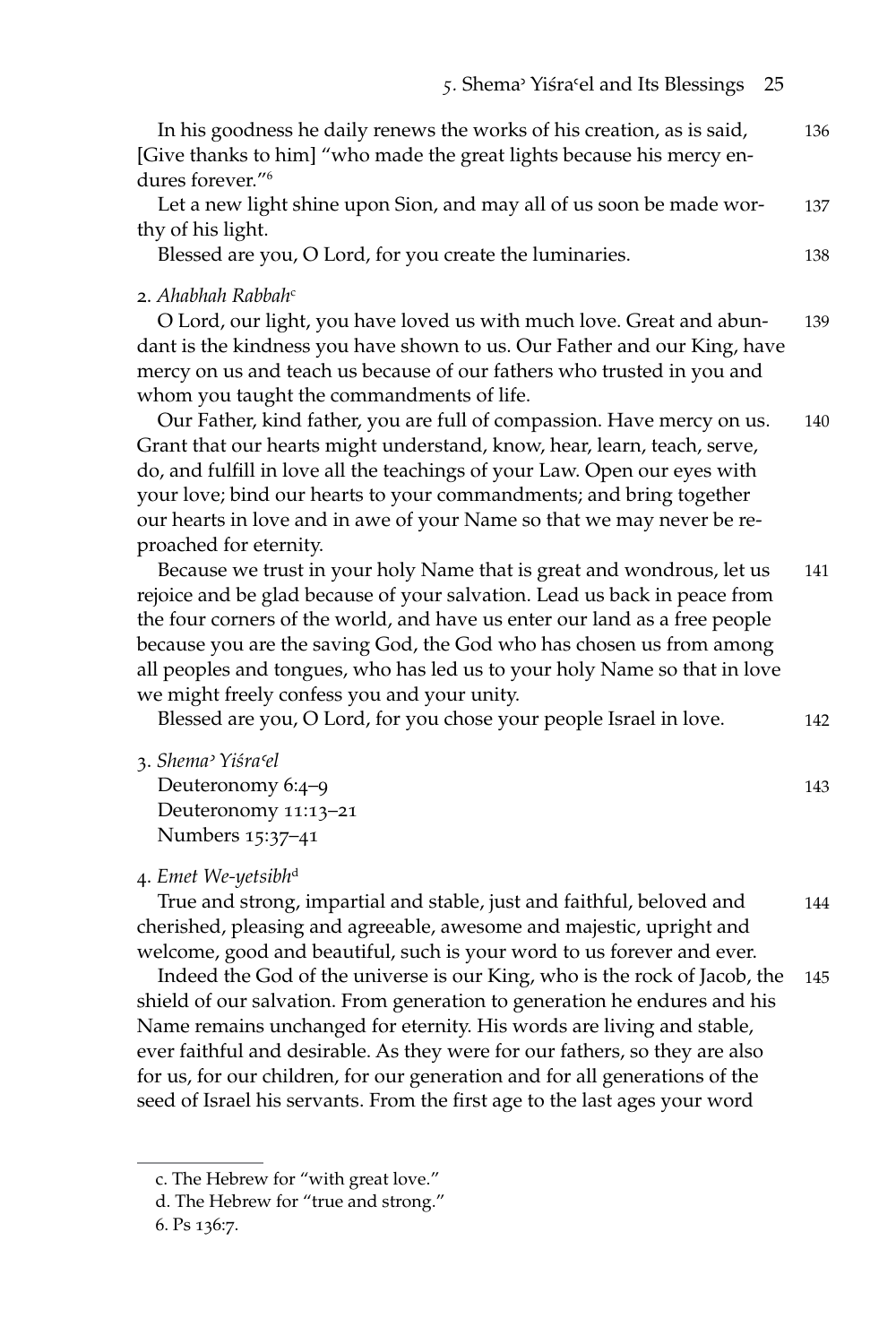is good, enduring forever and ever; it is truth and fidelity, a law that will always endure.

- 146 Truly you are the Lord our God and the God of our fathers, our King, the King of our fathers, our Redeemer, the Redeemer of our fathers, our Creator, the rock of our salvation, our liberator, our Savior. Your name exists from eternity; there is no God other than you.
- 147 O Lord our God, you redeemed us from Egypt and freed us from the house of slavery. You killed all their firstborn, but you redeemed your firstborn; you divided the Red Sea and drowned the proud; you had the chosen ones pass through it "and the waters covered their adversaries, not one of them remaining."7 Therefore the chosen ones glorified and exalted you and offered melodies, songs, praises, blessings, and thanksgivings to you, the King, the living and eternal God, the God who is high and exalted, great and highly revered, who humbles the proud and raises up the humble, who leads out the captives, frees the poor, helps the needy, and responds to the people when they cry out to him.
- 148 Give praise to God on high: he is blessed and is to be blessed. Moses and the children of Israel joyfully sang a song to you, and all said: "Who among the gods is like you, O Lord? Who is like you, for you are great in holiness, revered because of your praiseworthy deeds, and doing wonderful things?"8 The redeemed raised up a new song to your Name; on the seashore they were one in confessing and proclaiming your kingdom, saying, "The Lord will reign forever and ever."9
- 149 O rock of Israel, rise up so as to help Israel and free Judah and Israel according to your promise, O Redeemer. The Lord of hosts is your name, the holy one of Israel.
- 150 Blessed are you, O Lord, for you free Israel.

### **6.** *Shemoneh Esre* **(T he Eighteen Blessings)** †

The *Shemoneh Esre*, namely, the eighteen (nineteen) blessings that are recited three times a day (morning, afternoon, and evening), is the principal part of pious Jews' daily prayer. Since they are prayed while one is standing, these blessings are also known as the *amidah*, from the word *amad*, meaning to "stand." They are also called the *tefillah*, meaning "Prayer," since they are considered "the" prayer of Judaism.

As to the structure of the *Shemoneh Esre*, the prayer begins with three blessings whose theme is praise of God. These are followed by twelve (thirteen) intermediate petitions, each ending with a short blessing. The number of petitions differs according to various recensions since blessing fourteen (Ierušalayim) is in some traditions divided into two requests, thus resulting in thirteen petitions that in turn result in nineteen blessings

<sup>7.</sup> Ps 106:11. 8. Exod 15:11. 9. Exod 15:18.

<sup>†</sup> Translated from Hänggi 41–43.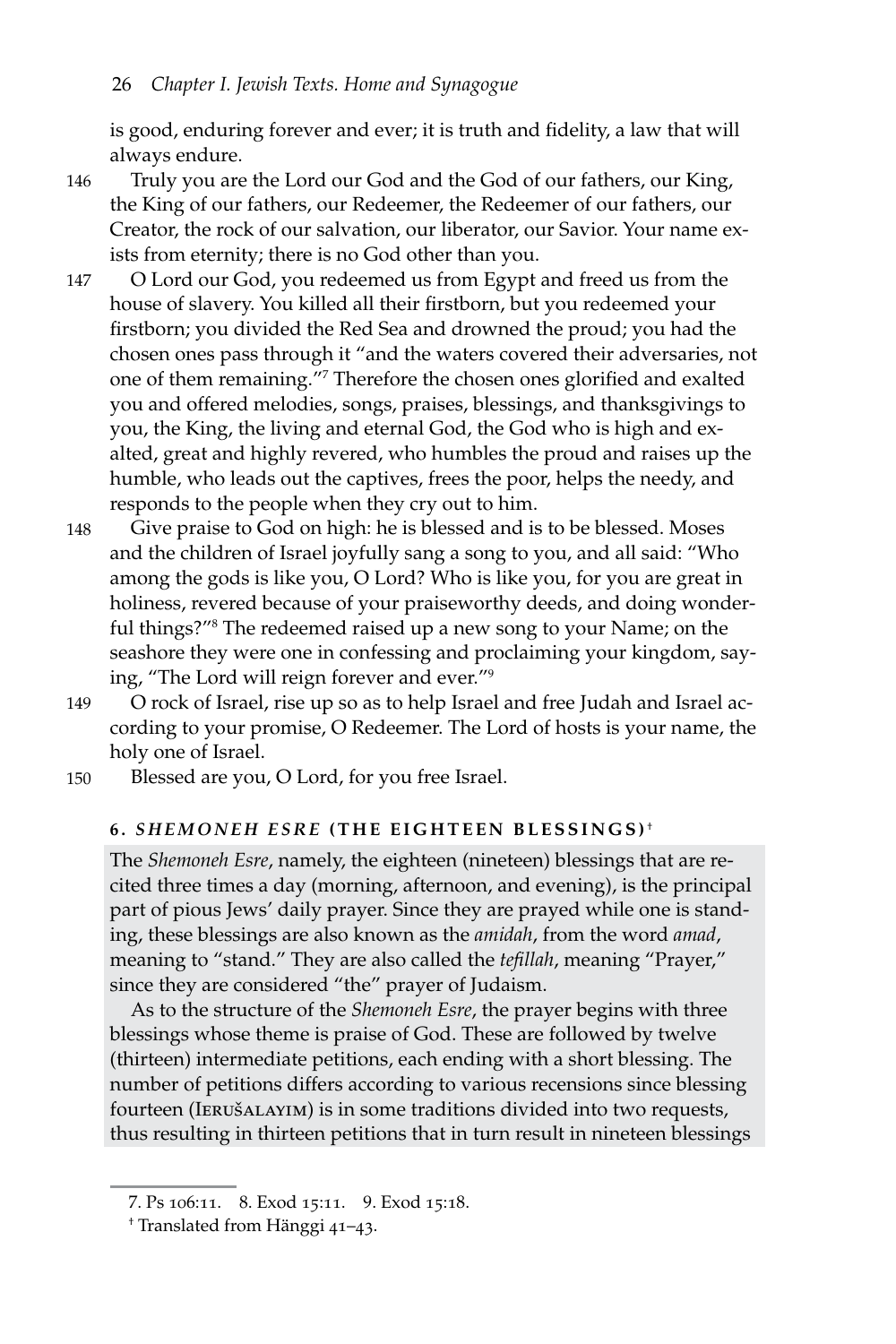in all. Concluding the prayer are three final blessings having the theme of gratitude and thanksgiving.

A certain flexibility is characteristic of the *Shemoneh Esre.* Embolisms may be added: for example, the *kaddish* with its "Holy, holy" before the third blessing; also a request for rain added within the ninth blessing, etc. Furthermore, the petitions are not recited on the Sabbath and on feasts. And when prayed in the synagogue, the blessings are said twice: first all together and silently, then aloud with the leader adding any appropriate embolisms (i.e., insertions).

No different than numerous other prayer forms, the *Shemoneh Esre* is the result of a long historical development and growth. Many hands were at work. For example, the three introductory and the three final blessings go back to the pre-Christian era. On the other hand, blessings twelve (La-MEŠUMADIM) and fourteen (IERUŠALAYIM) can be dated after the destruction of the Temple in 70 A.D. This prayer has come down to us in two main recensions, that of Palestine and that of Babylon (e.g., that of the *Seder Rev Amran*).

Bouyer 70–78, 121–35, 197–99 \* Deiss 9–14 \* Di Sante 78–112 \* Elbogen (1962) 27–72, 515–23 \* Hänggi 40–54 \* Millgram 101–8 \* Oesterley (1911) 362–64 \* Oesterley (1925) 54–67, 127

K. Kohler, "The Origin and Composition of the Eighteen Benedictions," *Hebrew Union College Annual* 1 (1924) 387–425. \* A. Marmorstein, "The Amidah of the Public Fast Days," JQR 15 (1924–25) 409–18. \* L. Finkelstein, "The Development of the Amidah," JQR 16 (1925–26) 1–43, 127–70. \* L. Finkelstein, "La Kedouscha et les bénédictions du Schema," REJ 93 (1932) 1–26. \* A. Marmorstein, "The Oldest Form of the Eighteen Benedictions," JQR 34 (1943–44) 137–59. \* M. Liber, "Structure and History of the Tefilah," JQR 40 (1949–50) 331–57. \* L.J. Liebreich, "The Intermediate Benedictions of the Amidah," JQR 42 (1951–52) 423–26. \* F.C. Grant, "Modern Study of the Jewish Liturgy," ZAW 65 (1953) 59–77, especially 61–72. \* H.L. Strack and P. Billerbeck, *Kommentar zum Neuen Testament aus Talmud und Midrasch* IV/1, 2nd ed. (Munich, 1956) 208–49. \* S. Zeitlin, "The Tefillah, the Shemoneh Esreh: An Historical Study of the First Canonization of the Hebrew Liturgy," JQR 54 (1963–64) 208–50. \* J. Heinemann, *Prayer in the Period of the Tanna<im and the Amora<im: Its Nature and Its Patterns* (Jerusalem, 1964) 29–47, 138–48.

### *Palestinian Recension*

151 O Lord, open my lips, and my mouth will proclaim your praise.1

#### 1. [Abhoth] *Barukh attah*<sup>a</sup>

152 Blessed are you, O Lord our God [and the God of our fathers, the God of Abraham, the God of Jacob],<sup>b</sup> the God who is great, powerful, and

a. The title in brackets is the name given to the blessing at the time of the Mishnah; the word or words in italics are the blessing's initial words in Hebrew.

b. Text in brackets appears to have been added to the original version at a later time.

<sup>1.</sup> Ps 51:15.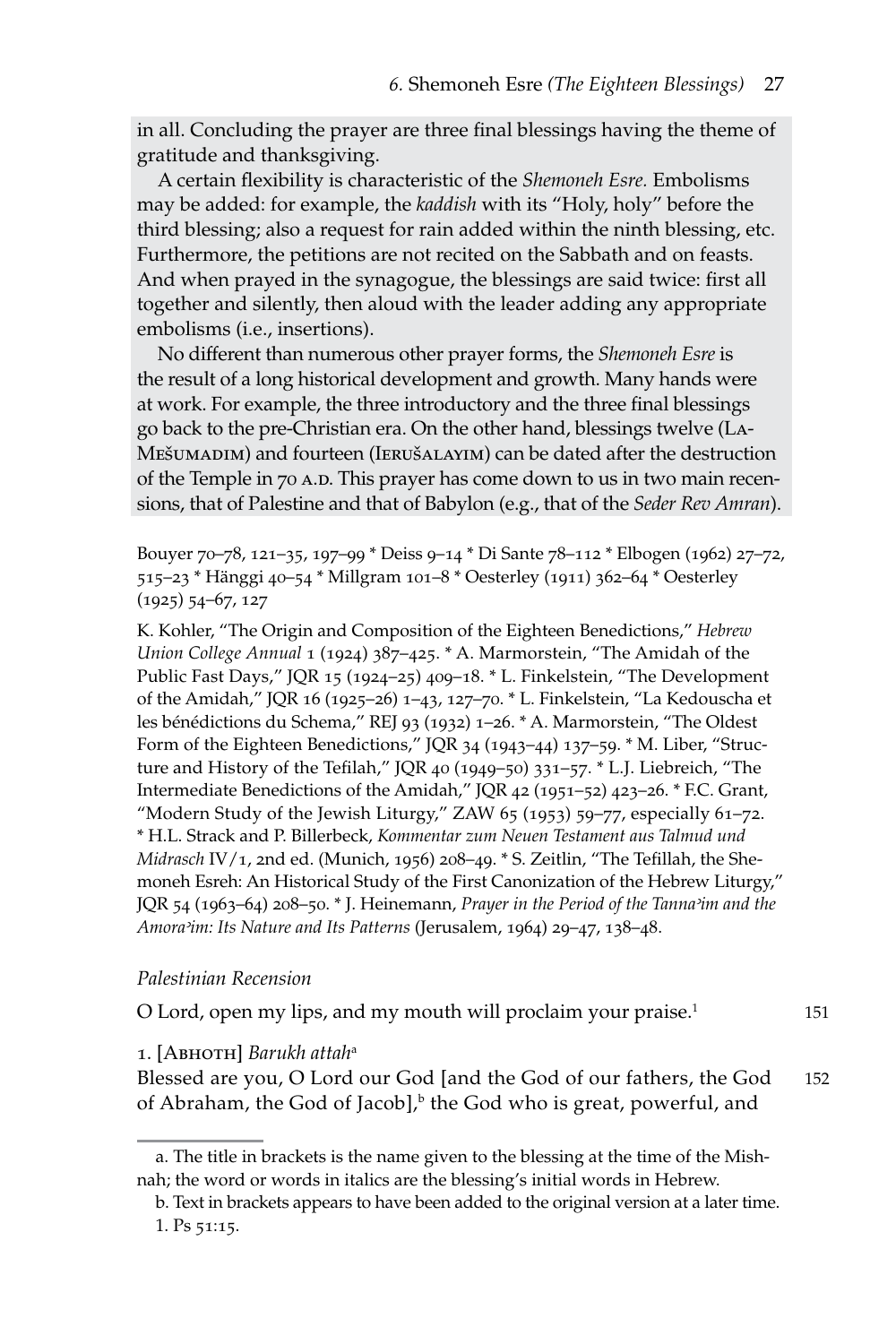revered, the God most high, the Lord of heaven and earth, our shield and the shield of our fathers, the God who increases our faithfulness [in every generation].

Blessed are you, O Lord, for you are the shield of Abraham.

# 2. [Ghebhuroth] *Attah ghibor*

- 153 You are powerful, [humbling the proud], strong, [judging tyrants,] living forever, raising the dead, bringing back the wind, pouring forth the dew.
- 154 You nourish the living and give life to the dead; [in a twinkling of an eye you have salvation issue forth its shoots]. Blessed are you, O Lord, for you bring the dead to life.

# 3. [QEDUŠAH] *Qadoš attah*

- 155 You are holy, and your Name is to be revered.
- 156 There is no god other than you. Blessed are you, O Lord holy God.

4. [Binah] *Hannénu*

157 Our Father, you present us with the knowledge [which is] from you together with the understanding and discernment that comes from your Law.

Blessed are you, O Lord, who graciously give us knowledge.

5. [TeŠuhbhah] *Hašbhénu*

158 Lord, convert us to you, and we will be converted. "Renew our days as of old."2 Blessed are you, O Lord, for you are pleased by our converting.

6. [Selihah] *Selah*

159 Father, forgive our sins against you. Purge [and remove] our sins from before your eyes [because your mercies are many]. Blessed are you, O Lord, for you pardon many times.

7. [Ghe<ullah] *Re<eh*

160 Father, look upon our affliction, take up our cause. You redeem us because of your Name. Blessed are you, O Lord, for you redeem Israel.

8. [REPHU<sup>2</sup>AH] *Repha<sup>2</sup>enu* 

161 O Lord our God, cure us from the troubles of the heart [and keep dejection and groaning away from us] and apply medicine to our wounds. Blessed are you, O Lord, for you cure the sick among your people Israel.

9. [Birkat ha-šanim] *Barékh*

162 O Lord our God, bless this year for us [so that all the fruits of the earth may be abundant. Make the year of our redemption arrive soon.]

<sup>2.</sup> Lam 5:21.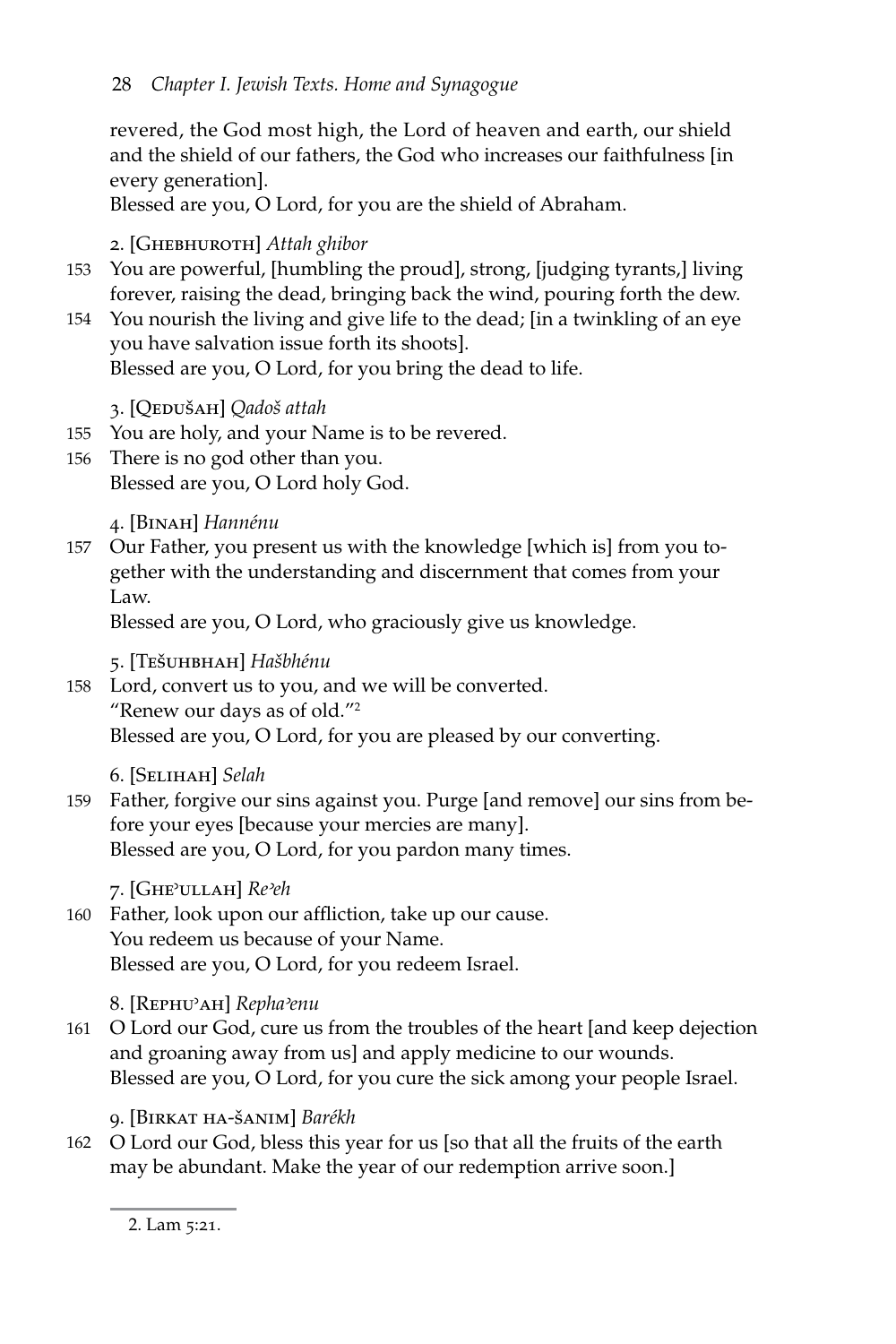163 May dew and rain fall upon the surface of the earth. Fill the world with the treasures of your goodness. [And bless the work of our hands.] Blessed are you, O Lord, for you bless the years.

| 10. [QIBBUTS GALUYOTH] Teqa<br>May the trumpet sound loudly for our freedom, and lift high the standard<br>for the gathering of our captives.<br>Blessed are you, O Lord, for you gather the exiles [of your people] Israel.                                                                                                                                                                                                    | 164        |
|---------------------------------------------------------------------------------------------------------------------------------------------------------------------------------------------------------------------------------------------------------------------------------------------------------------------------------------------------------------------------------------------------------------------------------|------------|
| 11. [MIśpar] Hašibhah<br>"Make our judges what they once were, our counselors what they for-<br>merly were." <sup>3</sup> And may you alone rule over us.<br>Blessed are you, O Lord, for you love righteousness.                                                                                                                                                                                                               | 165        |
| 12. [LA-MEŠHUMADIM] La-mešumadim<br>May there be no hope for the apostates.<br>And quickly [in our days] destroy the kingdom of pride. [And may all our<br>enemies and all heretics suddenly perish, and "may they be blotted out of<br>the book of the living and not be written among the just." <sup>4</sup><br>Blessed are you, O Lord, for you humble the proud.                                                           | 166        |
| 13. [LA-TSADIQIM] 'Al gere ha-tsedeq<br>May your mercies move over the proselytes of justice.<br>Give us a [good] reward with those who do your will.<br>Blessed are you, O Lord, for you increase trust for the righteous.                                                                                                                                                                                                     | 167<br>168 |
| 14. [IERUŠALAYIM] Rahèm<br>O Lord our God, have mercy [in the fullness of your mercies on behalf of<br>Israel your people and] toward Jerusalem [and toward Sion, the dwell-<br>ing place of your glory, and toward your sanctuary and your house,] and<br>toward the kingdom of David, the One Anointed with your justice.<br>Blessed are you, O Lord, the God of David [the Anointed One], the God<br>[who builds Jerusalem]. | 169        |
| 15. [TEFILLAH] Śhema<br>O Lord our God, hear our prayer [and have mercy on us] because you are<br>a gracious and merciful God.<br>Blessed are you, O Lord, for you hear our prayers.                                                                                                                                                                                                                                            | 170        |
| 16. [Авноран] Retseh<br>O Lord our God, may you be pleased to dwell on Sion.<br>May your servants serve you in Jerusalem.<br>Blessed are you, O Lord, for we will reverently serve you.                                                                                                                                                                                                                                         | 171<br>172 |

<sup>3.</sup> Isa 1:26. 4. Ps 69:28.